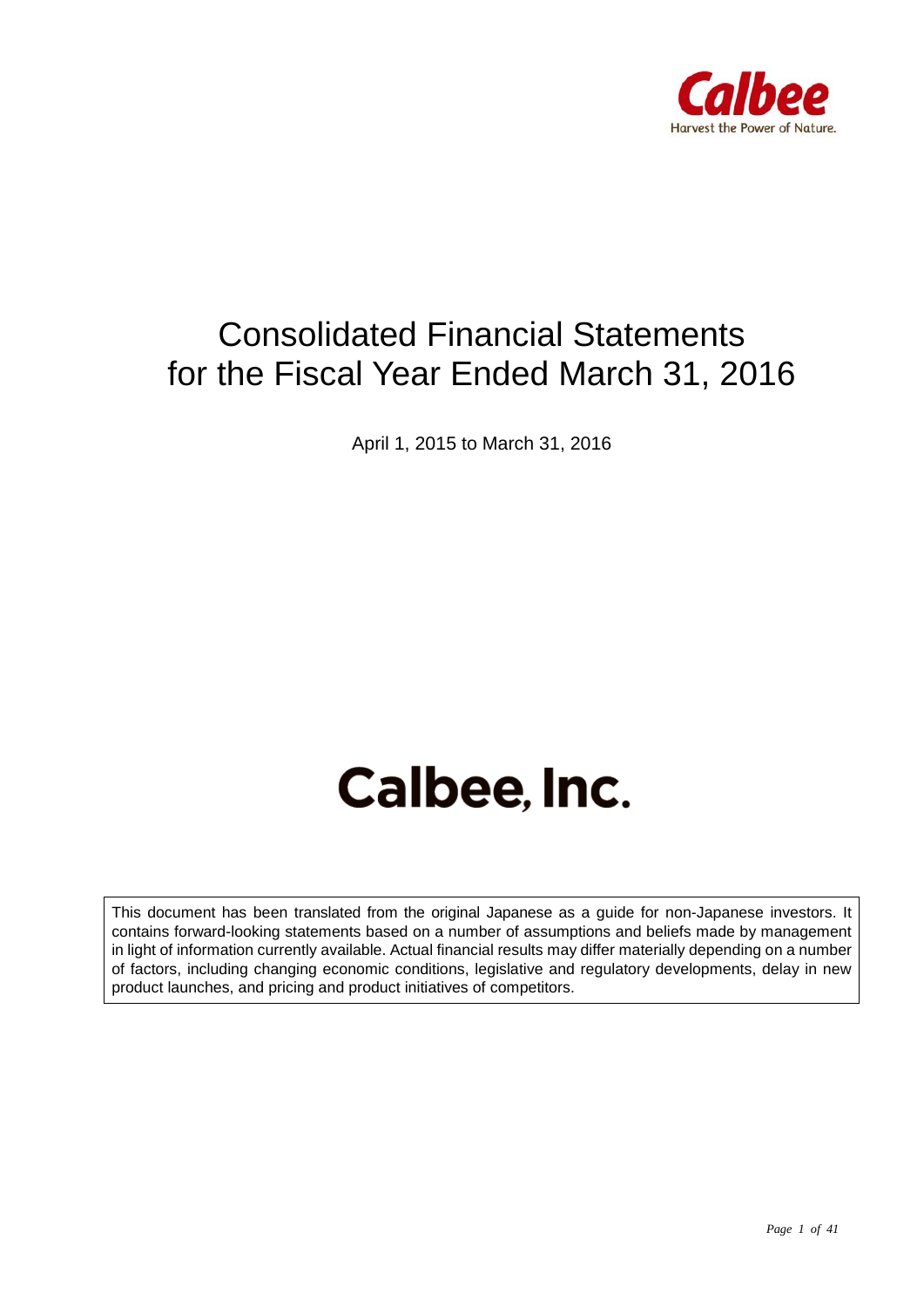## **SUMMARY OF FINANCIAL STATEMENTS (consolidated)**

Full Year Results for the Fiscal Year Ended March 31, 2016

**Calbee, Inc. May 13, 2016**

URL: https://www.calbee.com Stock exchange listings: Tokyo 1<sup>st</sup> section, code number 2229<br>Contact: State in Equational Stock of the section of the section

Koichi Kikuchi Managing Executive Officer / Chief Financial Officer Telephone: +81-3-5220-6222

Representative: Shuji Ito, President & COO, Representative Director Scheduled date for the General Meeting of Shareholders: June 22, 2016 Scheduled date for distribution of dividends: June 23, 2016 Scheduled date for submission of the full year financial report: June 22, 2016 Availability of supplementary explanatory material: Available Results presentation meeting: Yes (for institutional investors and analysts)

#### **1) Consolidated results for the fiscal year ended March 31, 2016 (April 1, 2015 to March 31, 2016)**

| (1) Consolidated operating results        |                         |      | Millions of yen, rounded down |          |
|-------------------------------------------|-------------------------|------|-------------------------------|----------|
|                                           | FY ended March 31, 2016 |      | FY ended March 31, 2015       |          |
|                                           | % change                |      |                               | % change |
| Net sales                                 | 246.129                 | 10.8 | 222,150                       | 11.1     |
| Operating income                          | 28.125                  | 16.3 | 24.183                        | 22.6     |
| Ordinary income                           | 26,545                  | 3.6  | 25,615                        | 23.3     |
| Profit attributable to owners of parent   | 16.799                  | 19.0 | 14.114                        | 16.8     |
| Earnings per share $(*)$                  | 125.88                  |      | 105.82                        |          |
| Earnings per share (diluted) $(*)$        | 125.64                  |      | 105.54                        |          |
| Return on equity (%)                      | 14.6                    |      | 13.7                          |          |
| Ordinary income to total assets ratio (%) | 15.8                    |      | 16.9                          |          |
| Operating income to sales ratio (%)       | 11.4                    |      | 10.9                          |          |

Notes: 1. The percentages shown above are a comparison with the same period in the previous fiscal year.

 2. Comprehensive income: FY ended March 31, 2016: ¥15,301 million (-14.9%), FY ended March 31, 2015: ¥17,983 million (35.0%) Reference: Income (loss) from equity method investments: FY ended March 31, 2016: ¥- million, FY ended March 31, 2015: ¥- million

| (2) Consolidated financial position   |                      | Millions of yen, rounded down |
|---------------------------------------|----------------------|-------------------------------|
|                                       | As of March 31, 2016 | As of March 31, 2015          |
| Total assets                          | 174.878              | 161.968                       |
| Net assets                            | 131.469              | 118,800                       |
| Shareholders' equity/total assets (%) | 69.1                 | 67.7                          |
| Net assets per share $(*)$            | 905.20               | 821.97                        |
|                                       |                      |                               |

Shareholders' equity: As of March 31, 2016: ¥120,912 million, As of March 31, 2015: ¥109,652 million

#### (3) Consolidated cash flows *Millions of yen, rounded down*

|                                            | FY ended March 31, 2016 | FY ended March 31, 2015 |  |
|--------------------------------------------|-------------------------|-------------------------|--|
| Cash flows from operating activities       | 22.541                  | 22.266                  |  |
| Cash flows from investing activities       | (14, 270)               | (9, 422)                |  |
| Cash flows from financing activities       | (2,859)                 | (2,878)                 |  |
| Cash and cash equivalents at end of period | 47.323                  | 42.572                  |  |

| 2) Dividends                                     |                |                | Yen                       |
|--------------------------------------------------|----------------|----------------|---------------------------|
|                                                  | FY ended       | FY ended       | FY ending                 |
|                                                  | March 31, 2015 | March 31, 2016 | March 31, 2017 (forecast) |
| Interim dividend per share                       | 00.00          | 00.00          | 00.00                     |
| Year-end dividend per share                      | 28.00          | 35.00          | 40.00                     |
| Annual dividend per share                        | 28.00          | 35.00          | 40.00                     |
| Total dividend amount (millions of yen)          | 3,741          | 4,681          |                           |
| Dividend payout ratio (consolidated) (%)         | 26.5           | 27.8           | 30.0                      |
| Net assets to dividends ratio (consolidated) (%) | 3.6            | 4.1            |                           |

Note: Total dividend amounts for FYs ended March 31, 2015 and March 31, 2016 include dividends of ¥6 million and ¥6 million, respectively, for Calbee shares held in trust.

#### **3) Consolidated forecasts for the fiscal year ending March 31, 2017 (April 1, 2016 to March 31, 2017)**

% change Net sales 262,000  $\vert$  6.4 Operating income 31,000 10.2<br>Ordinary income 30,000 13.0 Ordinary income 30,000 13.0<br>Profit attributable to owners of parent 17,800 17,800 6.0 Profit attributable to owners of parent Earnings per share (¥) 133.26

Note: The percentages shown above are a comparison with the full year period of the previous fiscal year.

 *Millions of yen*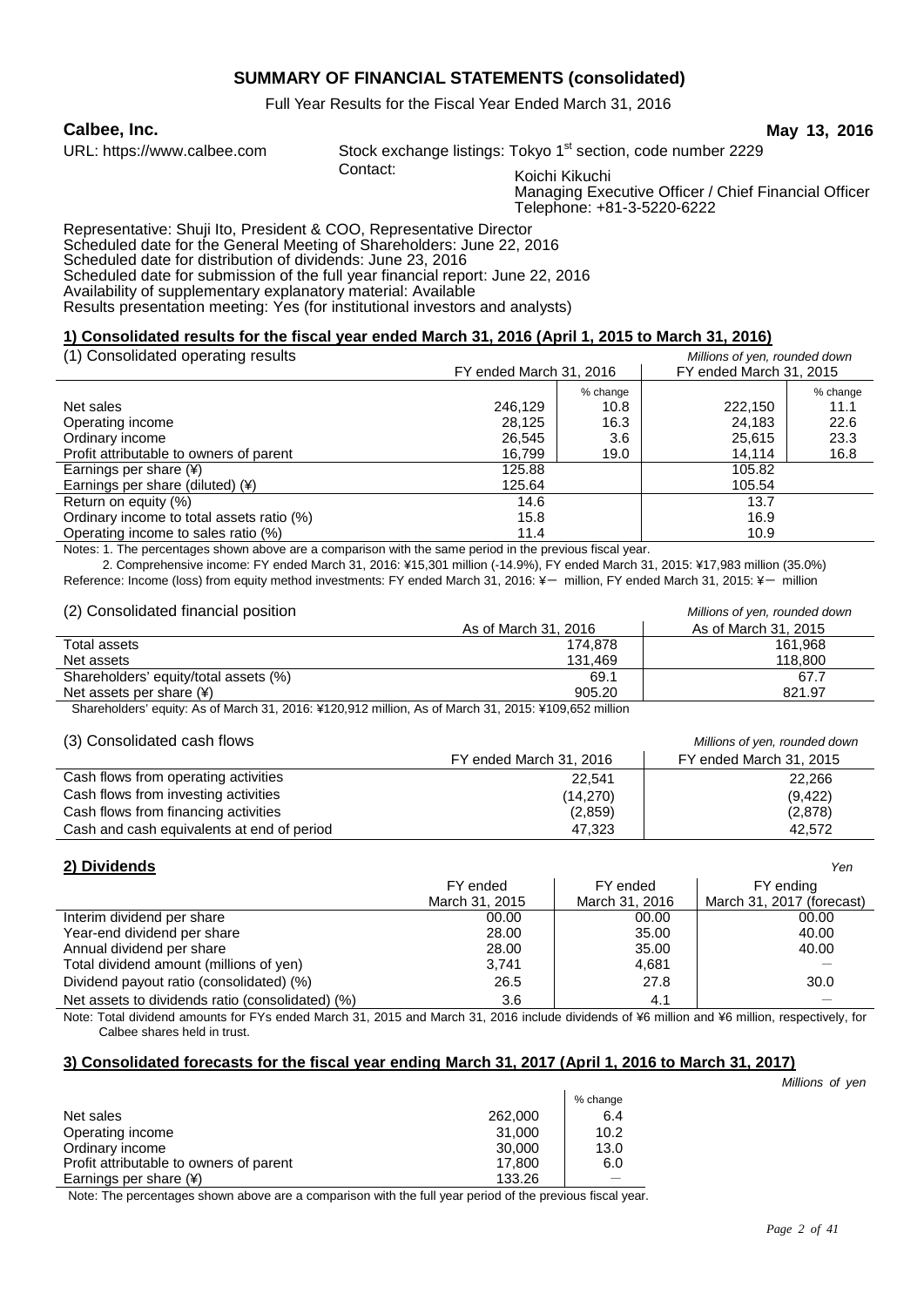#### **Notes**

(1) Transfers of important subsidiaries during the period (transfers of specified subsidiaries resulting in changes in the scope of consolidation)**:** Yes

One company removed from scope of consolidation: Calbee (Hangzhou) Foods Co., Ltd.

Note: For further details, please see Page 22, 5. Consolidated financial statements (5) Notes to consolidated financial statements - Significant items for the preparation of consolidated financial statements.

- (2) Changes in accounting policy, changes in accounting estimates, and restatements:
	- 1. Changes in accounting policies following revisions of accounting standards: Yes
	- 2. Changes in accounting policies other than 1.: None
	- 3. Changes in accounting estimates: None
	- 4. Restatements: None
		- Note: From the current consolidated fiscal year, the Accounting Standard for Business Combinations and other related standards have been applied. For further details, please see page 25, 5. Consolidated financial statements (5) Notes to consolidated financial statements - Changes in accounting policy.
- (3) Number of outstanding shares (common stock)

|                                                             | March 31, 2016:    | March 31, 2015:    |
|-------------------------------------------------------------|--------------------|--------------------|
| Number of outstanding shares<br>(including treasury shares) | 133,769,800 shares | 133,629,800 shares |
|                                                             |                    |                    |
| Number of treasury shares                                   | 193,452 shares     | 228,132 shares     |
|                                                             | Fiscal year to     | Fiscal year to     |
|                                                             | March 31, 2016:    | March 31, 2015:    |
| Average number of shares during the period                  | 133,452,595 shares | 133,392,045 shares |

Note: Regarding Calbee stock held in trust as treasury stock within shareholders' equity, the number of treasury shares includes 192,620 of these shares as of March 31, 2016 and 227,300 of these shares as of March 31, 2015, and the average number of shares excludes 204,036 treasury shares during the year to March 31, 2016 and 183,756 treasury shares during the year to March 31, 2015.

#### **(Reference) Non-consolidated results for the fiscal year ended March 31, 2016**

| (1) Non-consolidated operating results |                         |          | Millions of yen, rounded down |          |
|----------------------------------------|-------------------------|----------|-------------------------------|----------|
|                                        | FY ended March 31, 2016 |          | FY ended March 31, 2015       |          |
|                                        |                         | % change |                               | % change |
| Net sales                              | 183,220                 | 9.4      | 167,430                       | 8.0      |
| Operating income                       | 23,398                  | 19.7     | 19.543                        | 18.7     |
| Ordinary income                        | 22,531                  | 5.5      | 21,363                        | 20.0     |
| Net income                             | 15,570                  | 19.7     | 13,003                        | 8.6      |
| Earnings per share (¥)                 | 116.68                  |          | 97.49                         |          |
| Earnings per share (diluted) (¥)       | 116.46                  |          | 97.23                         |          |

| (2) Non-consolidated financial position |                      | Millions of yen, rounded down |  |  |
|-----------------------------------------|----------------------|-------------------------------|--|--|
|                                         | As of March 31, 2016 | As of March 31, 2015          |  |  |
| Total assets                            | 144.896              | 132.429                       |  |  |
| Net assets                              | 111.589              | 99.621                        |  |  |
| Shareholders' equity/total assets (%)   | 77.0                 | 75.2                          |  |  |
| Net assets per share $(*)$              | 835.28               | 746.59                        |  |  |

Shareholders' equity: As of March 31, 2016: ¥111,574 million, As of March 31, 2015: ¥99,596 million

#### **Notification regarding the auditing process**

This financial report is not within the scope of the auditing process as prescribed by the Financial Instruments and Exchange Act. Therefore, and as of the time of disclosure, the auditing process of this financial report has not been completed.

#### **Appropriate use of financial forecasts and other items**

- 1. Forecasts, etc., recorded in this document include forward-looking statements that are based on management's estimates, assumptions and projections at the time of publication. A number of factors could cause actual results to differ materially from expectations. For further information on assumptions used in forecasts please see Page 5, 1. Operating results (1) Summary of business performance (consolidated).
- 2. The earnings per share forecast for the fiscal year ending March 31, 2017 is calculated using 133,576,348 shares as the expected average number of shares for the period.
- 3. Calbee, Inc. has scheduled a conference for institutional investors and analysts for May 13, 2016. A video of the conference will be made available on our Japanese website after the conference.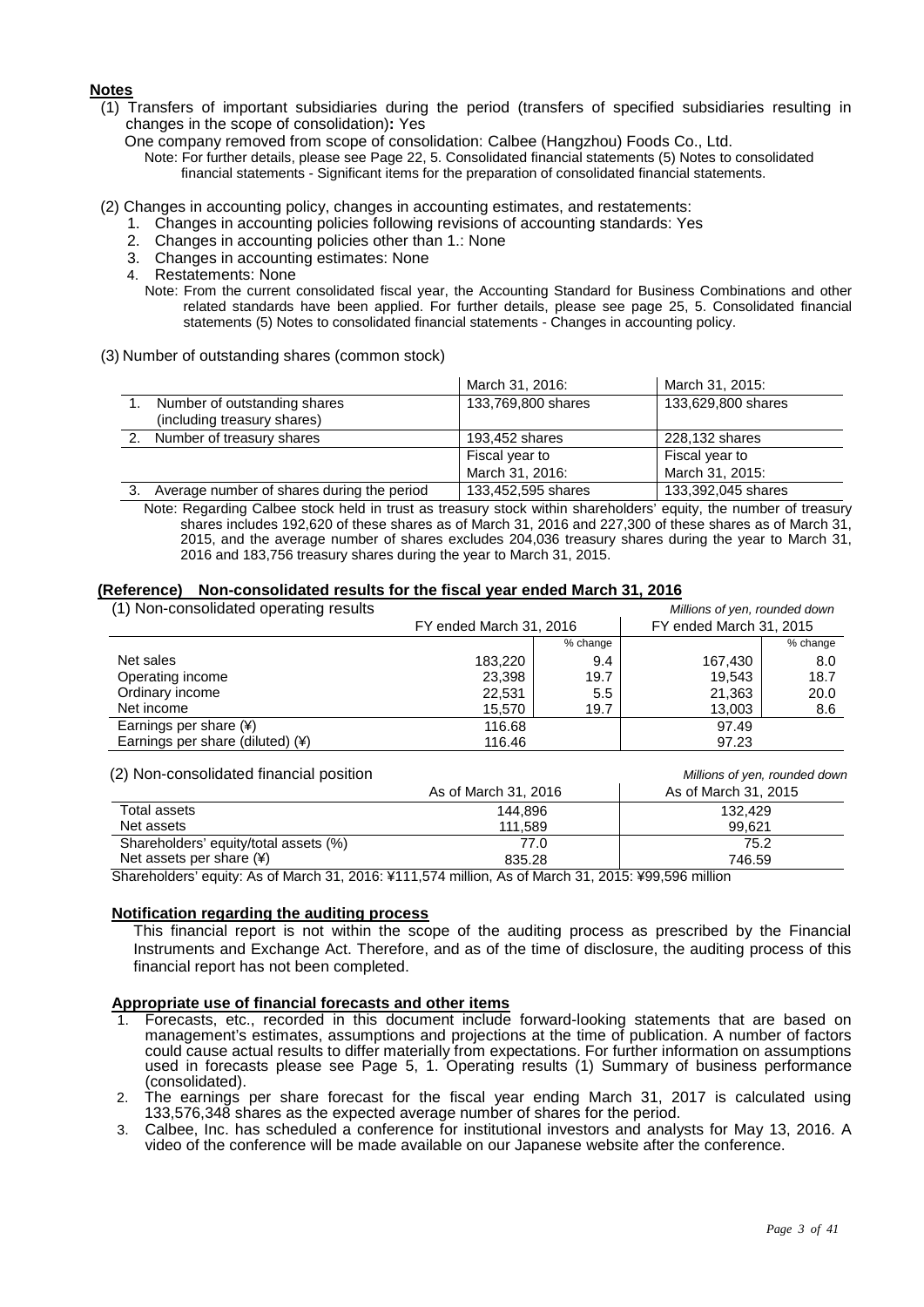## **Contents**

| 1. Operating results                                                                 | 5               |
|--------------------------------------------------------------------------------------|-----------------|
| (1) Summary of business performance (consolidated)                                   | $5\phantom{.0}$ |
| (2) Analysis of financial position                                                   | 6               |
| (3) Basic policy for profit distribution and dividends for fiscal year to March 2016 |                 |
| and 2017                                                                             | $\overline{7}$  |
| (4) Business risks                                                                   | $\overline{7}$  |
| 2. Business overview and organization                                                | 10              |
| 3. Management policy                                                                 | 12              |
| (1) Management policy                                                                | 12 <sup>°</sup> |
| (2) Management targets and benchmarks                                                | 12 <sub>2</sub> |
| (3) Medium-term management strategy and key topics                                   | 12              |
| 4. Basic approach to selection of accounting standards                               | 13              |
| 5. Consolidated financial statements                                                 | 14              |
| (1) Consolidated balance sheets                                                      | 14              |
| (2) Consolidated statements of income and comprehensive income                       | 16              |
| (3) Consolidated statements of changes in shareholders' equity                       | 18              |
| (4) Consolidated statements of cash flows                                            | 20              |
| (5) Notes to consolidated financial statements                                       | 22              |
| Notes related to going concern assumption                                            | 22              |
| Significant items for the preparation of consolidated financial statements           | 22              |
| Changes in accounting policy                                                         | 25              |
| Changes in the presentation method                                                   | 25              |
| Additional information                                                               | 26              |
| Consolidated balance sheet                                                           | 27              |
| Consolidated statements of income                                                    | 28              |
| Consolidated statements of comprehensive income                                      | 31              |
| Consolidated statements of changes in shareholders' equity                           | 31              |
| Consolidated statements of cash flows                                                | 33              |
| Employee retirement benefits                                                         | 34              |
| Deferred tax accounting                                                              | 37              |
| Business combinations and other related matters                                      | 39              |
| Segment information and other                                                        | 39              |
| Related party information                                                            | 39              |
| Per share information                                                                | 40              |
| Subsequent events                                                                    | 40              |
| 6. Additional information                                                            | 41              |
| Change in officers                                                                   | 41              |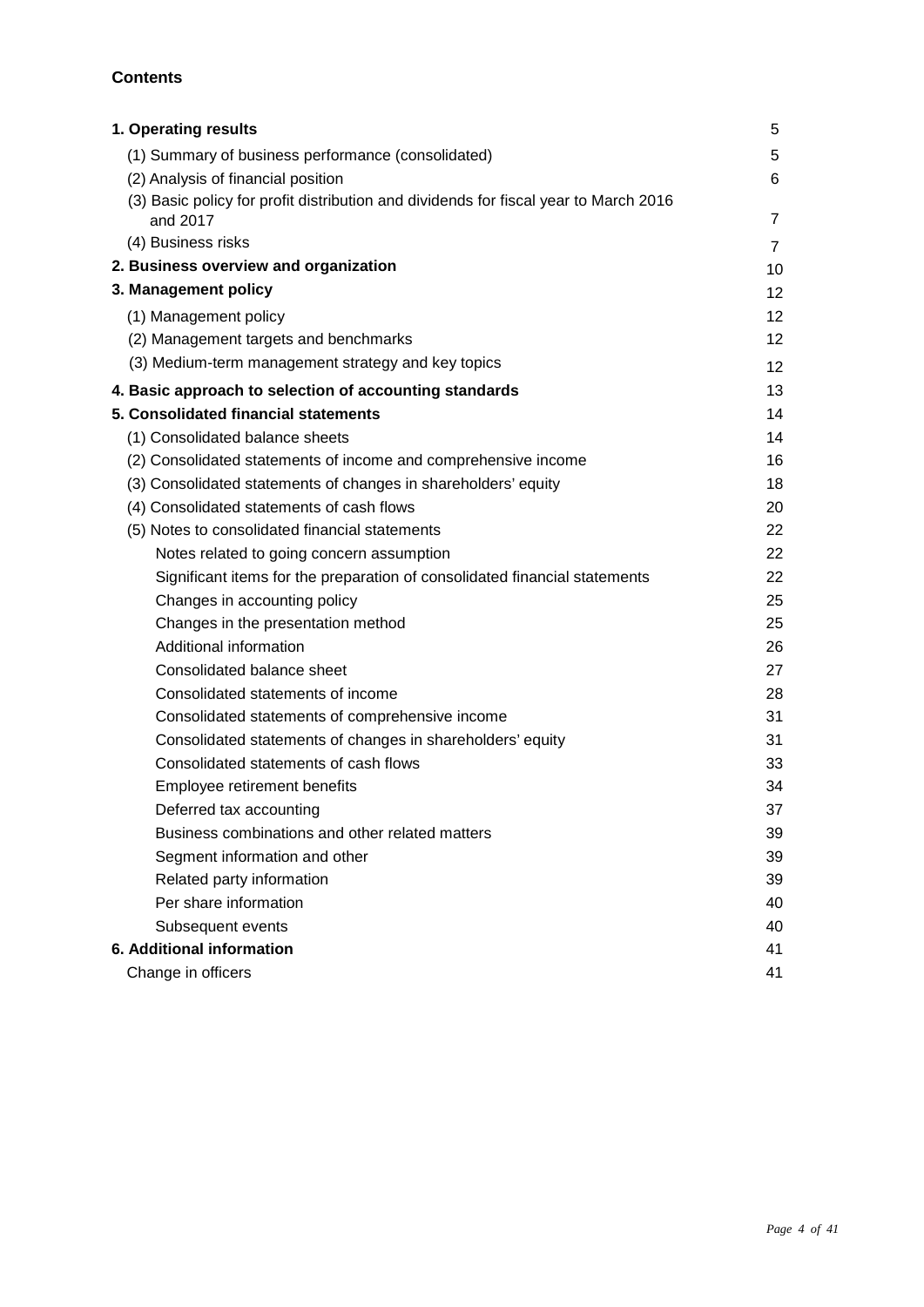## **1. Operating results**

#### **(1) Summary of business performance (consolidated)**

(All comparisons are with the same period of the previous fiscal year, unless stated otherwise.)

#### **Business Performance:**

The Japanese economy during the fiscal year under review showed a mild recovery in some areas due to the government's economic strategy and monetary easing policies, but consumer spending stagnated on concerns over stock market volatility and other factors, and continuing uncertainty. In domestic markets, the snack food market remained largely unchanged from the previous year. However, the cereal market continued to see significant growth, driven by *frugra* (*Fruits Granola*).

In this business environment, Calbee Inc. and its subsidiaries (hereafter "Calbee") continued initiatives to actively promote the twin pillars of innovation (growth strategies) and cost reduction.

During the period under review, in domestic business, we increased sales and market share of cereal product *frugra* by increasing production capacity. We also increased our market share of potato chips due to strong sales.

In addition, we implemented measures to strengthen our overseas business, aiming to raise our overseas sales ratio to 30% or more. In Singapore, we made our distributor a subsidiary with the aim of expanding sales. In North America, we began operations at a new factory. In the UK, we began the manufacture and sale of bean-based snacks. On the other hand, in China we dissolved our joint venture agreement at our Chinese subsidiary, Calbee (Hangzhou) Foods Co., Ltd., due to its continued weak performance.

Operating income to sales ratio reached a record high due to improved production efficiency and cost reductions achieved through more efficient marketing expenditure and other efforts.

Consolidated net sales for the year under review increased 10.8% to ¥246,129 million due to strong performance in the production and sale of snacks and other foods business. Operating income increased 16.3% to ¥28,125 million due to increased sales and cost reductions, despite a higher cost of sales ratio arising from higher raw material prices caused by the weak yen and higher depreciation expenses. Ordinary income increased 3.6% to ¥26,545 million, reflecting such factors as a loss on abandonment of inventories of ¥582 million, an outlay for business commencement expenses of ¥515 million related to overseas business expansion, foreign exchange losses of ¥638 million, and other factors. Reflecting factors such as a ¥370 million gain on sales of shares of subsidiaries and associates concomitant with the sale of Calbee (Hangzhou) Foods Co., Ltd., profit attributable to owners of parent increased by 19.0% to ¥16,799 million, marking record highs in sales and income.

| Millions of yen, rounded down |                            |            |                                      |            |      |                                   |
|-------------------------------|----------------------------|------------|--------------------------------------|------------|------|-----------------------------------|
|                               | FY ended<br>March 31, 2016 |            | FY ended<br>Growth<br>March 31, 2015 |            | (% ) | Growth on local<br>currency basis |
|                               | Amount                     | % of total | Amount                               | % of total |      | (%)                               |
| Domestic sales                | 216,807                    | 88.1       | 199,709                              | 89.9       | 8.6  | 8.6                               |
| Overseas sales                | 29,321                     | 11.9       | 22.441                               | 10.1       | 30.7 | 25.0                              |
| Total                         | 246,129                    | 100.0      | 222,150                              | 100.0      | 10.8 | 10.2                              |

#### **Result by business:**

#### Production and sale of snacks and other foods business

Net sales increased by 11.0 % to ¥242,879 million, driven by potato-based snack foods and cereals, as well as overseas business.

#### Snack foods:

Snack food sales increased 7.8% to ¥204,842 million.

1. Potato-based snacks

Net sales increased 6.4% to ¥127,147 million. *Potato Chips* showed strong sales of core products (*Usushio, Consommé Punch, and Norishio), Shiawase Butter* and others. *Kata-Age Potato* also saw a significant year-on-year increase in sales, and the expansion of contract production of private brands for client firms also contributed to performance. *Jagarico* increased sales through increased sales of *Tarako Butter* flavor and launch of 20-year anniversary campaign products. *Jagabee* also showed sales increase through strengthening lineup of time-limited and region-limited products.

2. Flour-based snacks

Net sales increased 0.2% to ¥22,007 million. Sales of core product *Sapporo Potato Tsubutsubu Vegetable* declined year on year, but there were strong sales of sweet potato snack, *Osatsu Snack,* and *Cheese Bit.*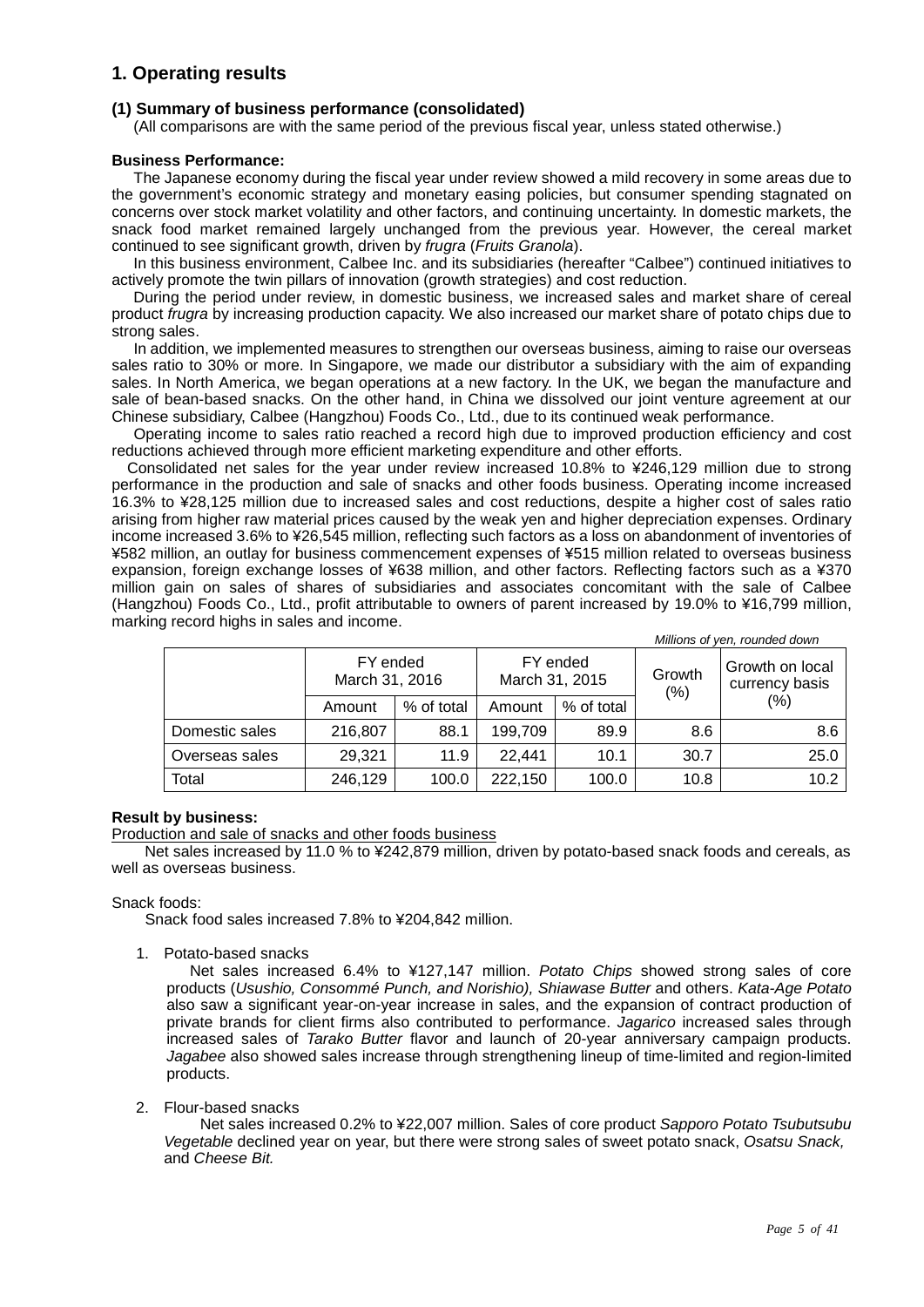3. Corn-based snacks

Net sales increased 4.2% to ¥18,550 million on *Garett Popcorn Shops®* new store openings and other factors.

4. Other snacks — domestic

Net sales decreased 7.0% to ¥7,815 million due to decreased sales of *Vegips* and other factors.

5. Overseas business

Net sales increased 30.7% to ¥29,321 million on strong sales of *Harvest Snaps* in North America, *Honey Butter Chip* in South Korea, and sales from entry into new markets.

Other food products (Cereals and processed bread):

Net sales increased 31.9% to ¥38,036 million due to large growth in sales of cereal product *frugra*. *frugra* continues to grow rapidly, driving growth in the cereals market due to increasing recognition that it is a convenient and healthy breakfast, as it is quick to prepare, low in salt, and high in fiber.

#### Other businesses

Net sales were largely flat at ¥3,249 million, with a year-on-year decrease in distribution business sales mainly offset by increased sales of promotional tools.

#### **Consolidated forecasts for the fiscal year ending March 31, 2017**

The business environment for the year ahead is expected to be characterized by uncertainty due to weak consumer sentiment, significant volatility in foreign currency markets, and other factors. Amid this environment, Calbee aims to pursue ongoing innovation (our growth strategy) and cost reduction as a means of further increasing revenues and profits.

In domestic business, we anticipate increased revenues from growth in sales of potato-based snacks and cereals.

In overseas business, in addition to strengthening North America and South Korea we will work to develop our businesses in the Philippines, Indonesia, UK and the Spain.

As a result, for the fiscal year ending March 31, 2017 we forecast consolidated net sales increasing 6.4% to ¥262,000 million. Supported by increased revenues and cost reduction initiatives, we forecast consolidated operating income increasing 10.2% to ¥31,000 million, consolidated ordinary income increasing 13.0% to ¥30,000 million, and profit attributable to owners of parent increasing 6.0% to ¥17,800 million.

These forecasts are based on foreign exchange rates of: US\$1 = ¥120.00; 1 renminbi = ¥18.36; 100 won  $=$  ¥10.33.

#### **(2) Analysis of financial position**

(All comparisons are with the end of the previous fiscal year, unless stated otherwise.)

1. Assets, liabilities and net assets

Total assets as of March 31, 2016 were ¥174,878 million, an increase of ¥12,909 million. Factors contributing to this outcome included an increase in cash and deposits and an increase in property, plant and equipment, partially offset by decrease in securities resulting from the redemption of commercial paper. The increase in property, plant and equipment was driven by the acquisition of production facilities for strong-selling *frugra* and new factories in North America.

Liabilities increased ¥240 million to ¥43,408 million. Factors contributing to this outcome included an increase in notes and accounts payable — trade.

Net assets increased ¥12,669 million to ¥131,469 million. Factors contributing to this outcome included profit attributable to owners of parent.

The equity ratio increased 1.4 percentage points from the end of the previous fiscal year to 69.1% and net assets per share was ¥905.20.

#### 2. Cash flow

Cash and cash equivalents as of March 31, 2016 were ¥47,323 million, ¥4,751 million higher than at the end of the previous fiscal year. The main contributing factors are detailed below.

#### Cash flows from operating activities

Operating activities during the period under review resulted in a net cash inflow of ¥22,541 million, compared to an inflow of ¥22,266 million for the previous fiscal year. Factors contributing to this outcome included inflows of profit before income taxes and depreciation, partially offset by an increase in notes and accounts receivable — trade and outflows of income tax payments.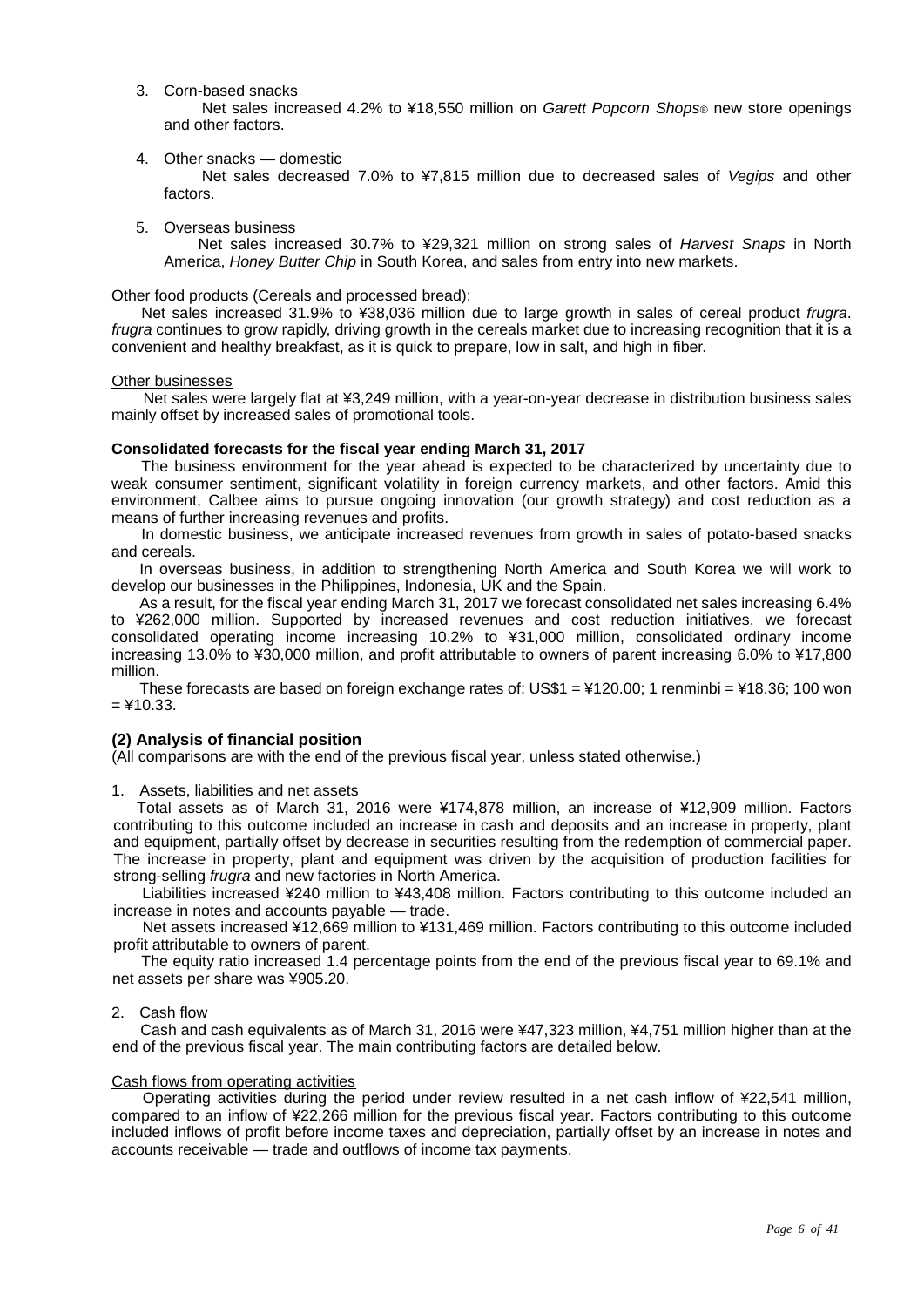#### Cash flows from investing activities

Investing activities during the period under review resulted in a net cash outflow of ¥14,270 million, due to outflows for acquisition of production facilities for *frugra* and in North America, compared to an outflow of ¥9,422 million for the previous fiscal year.

#### Cash flows from financing activities

Financing activities during the period under review resulted in a net cash outflow of ¥2,859 million, due to outflows for cash dividends paid, compared to an outflow of ¥2,878 million for the previous fiscal year.

|                                        | FY ended<br>March 31,<br>2012 | FY ended<br>March 31,<br>2013 | FY ended<br>March 31,<br>2014 | FY ended<br>March 31,<br>2015 | FY ended<br>March 31,<br>2016 |
|----------------------------------------|-------------------------------|-------------------------------|-------------------------------|-------------------------------|-------------------------------|
| Equity ratio (%)                       | 71.6                          | 70.2                          | 69.1                          | 67.7                          | 69.1                          |
| Equity ratio based on market price (%) | 126.4                         | 201.4                         | 229.9                         | 429.9                         | 341.4                         |
| Debt service coverage (%)              | 0.1                           | 0.0                           | 0.0                           | 0.0                           | 0.0                           |
| Interest coverage ratio (times)        | 1,031.4                       | 6.470.2                       | 1,581.1                       | 18.102.4                      | 3,653.1                       |

#### Reference: Related cash flow indicators

Equity ratio: Shareholders' equity /Total assets

Equity ratio based on market price: Market capitalization/Total assets

Debt service coverage: Interest-bearing debt/Operating cash flow

Interest coverage ratio: Operating cash flow/Interest paid

- 1. Calculations based on consolidated financial results figures for all indices.
- 2. Market capitalization = market price on last trading day of period x total shares outstanding at end of period (excluding treasury shares (residual Calbee shares held in trust as treasury shares included within shareholders' equity))
- 3. Operating cash flow is the Net cash provided by operating activities figure in the consolidated statement of cash flows.
- 4. Interest bearing debt includes all debt on which interest is paid recorded in the liabilities section of the consolidated balance sheet.
- 5. Interest paid use the interest expenses paid figure in the consolidated statements of cash flows.

#### **(3) Basic policy for profit distribution and dividends for fiscal year to March 2016 and 2017**

Calbee recognizes that the distribution of profits to shareholders is an important management matter. Our policy is to consistently and actively distribute profits in accordance with our consolidated results while striving to improve our profitability and strengthen our financial position.

We will leverage our internal reserves for capital investment and other measures aimed at raising our corporate value.

On the basis of consistent and active distribution of profits and in consideration of our consolidated results and financial position, we plan to pay an annual dividend of ¥35 per share for the fiscal year ended March 31, 2016. (To be presented at the 67th General Meeting of Shareholders, June 22, 2016.)

As prescribed by Article 454 Clause 5 of the Companies Act, the Articles of Incorporation stipulate that the Company is able to pay interim dividends. However, a dividend will be paid once annually upon review of certain factors including the annual results.

For the fiscal year ending March 31, 2017, we plan to increase the annual dividend by ¥5 to ¥40 per share.

#### **(4) Business risks**

The major risks to which Calbee is exposed in its operations are described below. In the interests of full disclosure, information has also been provided on risks that are not anticipated to necessarily have a major impact on the business but have been deemed important to facilitate a better understanding of Calbee's business activities.

Recognizing the possibility that such risks may materialize, Calbee's policy is to avoid these risks where possible and to mitigate any impact in the event that they materialize. The risks and forward-looking statements described below are based on judgments made by Calbee as of the date of publication of this report.

#### 1. Product development

Calbee conducts research and development activities to provide customers with unique, value-added products that maximize the nutritional content and flavor of natural ingredients. Meanwhile, there is considerable change underway in Calbee's operating environment owing to diversifying customer tastes, growing health awareness, and Japan's low birthrate and ageing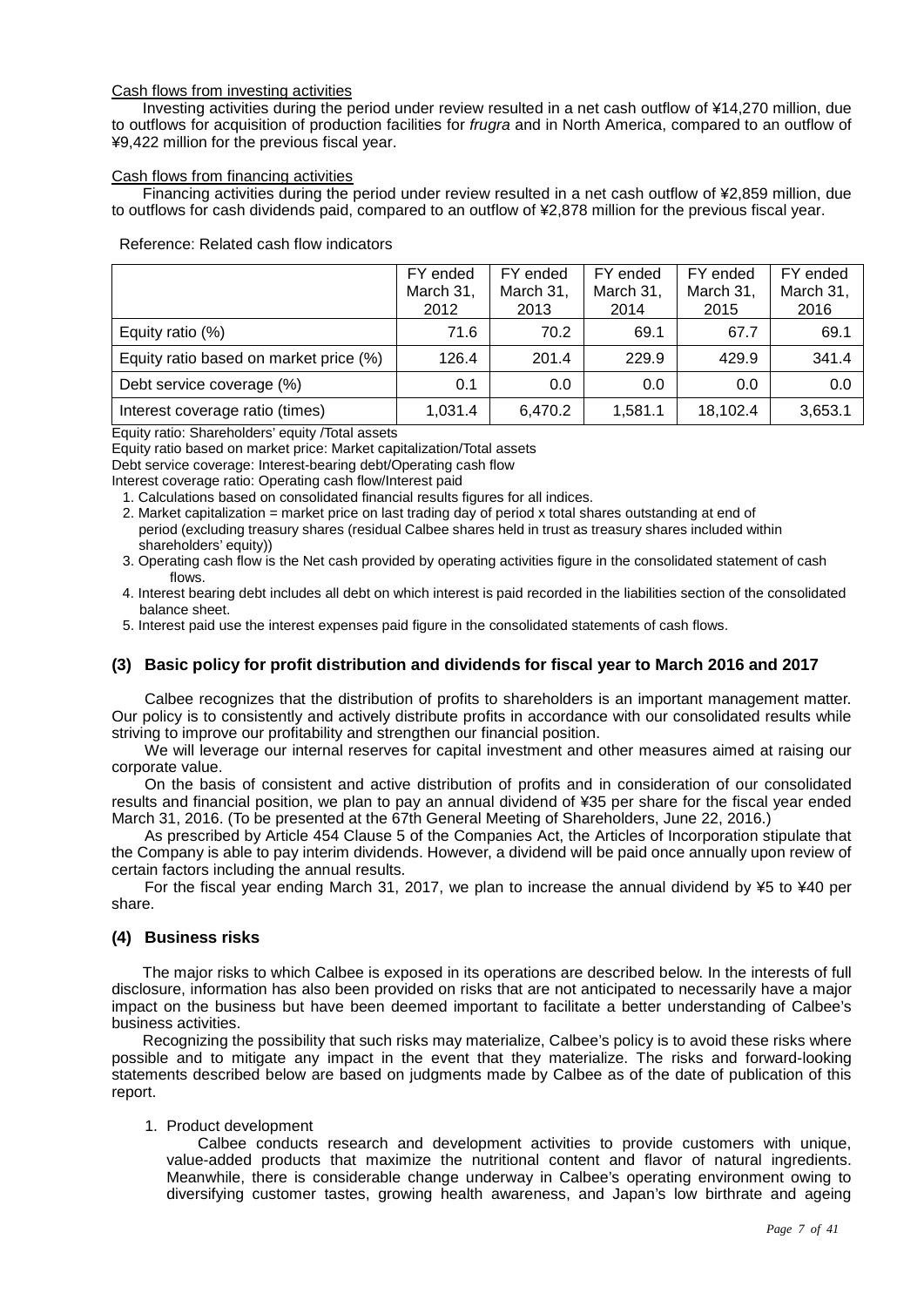society. The ability to rapidly respond to these changes and develop high value-added products is becoming an increasingly important factor in Calbee's business expansion. As such, Calbee conducts research and development activities in accordance with annual plans in the areas of new product development, existing product improvement, cost reduction, and analysis of ingredients and nutrients. However, there is no guarantee that investment in these development activities will result in the successful launch of new products, and any divergence between research and development themes and market needs could have an impact on Calbee's operating results and financial position.

#### 2. Ingredient procurement

In principle, imports of raw potatoes, the main ingredient of potato snacks such as *Potato Chips*, *Jagarico* and *Jagabee*, are not permitted into Japan under the Plant Protection Act. In order to secure sufficient supplies of domestically produced high-quality potatoes at a stable price, Calbee has sought to build a procurement system based on ongoing grower contracts concluded since launching its first potato snacks. Although these grower contracts enable stable supplies, harvest conditions could prevent Calbee from securing sufficient supplies of raw potatoes, resulting in sales opportunity losses and increased costs due to emergency procurement that could have an impact on Calbee's operating results and financial position.

Moreover, changes in demand trends and fluctuations in the price of crude oil and in foreign exchange markets could affect procurement costs for a wide range of raw materials such as edible oils, other ingredients and product packaging, which could also have an impact on Calbee's operating results and financial position.

#### 3. Product safety

Consumer demands for greater food safety have increased in recent years. In assuming responsibility for responding to these demands, Calbee strictly monitors the quality of ingredients and manufacturing processes and takes all possible precautions to ensure product quality and prevent contamination. However, unforeseen problems related to ingredients and manufacturing processes could have an impact on Calbee's operating results and financial position.

Furthermore, in April 2002, the Swedish government released the results of research showing that grilling or frying foods with high carbohydrate content can generate acrylamide, a carcinogen. Japan's Ministry of Health, Labour and Welfare has said it does not foresee any health impact from this substance for people who consume average amounts of this type of food, and at this point, there has been no impact on Calbee's operating results. Nevertheless, this issue could develop in the future to the point where it has an impact on the entire snack foods industry.

#### 4. Competitive risk

Calbee has a large and stable share of the domestic snack foods and cereal markets. However, intensifying competition from rival domestic companies, a significant influx of foreign-owned companies into these markets, or sector realignment due to M&A deals could have an impact on Calbee's operating results and financial position.

In addition, choosing to lower prices in response to price reductions implemented by competitors could result in lower profit margins and other outcomes, which in turn could have an impact on Calbee's operating results and financial position.

#### 5. Global expansion

Calbee is using subsidiaries overseas to expand its operations outside the Japanese market. Calbee believes it is necessary to strengthen and expand overseas business to deliver growth over the longer term. Going forward, Calbee intends to expand its operations more rapidly and boost its competitiveness. However, if efforts to develop its presence in global markets do not proceed as anticipated it may be necessary for Calbee to review its growth strategy. In addition, as Calbee expands its operations, changes in the political and economic conditions of a variety of countries and regions, as well as fluctuations in foreign exchange markets, could have an impact on Calbee's operating results and financial position.

#### 6. Relationship with major shareholder

As of March 31, 2016, Frito-Lay Global Investments B.V. (FLGI), a wholly owned subsidiary of PepsiCo, Inc., (PepsiCo) owned 20.00% of Calbee, Inc. shares (after full dilution) making Calbee Inc. (hereafter "the Company") an equity-method affiliate of PepsiCo. FLGI, which directly owns the shares of the Company, is a wholly owned PepsiCo subsidiary, so PepsiCo effectively makes all decisions regarding the exercise of common share voting rights. PepsiCo is one of the world's largest food and beverage makers and is listed on the New York Stock Exchange. Also, PepsiCo operates globally in the same snack foods field as the Company via group companies, primarily its subsidiary Frito-Lay North America, Inc.

On June 24, 2009, the Company and PepsiCo concluded a strategic alliance agreement, based on the understanding that combining management capabilities to generate synergies was necessary to deliver sustained growth for both companies. In order to reinforce the partnership with PepsiCo, the Company allocated new shares to PepsiCo's wholly owned subsidiary FLGI via a private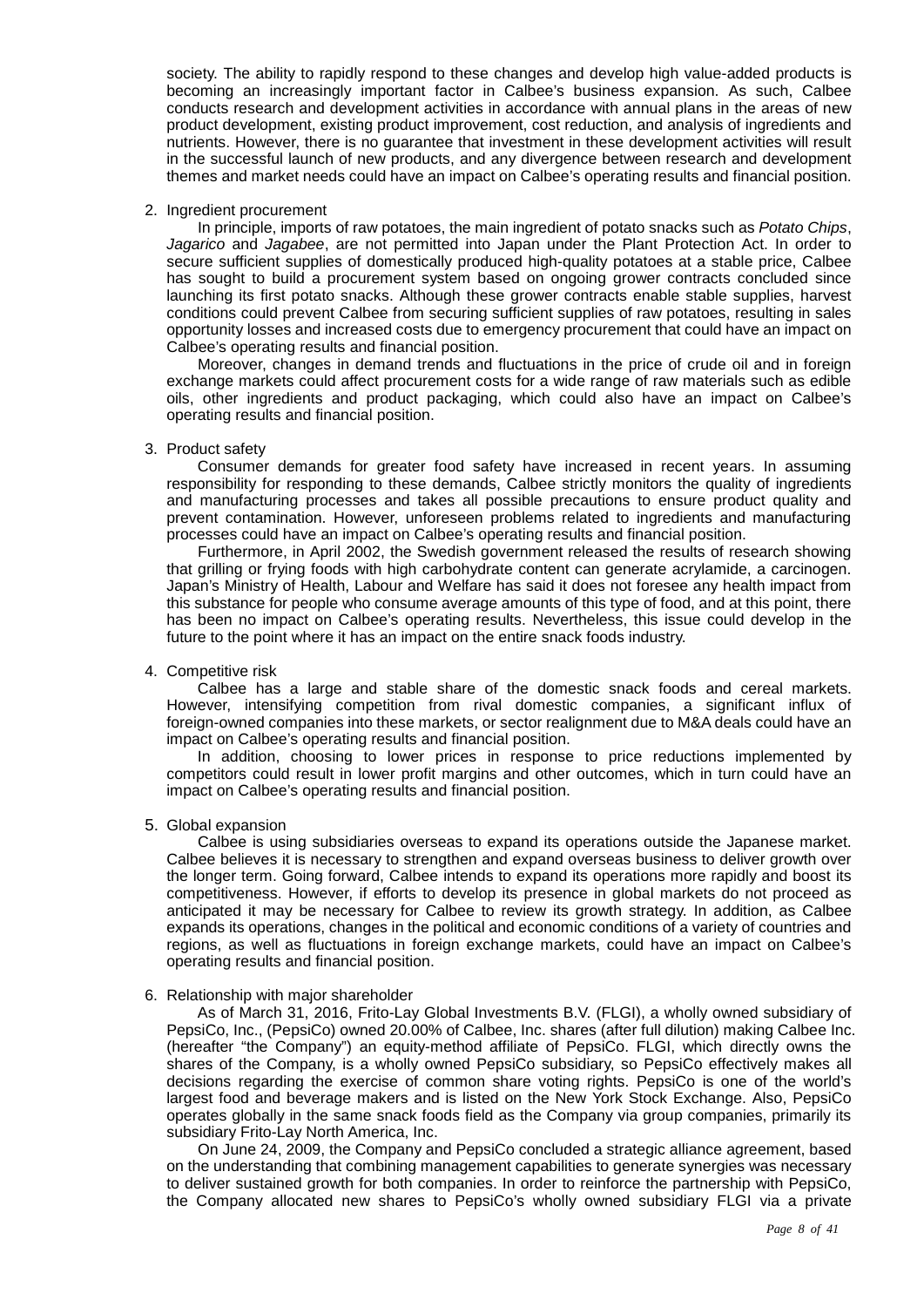placement, and at the same time, acquired all the shares of PepsiCo's subsidiary Japan Frito-Lay Ltd.

Under the strategic partnership, PepsiCo has agreed not to operate a snack food business in the Japanese market and therefore does not compete with the Company in Japan. Also, because no restrictions have been placed on overseas business development, the Company believes there are no limits on its management decisions or business development under the agreement.

The Company intends to maintain this strategic partnership and work toward boosting corporate value. However, in the future it may no longer be possible to generate synergies from the partnership in the event that PepsiCo makes changes to its management policy and business strategy. In addition, the PepsiCo Group could become a competitor in the Japanese market in the event that the partnership is dissolved for any reason. Any of these developments could have an impact on Calbee's operating results and financial position.

#### a. Personnel relationship

As of March 31, 2016, no significant personnel relationship exists between Calbee and PepsiCo Group.

#### b. Business relationship

The Company's subsidiary Japan Frito-Lay Ltd. receives imports of snack foods from Frito-Lay, Inc., a PepsiCo Group company. In addition, the Company's subsidiary Calbee North America, LLC sells snack foods to PepsiCo Group's Frito-Lay North America, Inc.

#### c. Capital relationship

Under the strategic partnership with PepsiCo, the Company and PepsiCo have agreed that from the perspective of maintaining the strategic partnership, PepsiCo shall not own more than 20% of the Company's shares. In future, PepsiCo's ownership ratio in the Company may be subject to change, owing to changes in the management policies or business strategies of PepsiCo or the Company, or as a result of other factors such as changes in the Company's business environment.

#### 7. Legal regulations

In the course of its business activities, Calbee is subject to a range of legal regulations, including the Food Sanitation Act, Act against Unjustifiable Premiums and Misleading Representations, Measurement Act, Unfair Competition Prevention Act, Plant Protection Act, and Consumer Product Safety Act. Calbee may incur additional costs to respond to revisions to these regulations or their abolishment and the implementation of new regulations, and this could have an impact on Calbee's operating results and financial position.

Calbee has also received a variety of permits and licenses necessary to conduct its business activities. However, Calbee's business activities may be restricted if these permits and licenses are withdrawn due to legal infringements or other reasons, which could have an impact on Calbee's operating results and financial position.

#### 8. Natural disaster Risk

Calbee conducts necessary periodic inspections of its manufacturing lines to avoid the risk of shutdowns to these lines. It has also built a stable product supply framework by dispersing its manufacturing sites. However, there is no guarantee that manufacturing facilities will not be damaged as a result of a natural disaster or other event. Any such damage to facilities could lead to a drop in sales and an increase in costs, which could have an impact on Calbee's operating results and financial position.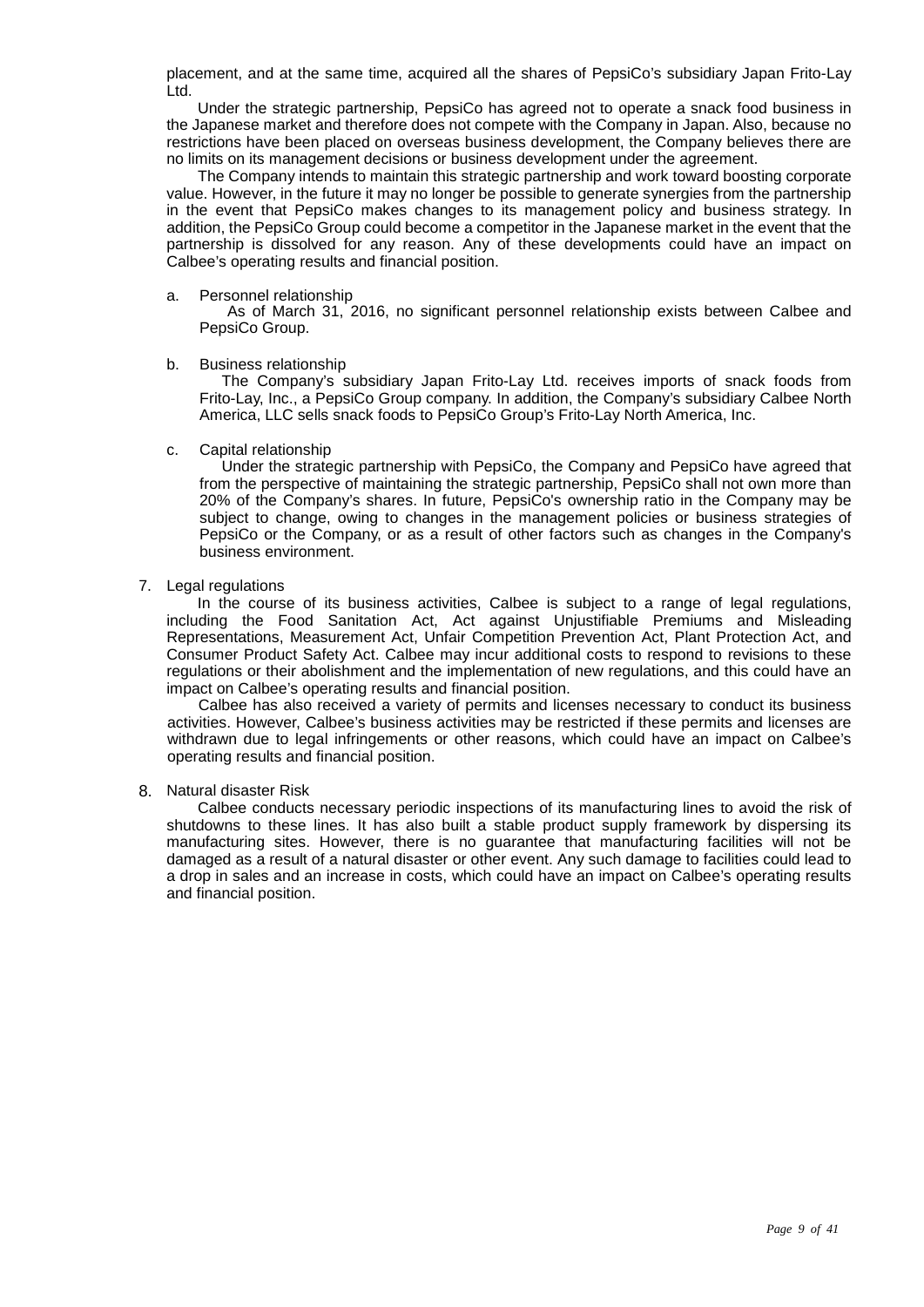## **2. Business overview and organization**

Calbee is composed of Calbee, Inc. (hereafter "the Company"), 24 subsidiaries (9 domestic, 15 overseas) and 3 affiliate companies engaged in such activities as the manufacture and sale of potato-based, flour-based and corn-based snacks, as well as cereals. The Company is also an equity method affiliate of US food and beverage maker PepsiCo, Inc.

Calbee provides products and services under our founding philosophy of being committed to harnessing nature's gifts, to bringing taste and fun, and to contributing to healthy lifestyles.

The positioning of core companies within Calbee is as follows:

## **Production and sale of snacks and other foods business**

Snack foods

In Japan, the Company and Japan Frito-Lay Ltd. are engaged in manufacturing and sales with souvenir products sold through Calnac Co., Ltd. Certain products are manufactured by Calbee Potato, Inc., and Calbee Eatalk Co., Ltd., and Calbee Potato, Inc. procures ingredients.

Overseas, Calbee North America, LLC in the U.S., Calbee Tanawat Co., Ltd. in Thailand, Calbee Four Seas Co., Ltd. in Hong Kong, CFSS Co. Ltd. in China, Haitai-Calbee Co., Ltd. in Korea, and other 3 subsidiaries are engaged in manufacturing and sales. Additionally, Calbee Moh Seng Pte. Ltd. in Singapore and other 1 subsidiary are engaged in retail. Further, Qingdao Calbee Foods Co., Ltd., Yantai Calbee Co., Ltd. and Calbee North America LLC procure ingredients and manufacture dough for snacks.

#### 2. Cereal foods

The Company manufactures and sells cereal foods.

#### 3. Processed breads

Garden Bakery, Inc. and Tower Bakery, Inc. manufacture and sell sweet buns, breads for retail customers.

#### **Other businesses**

Our distribution business is run by Snack Food Service Co., Ltd. Production planning and dispatch agency service for sales promotional tools (POP, etc.) is conducted by the Company.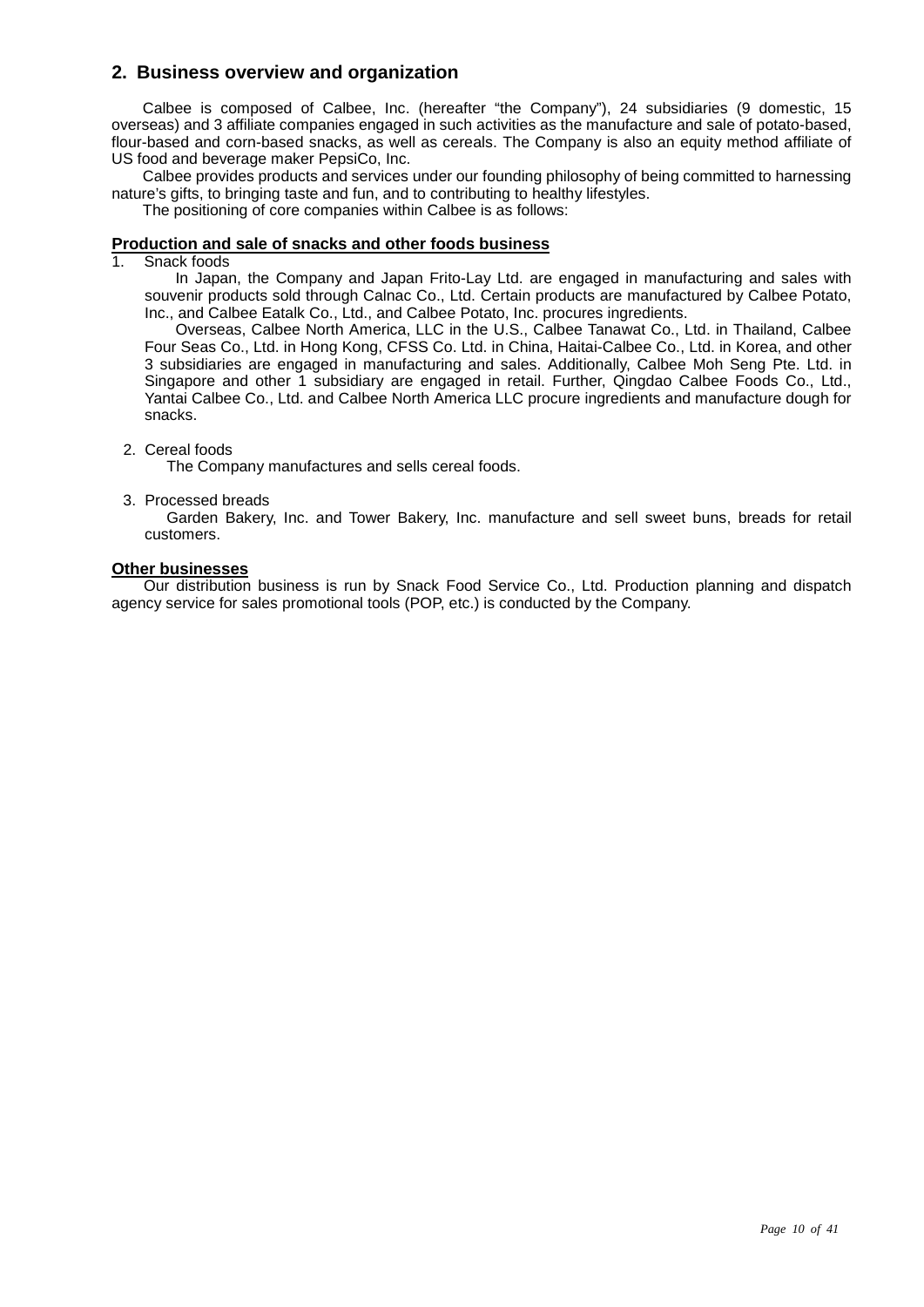See below for diagram of our organizational structure.

#### **Organizational structure**



\*1. Displays only important transactions

\*2. In June 2009, the Company concluded strategic partnership agreements with PepsiCo, Inc. (other affiliate companies)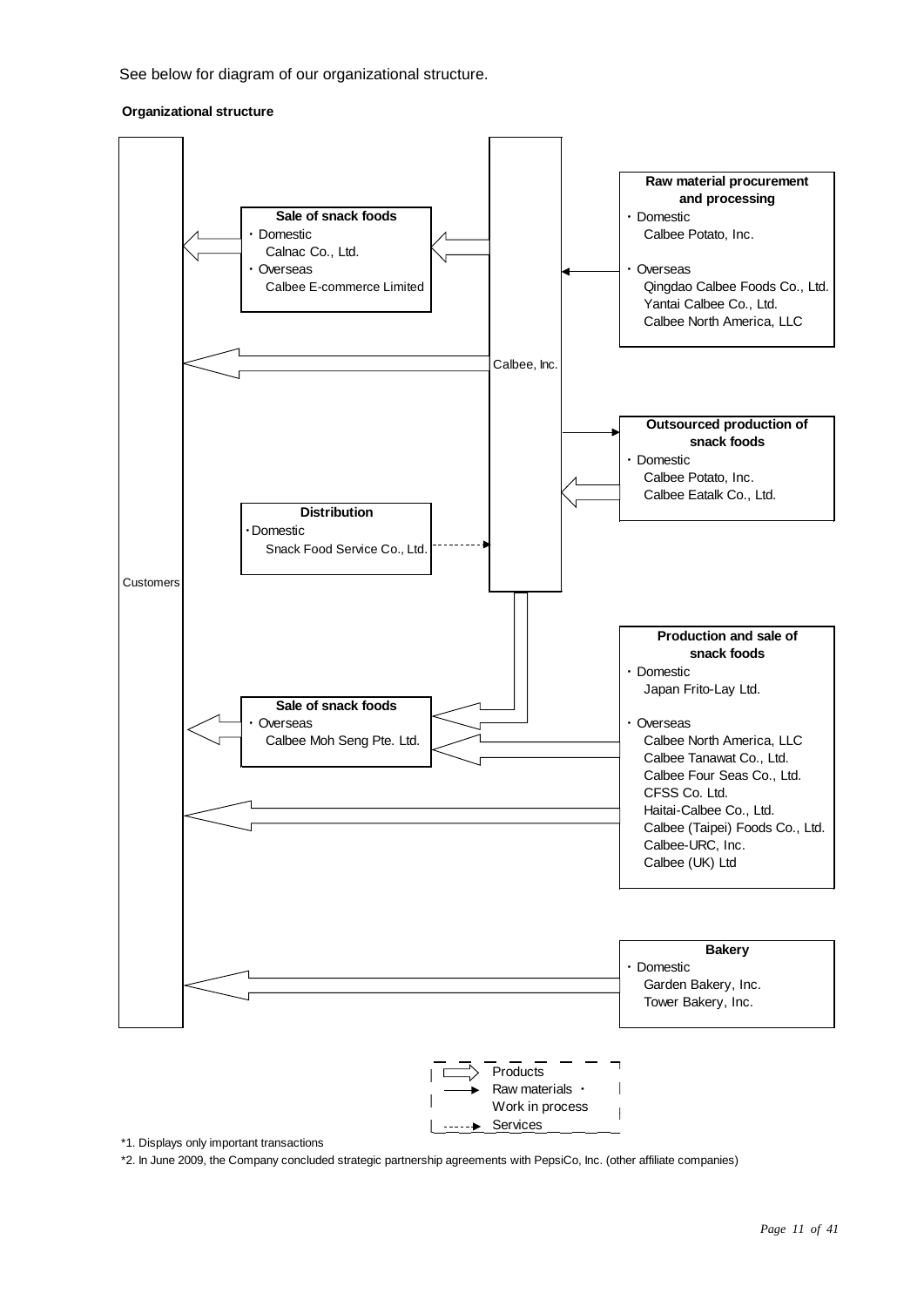## **3. Management policy**

#### **(1) Management policy**

Calbee conducts its business based on our mission statement "We are committed to harnessing nature's gifts, to bringing taste and fun, and to contributing to healthy lifestyles," and as a leading company in the domestic snack foods market with the goal of transforming into a global food products company that is beloved world-wide.

Furthermore, we aim to further increase our corporate value guided by our vision statement "We must become a company to be respected, admired and loved firstly by customers, suppliers and distributors, secondly by our employees and their families, thirdly by communities and finally by stockholders."

#### **(2) Management targets and benchmarks**

Calbee considers profitability and financial stability as very important. We aim for continuous sales growth and for even greater profit growth. By continuously planning to increase our operating income ratio each year, we aim to achieve operating income to net sales ratio of 15% over the medium term.

#### **(3) Medium-term management strategy and key topics**

Despite signs of a mild recovery in certain areas of the domestic economy benefiting from the government's economic stimulus and monetary easing policies, due to slowing growth in China and the global economy and a lack of clarity about the direction of the economy, we expect the stall in the recovery in consumer spending to continue. In the snack foods and cereal markets, we expect customers to have increasingly diversified preferences, to have a heightened sensitivity to safety and assurance, and to continue to want low prices, desiring better products more cheaply.

Amidst this environment, Calbee recognizes the need to promote business activities with speed and competitiveness while aiming to be a global company as an important management issue. Calbee strives for future growth by aiming for ongoing growth and a highly profitable structure based on our two core management pillars of innovation (our growth strategy) and cost reductions.

#### 1. Innovation (growth strategy)

(1) Expanding overseas business

Due to the effects of a low birthrate and other factors, we cannot expect large growth in the Japanese snack foods market. Therefore, we must expand overseas businesses in order for Calbee to achieve continuous growth. In the key regions of North America, China, Asia, and Western Europe we will build a stronger business base in markets we have entered while continuing to develop new markets. We are aiming to expand overseas business in each of these regions by providing products at affordable prices and through other initiatives, and have set a medium-term target for contributions from overseas sales of 30% or more.

#### (2) New product development

We will further accelerate the pace of new product development and promote safety, assurance and the development of unique and valuable products to our customers. We will work to continuously sell new products and to increase the proportion of new products in the sales mix every year.

(3) Expanding domestic market share

We plan to expand the domestic snack foods and cereal markets and increase our share in these markets through promotional activities, new product development and existing product renewal. We aim to have the highest share throughout both the snack foods market and the domestic confectionary market.

#### (4) Strengthening our alliance with PepsiCo, Inc.

We are creating benefits from the synergy gained by leveraging our management skills with those of our strategic partner, PepsiCo, a major global foods and beverage maker.

#### (5) Licensing and acquisition

We will pursue licensing or acquisition initiatives when we discover excellent companies or products either in Japan or overseas.

#### (6) New business development.

Calbee has not significantly diverged from our business areas; however, we do explore various opportunities for new business development. Examples of this include the establishment of *Calbee Plus* antennae shops, expansion of the legendary *Garrett Popcorn Shops®* (founded in Chicago, USA) and the opening of *GRAND Calbee,* directly-managed shops in department stores. We continue to enhance direct communication with customers through new business channels.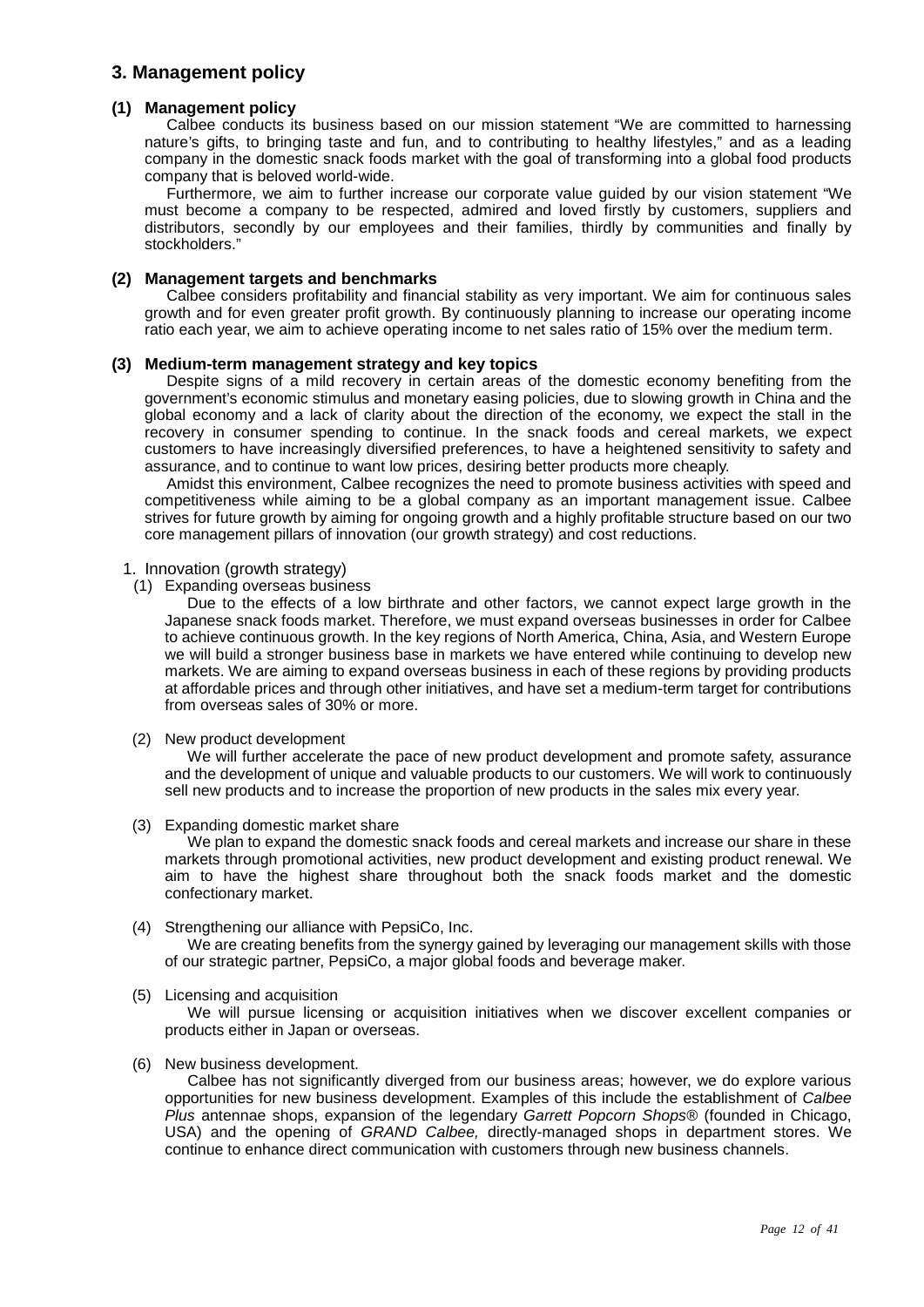2. Cost reductions

Cost reduction initiatives are being implemented in all businesses and areas in order to strengthen our earnings ability and cost competitiveness. We will promote corporate restructuring efforts, and build a strong foundation resistant to changes in the operating environment with our strengths in domestic markets as well as in those overseas.

(1) Lower cost of raw materials

We will strive to further reduce costs through measures including cooperation with suppliers, the diversification of procurement routes and production areas and the promotion of in-house production. Additionally, we will further strengthen the effectiveness of cost reductions by reviewing specifications, primarily those in the R&D Group.

(2) Improve production efficiencies and optimize utilization ratios

We will improve production efficiencies through initiatives including the replacement of production items at each factory, optimization of production personnel and standardization. Further, by better integrating marketing, sales and manufacturing activities we aim to smooth our production and optimize utilization ratios at our factories. Calbee strives to provide affordable products and services to all of our customers.

(3) Effective use of selling, general and administrative expenses

We plan to improve the efficiency of selling expenses, which comprise the largest portion of the selling, general and administrative expenses, by increasing the efficiency and effectiveness of promotional activities. Distribution costs will be addressed by measures to optimize and improve the efficiency of distribution centers, and we plan to optimize all general and administrative expenses, including head office expenses.

## **4. Basic approach to selection of accounting standards**

With the aims of enhancing business management and enabling international comparison of financial information in capital market through the unification of accounting standards, Calbee is considering applying International Financial Reporting Standards (IFRS).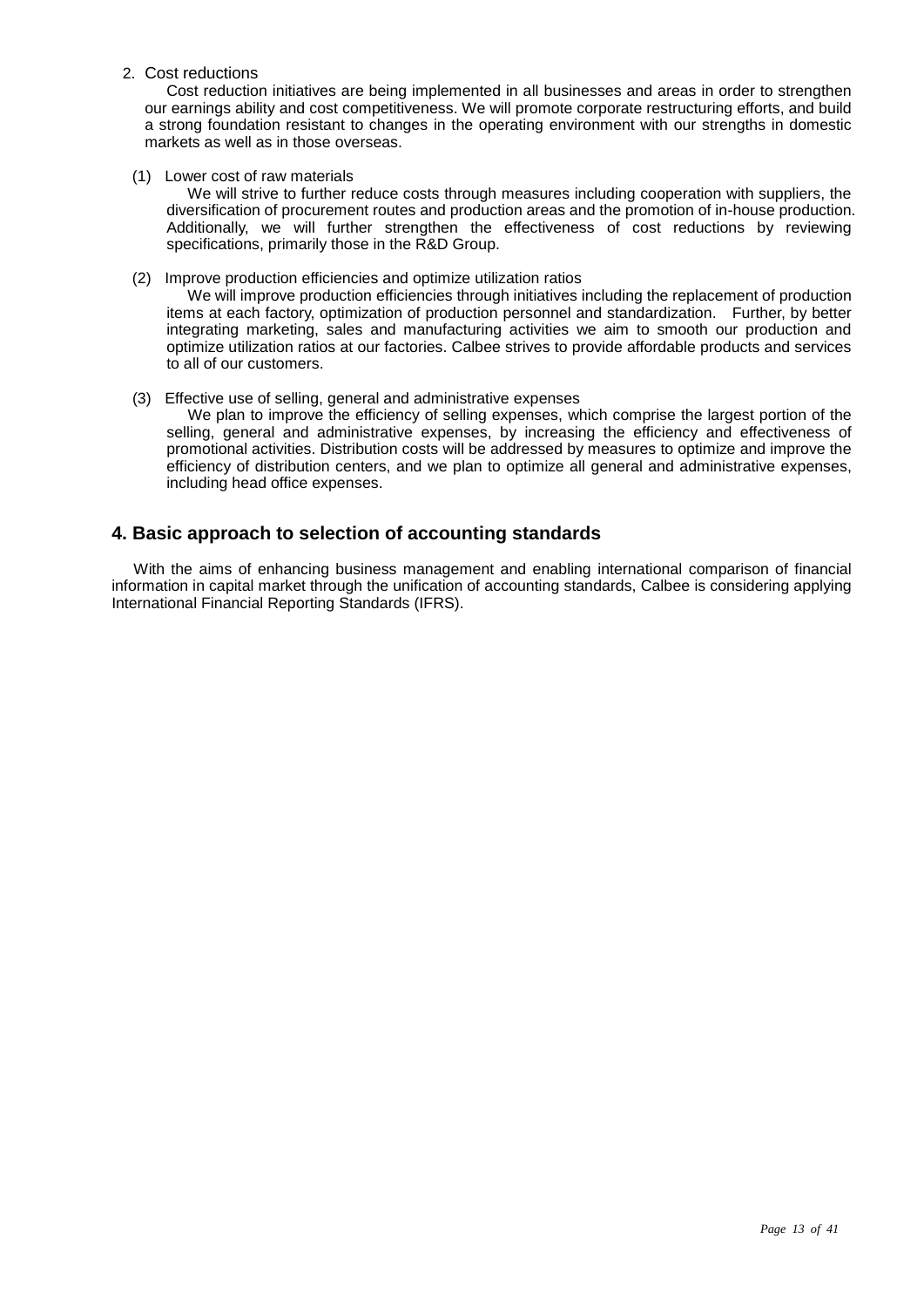## **5. Consolidated financial statements**

## **(1) Consolidated balance sheets**

|                                        |                         | Millions of yen, rounded down |
|----------------------------------------|-------------------------|-------------------------------|
|                                        | As of<br>March 31, 2016 | As of<br>March 31, 2015       |
| Assets                                 |                         |                               |
| <b>Current assets</b>                  |                         |                               |
| Cash and deposits                      | 22,784                  | 18,891                        |
| Notes and accounts receivable - trade  | 23,021                  | 21,119                        |
| <b>Securities</b>                      | 28,999                  | 34,995                        |
| Inventories (Note 1)                   | 9,268                   | 8,037                         |
| Deferred tax assets                    | 2,625                   | 2,640                         |
| Other                                  | 4,230                   | 3,861                         |
| Allowance for doubtful accounts        | (4)                     | (5)                           |
| Total current assets                   | 90,925                  | 89,541                        |
| Non-current assets                     |                         |                               |
| Property, plant and equipment          |                         |                               |
| <b>Buildings and structures</b>        | 63,958                  | 56,900                        |
| Accumulated depreciation               | (38, 042)               | (36, 531)                     |
| Buildings and structures, net          | 25,915                  | 20,369                        |
| Machinery, equipment and vehicles      | 91,084                  | 81,918                        |
| Accumulated depreciation               | (67,085)                | (64, 759)                     |
| Machinery, equipment and vehicles, net | 23,998                  | 17,159                        |
| Land                                   | 11,642                  | 11,501                        |
| Leased assets                          | 233                     | 246                           |
| Accumulated depreciation               | (112)                   | (145)                         |
| Leased assets, net                     | 120                     | 101                           |
| Construction in progress               | 7,506                   | 9,387                         |
| Other                                  | 4,503                   | 4,637                         |
| Accumulated depreciation               | (3,526)                 | (3, 402)                      |
| Other, net                             | 976                     | 1,235                         |
| Total property, plant and equipment    | 70,159                  | 59,754                        |
| Intangible assets                      |                         |                               |
| Goodwill                               | 2,245                   | 2,719                         |
| Other                                  | 3,314                   | 1,835                         |
| Total intangible assets                | 5,559                   | 4,555                         |
| Investments and other assets           |                         |                               |
| Investment securities (Note 2)         | 2,083                   | 2,111                         |
| Long-term loans receivable             | 211                     | 93                            |
| Deferred tax assets                    | 2,004                   | 1,347                         |
| Net defined benefit asset              | 1,561                   | 2,066                         |
| Other (Note 2)                         | 2,442                   | 2,577                         |
| Allowance for doubtful accounts        | (69)                    | (79)                          |
| Total investments and other assets     | 8,233                   | 8,117                         |
| Total non-current assets               | 83,953                  | 72,427                        |
| <b>Total assets</b>                    | 174,878                 | 161,968                       |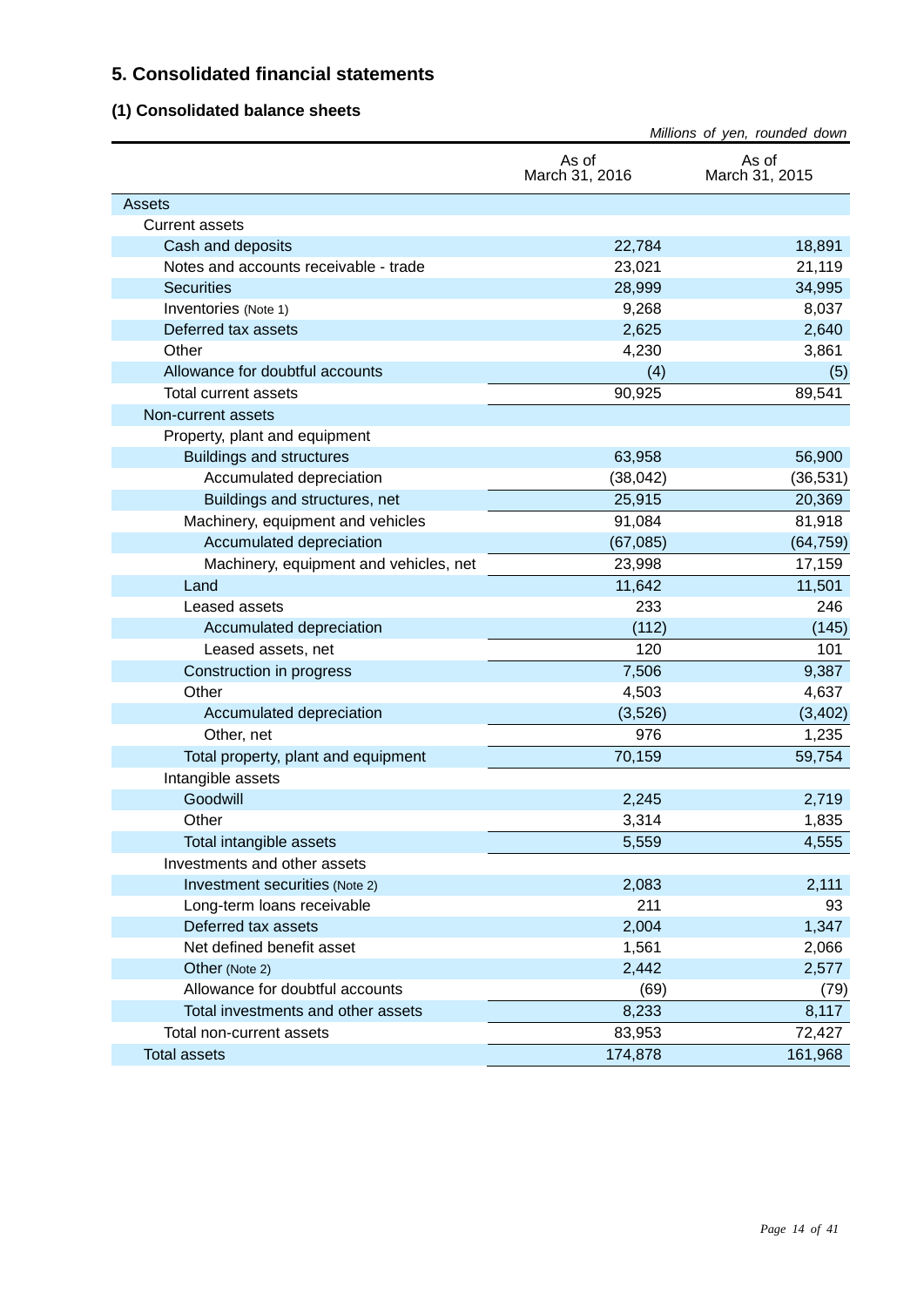|                                                        | Millions of yen, rounded down |                         |  |
|--------------------------------------------------------|-------------------------------|-------------------------|--|
|                                                        | As of<br>March 31, 2016       | As of<br>March 31, 2015 |  |
| Liabilities                                            |                               |                         |  |
| <b>Current liabilities</b>                             |                               |                         |  |
| Notes and accounts payable - trade                     | 10,350                        | 9,387                   |  |
| Short-term loans payable                               |                               | 402                     |  |
| Current portion of long-term loans payable             | 52                            |                         |  |
| Lease obligations                                      | 64                            | 52                      |  |
| Accounts payable - other                               | 6,121                         | 5,165                   |  |
| Income taxes payable                                   | 4,604                         | 5,174                   |  |
| Deferred tax liabilities                               | 1                             |                         |  |
| Provision for bonuses                                  | 4,195                         | 3,775                   |  |
| Provision for directors' bonuses                       | 128                           | 198                     |  |
| Provision for stocks payment                           | 65                            | 83                      |  |
| Other                                                  | 7,884                         | 9,988                   |  |
| <b>Total current liabilities</b>                       | 33,469                        | 34,227                  |  |
| Non-current liabilities                                |                               |                         |  |
| Long-term loans payable                                | 313                           |                         |  |
| Lease obligations                                      | 93                            | 76                      |  |
| Deferred tax liabilities                               | 553                           | 373                     |  |
| Provisions for directors' retirement benefits          | 527                           | 573                     |  |
| Provision for management board incentive plan trust    | 121                           | 132                     |  |
| Net defined benefit liability                          | 7,489                         | 7,076                   |  |
| Asset retirement obligations                           | 645                           | 637                     |  |
| Other                                                  | 194                           | 70                      |  |
| Total non-current liabilities                          | 9,939                         | 8,940                   |  |
| <b>Total liabilities</b>                               | 43,408                        | 43,168                  |  |
| Net assets                                             |                               |                         |  |
| Shareholders' equity                                   |                               |                         |  |
| Capital stock                                          | 12,008                        | 11,975                  |  |
| Capital surplus                                        | 11,572                        | 11,543                  |  |
| Retained earnings                                      | 98,013                        | 84,956                  |  |
| <b>Treasury shares</b>                                 | (609)                         | (699)                   |  |
| Total shareholders' equity                             | 120,985                       | 107,774                 |  |
| Accumulated other comprehensive income                 |                               |                         |  |
| Valuation difference on available-for-sales securities | 608                           | 617                     |  |
| Foreign currency translation adjustments               | 904                           | 2,377                   |  |
| Remeasurements of defined benefit plans                | (1, 585)                      | (1, 116)                |  |
| Total accumulated other comprehensive income           | (72)                          | 1,877                   |  |
| Subscription rights to shares                          | 15                            | 25                      |  |
| Non-controlling interests                              | 10,541                        | 9,122                   |  |
| Total net assets                                       | 131,469                       | 118,800                 |  |
| Total liabilities and net assets                       | 174,878                       | 161,968                 |  |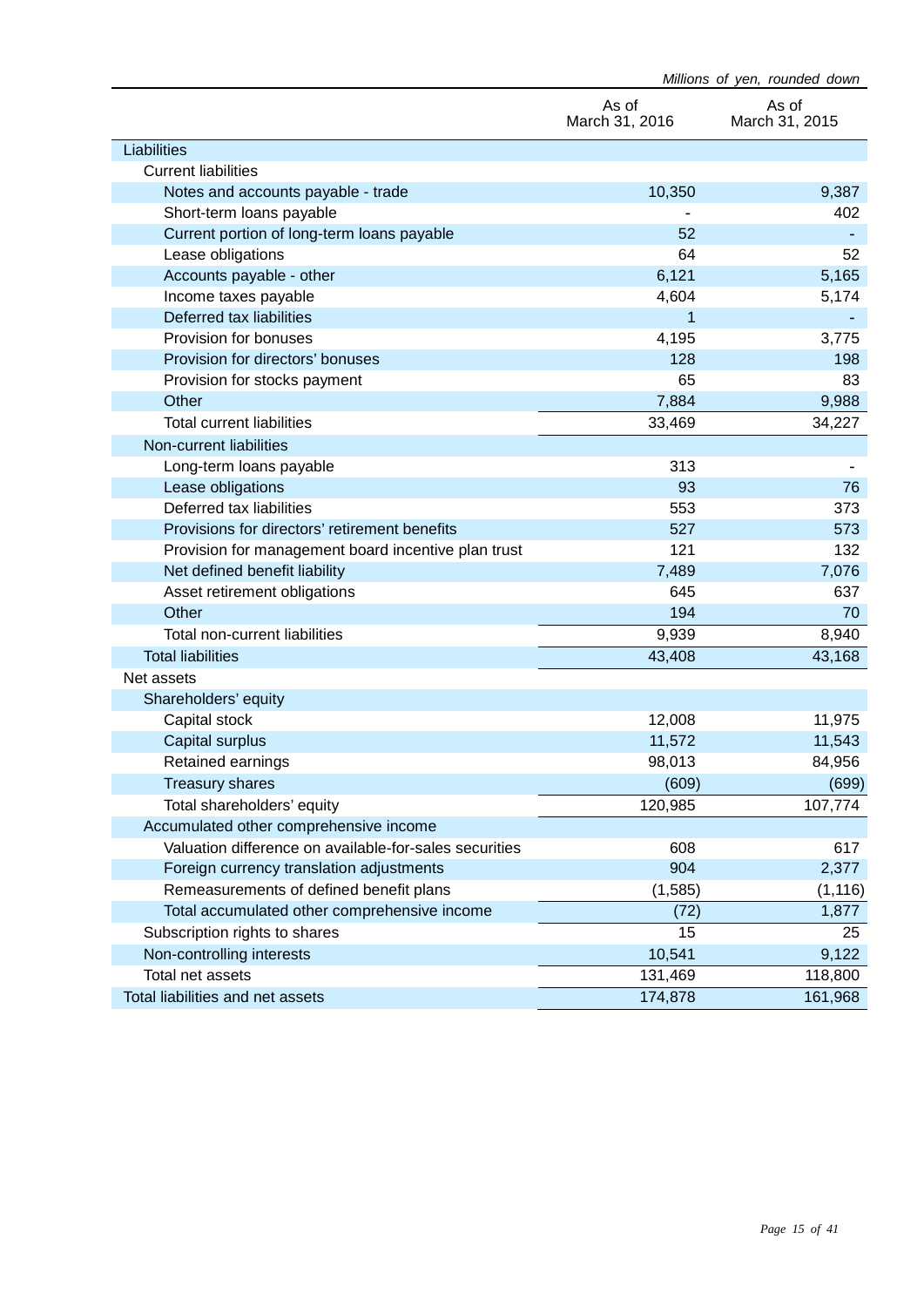## **(2) Consolidated statements of income and comprehensive income Consolidated statements of income**

|                                                           |                                    | Millions of yen, rounded down      |
|-----------------------------------------------------------|------------------------------------|------------------------------------|
|                                                           | April 1, 2015 to<br>March 31, 2016 | April 1, 2014 to<br>March 31, 2015 |
| Net sales                                                 | 246,129                            | 222,150                            |
| Cost of sales (Note 1, 3)                                 | 139,095                            | 124,588                            |
| Gross profit                                              | 107,033                            | 97,561                             |
| Selling, general and administrative expenses (Notes 2, 3) | 78,908                             | 73,378                             |
| Operating income                                          | 28,125                             | 24,183                             |
| Non-operating income                                      |                                    |                                    |
| Interest income                                           | 167                                | 266                                |
| Dividend income                                           | 35                                 | 35                                 |
| Real estate income                                        | 76                                 | 76                                 |
| Foreign exchange gains                                    |                                    | 1,318                              |
| Other                                                     | 297                                | 242                                |
| Total non-operating income                                | 576                                | 1,939                              |
| Non-operating expenses                                    |                                    |                                    |
| Interest expenses                                         | 9                                  | 5                                  |
| Foreign exchange losses                                   | 638                                |                                    |
| Loss on abandonment of inventories                        | 582                                |                                    |
| Business commencement expenses                            | 515                                | 368                                |
| Cost of real estate                                       | 32                                 | 33                                 |
| Other                                                     | 377                                | 98                                 |
| Total non-operating expenses                              | 2,156                              | 507                                |
| Ordinary income                                           | 26,545                             | 25,615                             |
| Extraordinary income                                      |                                    |                                    |
| Gain on sales of non-current assets (Note 4)              | $6\phantom{1}6$                    | $\overline{7}$                     |
| Gain on sales of shares of subsidiaries and associates    | 370                                |                                    |
| Subsidy income                                            | 149                                |                                    |
| Other                                                     | 27                                 | 10                                 |
| Total extraordinary income                                | 554                                | 18                                 |
| <b>Extraordinary losses</b>                               |                                    |                                    |
| Loss on sales of non-current assets (Note 5)              | 3                                  | 229                                |
| LOSS On retirement of non-current assets (Note 6)         | 227                                | 300                                |
| Impairment loss (Note 7)                                  | 594                                | 836                                |
| Other                                                     | 150                                | 49                                 |
| Total extraordinary losses                                | 976                                | 1,416                              |
| Profit before income taxes                                | 26,123                             | 24,217                             |
| Income taxes - current                                    | 8,359                              | 9,190                              |
| Income taxes - deferred                                   | (267)                              | 121                                |
| Total income taxes                                        | 8,091                              | 9,311                              |
| Net income                                                | 18,031                             | 14,906                             |
| Profit attributable to non-controlling interests          | 1,232                              | 791                                |
| Profit attributable to owners of parent                   | 16,799                             | 14,114                             |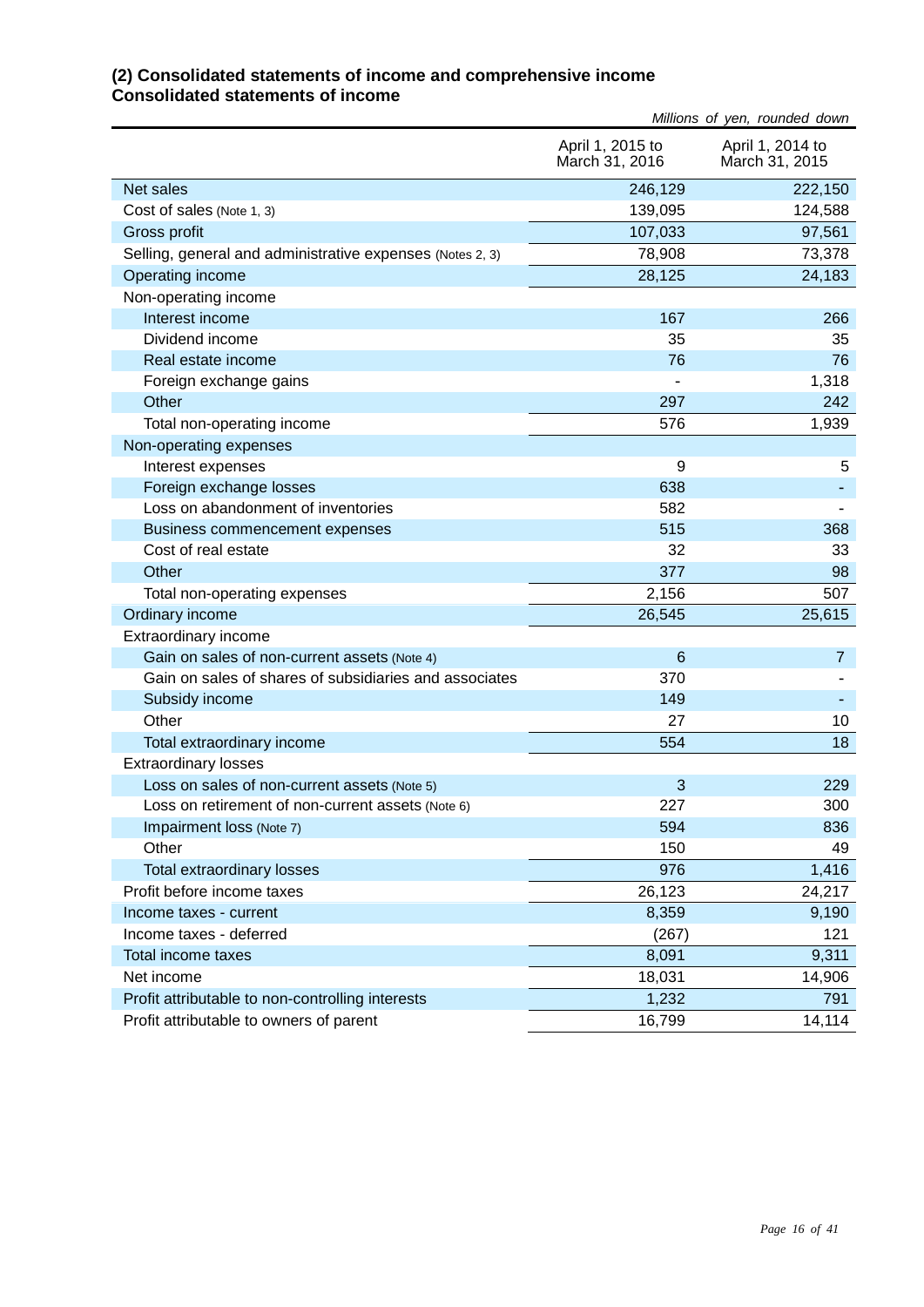## **Consolidated statements of comprehensive income**

|                                                       |                                    | Millions of yen, rounded down      |
|-------------------------------------------------------|------------------------------------|------------------------------------|
|                                                       | April 1, 2015 to<br>March 31, 2016 | April 1, 2014 to<br>March 31, 2015 |
| Net income                                            | 18,031                             | 14,906                             |
| Other comprehensive income                            |                                    |                                    |
| Valuation difference on available-for-sale securities | (8)                                | 406                                |
| Foreign currency translation adjustment               | (2, 253)                           | 2,521                              |
| Remeasurements of defined benefit plans, net of tax   | (468)                              | 149                                |
| Total other comprehensive income (Note 1)             | (2,730)                            | 3,076                              |
| Comprehensive income                                  | 15,301                             | 17,983                             |
| Comprehensive income attributable to:                 |                                    |                                    |
| Owners of parent                                      | 14,848                             | 16,074                             |
| Non-controlling interests                             | 452                                | 1,908                              |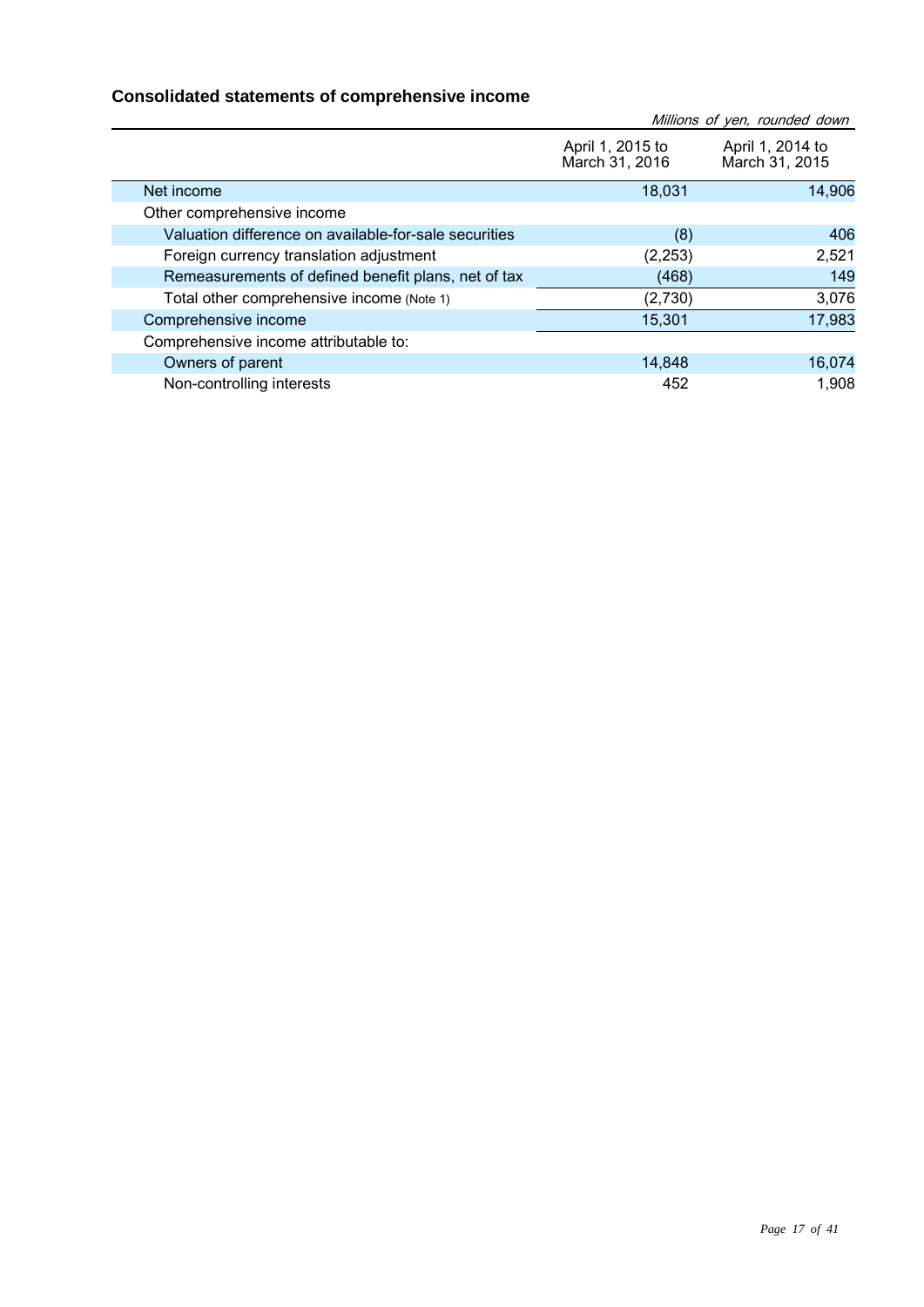## **(3) Consolidated statements of changes in shareholders' equity**

April 1, 2015 to March 31, 2016

Millions of yen, rounded down

|                                                                          | Shareholders' equity |                    |                      |                    |                                  |
|--------------------------------------------------------------------------|----------------------|--------------------|----------------------|--------------------|----------------------------------|
|                                                                          | Capital stock        | Capital<br>Surplus | Retained<br>earnings | Treasury<br>shares | Total<br>shareholders'<br>equity |
| Balance at beginning of current<br>period                                | 11,975               | 11,543             | 84,956               | (699)              | 107,774                          |
| Cumulative effects of changes in<br>accounting policy                    |                      |                    |                      |                    |                                  |
| Restated balance                                                         | 11,975               | 11,543             | 84,956               | (699)              | 107,774                          |
| Changes of items during period                                           |                      |                    |                      |                    |                                  |
| Issuance of new shares -<br>exercise of subscription rights<br>to shares | 33                   | 33                 |                      |                    | 66                               |
| Dividends of surplus                                                     |                      |                    | (3,741)              |                    | (3,741)                          |
| Profit attributable to owners of<br>parent                               |                      |                    | 16,799               |                    | 16,799                           |
| Purchase of treasury shares                                              |                      |                    |                      |                    |                                  |
| Disposal of treasury shares                                              |                      |                    |                      | 90                 | 90                               |
| Purchase<br>of<br>Ωf<br>shares<br>consolidated subsidiaries              |                      | (3)                |                      |                    | (3)                              |
| Net change of items other<br>than shareholders' equity                   |                      |                    |                      |                    |                                  |
| Total changes of items during<br>period                                  | 33                   | 29                 | 13,057               | 90                 | 13,210                           |
| Balance at end of current period                                         | 12,008               | 11,572             | 98,013               | (609)              | 120,985                          |

|                                                                          | Accumulated other comprehensive income                          |                                                  |                                               |                                                          |                                     |                              |                     |
|--------------------------------------------------------------------------|-----------------------------------------------------------------|--------------------------------------------------|-----------------------------------------------|----------------------------------------------------------|-------------------------------------|------------------------------|---------------------|
|                                                                          | Valuation<br>difference on<br>available-for-<br>sale securities | Foreign<br>currency<br>translation<br>adjustment | Remeasurements<br>of defined benefit<br>plans | Total<br>accumulated<br>other<br>comprehensive<br>income | Subscription<br>rights to<br>shares | Non-controlling<br>interests | Total net<br>assets |
| Balance at beginning of current<br>period                                | 617                                                             | 2,377                                            | (1, 116)                                      | 1,877                                                    | 25                                  | 9,122                        | 118,800             |
| Cumulative effects of<br>changes in accounting policy                    |                                                                 |                                                  |                                               |                                                          |                                     |                              |                     |
| Restated balance                                                         | 617                                                             | 2,377                                            | (1, 116)                                      | 1,877                                                    | 25                                  | 9,122                        | 118,800             |
| Changes of items during period                                           |                                                                 |                                                  |                                               |                                                          |                                     |                              |                     |
| Issuance of new shares -<br>exercise of subscription rights<br>to shares |                                                                 |                                                  |                                               |                                                          | (10)                                |                              | 56                  |
| Dividends of surplus                                                     |                                                                 |                                                  |                                               |                                                          |                                     |                              | (3,741)             |
| Profit attributable to owners of<br>parent                               |                                                                 |                                                  |                                               |                                                          |                                     |                              | 16,799              |
| Purchase of treasury shares                                              |                                                                 |                                                  |                                               |                                                          |                                     |                              |                     |
| Disposal of treasury shares                                              |                                                                 |                                                  |                                               |                                                          |                                     |                              | 90                  |
| of<br>Purchase<br>shares<br>of<br>consolidated subsidiaries              |                                                                 |                                                  |                                               |                                                          |                                     |                              | (3)                 |
| Net change of items other than<br>shareholders' equity                   | (8)                                                             | (1, 473)                                         | (468)                                         | (1,950)                                                  |                                     | 1,419                        | (530)               |
| Total changes of items during<br>period                                  | (8)                                                             | (1, 473)                                         | (468)                                         | (1,950)                                                  | (10)                                | 1,419                        | 12,669              |
| Balance at end of current period                                         | 608                                                             | 904                                              | (1,585)                                       | (72)                                                     | 15                                  | 10,541                       | 131,469             |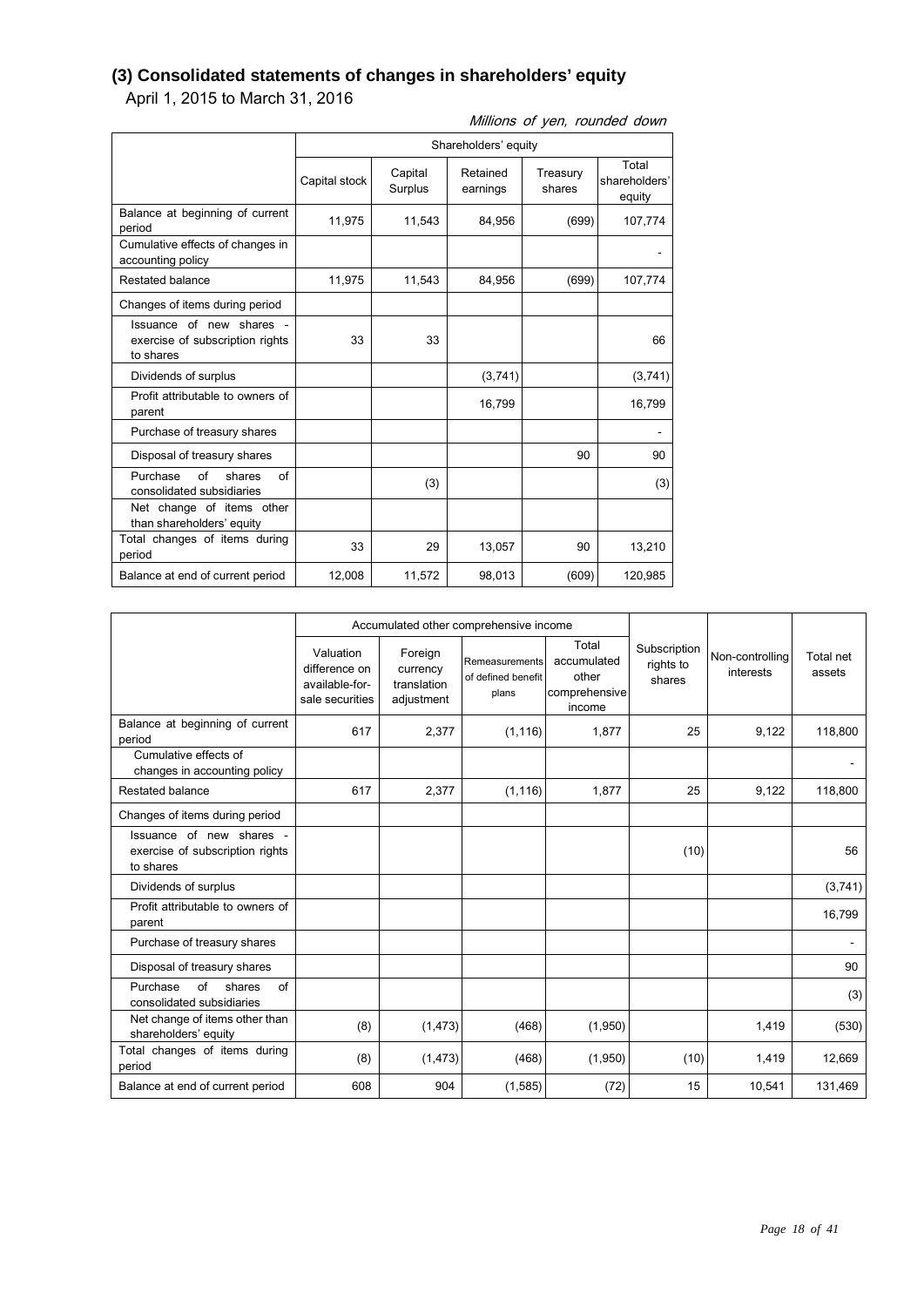## April 1, 2014 to March 31, 2015

|                                                                          | Shareholders' equity |                    |                      |                    |                                  |
|--------------------------------------------------------------------------|----------------------|--------------------|----------------------|--------------------|----------------------------------|
|                                                                          | Capital stock        | Capital<br>Surplus | Retained<br>earnings | Treasury<br>shares | Total<br>shareholders'<br>equity |
| Balance at beginning of current<br>period                                | 11,946               | 11,514             | 74,259               | (262)              | 97,458                           |
| Cumulative effects of changes in<br>accounting policy                    |                      |                    | (481)                |                    | (481)                            |
| Restated balance                                                         | 11,946               | 11,514             | 73,778               | (262)              | 96,976                           |
| Changes of items during period                                           |                      |                    |                      |                    |                                  |
| Issuance of new shares -<br>exercise of subscription rights<br>to shares | 28                   | 28                 |                      |                    | 57                               |
| Dividends of surplus                                                     |                      |                    | (2,937)              |                    | (2,937)                          |
| Profit attributable to owners of<br>parent                               |                      |                    | 14,114               |                    | 14,114                           |
| Purchase of treasury shares                                              |                      |                    |                      | (449)              | (449)                            |
| Disposal of treasury shares                                              |                      |                    |                      | 12                 | $12 \overline{ }$                |
| Purchase<br>of<br>shares<br>of<br>consolidated subsidiaries              |                      |                    |                      |                    |                                  |
| Net change of items other than<br>shareholders' equity                   |                      |                    |                      |                    |                                  |
| Total changes of items during<br>period                                  | 28                   | 28                 | 11,177               | (437)              | 10,798                           |
| Balance at end of current period                                         | 11,975               | 11,543             | 84,956               | (699)              | 107,774                          |

Millions of yen, rounded down

|                                                                          | Accumulated other comprehensive income                          |                                                  |                                               |                                                          |                                     |                              |                     |
|--------------------------------------------------------------------------|-----------------------------------------------------------------|--------------------------------------------------|-----------------------------------------------|----------------------------------------------------------|-------------------------------------|------------------------------|---------------------|
|                                                                          | Valuation<br>difference on<br>available-for-<br>sale securities | Foreign<br>currency<br>translation<br>adjustment | Remeasurements<br>of defined benefit<br>plans | Total<br>accumulated<br>other<br>comprehensive<br>income | Subscription<br>rights to<br>shares | Non-controlling<br>interests | Total net<br>assets |
| Balance at beginning of current<br>period                                | 210                                                             | 973                                              | (1,266)                                       | (82)                                                     | 34                                  | 7,055                        | 104,466             |
| Cumulative effects of<br>changes in accounting policy                    |                                                                 |                                                  |                                               |                                                          |                                     |                              | (481)               |
| Restated balance                                                         | 210                                                             | 973                                              | (1,266)                                       | (82)                                                     | 34                                  | 7,055                        | 103,984             |
| Changes of items during period                                           |                                                                 |                                                  |                                               |                                                          |                                     |                              |                     |
| Issuance of new shares -<br>exercise of subscription rights<br>to shares |                                                                 |                                                  |                                               |                                                          | (9)                                 |                              | 48                  |
| Dividends of surplus                                                     |                                                                 |                                                  |                                               |                                                          |                                     |                              | (2,937)             |
| Profit attributable to owners of<br>parent                               |                                                                 |                                                  |                                               |                                                          |                                     |                              | 14,114              |
| Purchase of treasury shares                                              |                                                                 |                                                  |                                               |                                                          |                                     |                              | (449)               |
| Disposal of treasury shares                                              |                                                                 |                                                  |                                               |                                                          |                                     |                              | 12                  |
| of<br>Purchase<br>shares<br>of<br>consolidated subsidiaries              |                                                                 |                                                  |                                               |                                                          |                                     |                              |                     |
| Net change of items other<br>than shareholders' equity                   | 406                                                             | 1,404                                            | 149                                           | 1,959                                                    |                                     | 2,066                        | 4,026               |
| Total changes of items during<br>period                                  | 406                                                             | 1,404                                            | 149                                           | 1,959                                                    | (9)                                 | 2,066                        | 14,815              |
| Balance at end of current period                                         | 617                                                             | 2,377                                            | (1, 116)                                      | 1,877                                                    | 25                                  | 9,122                        | 118,800             |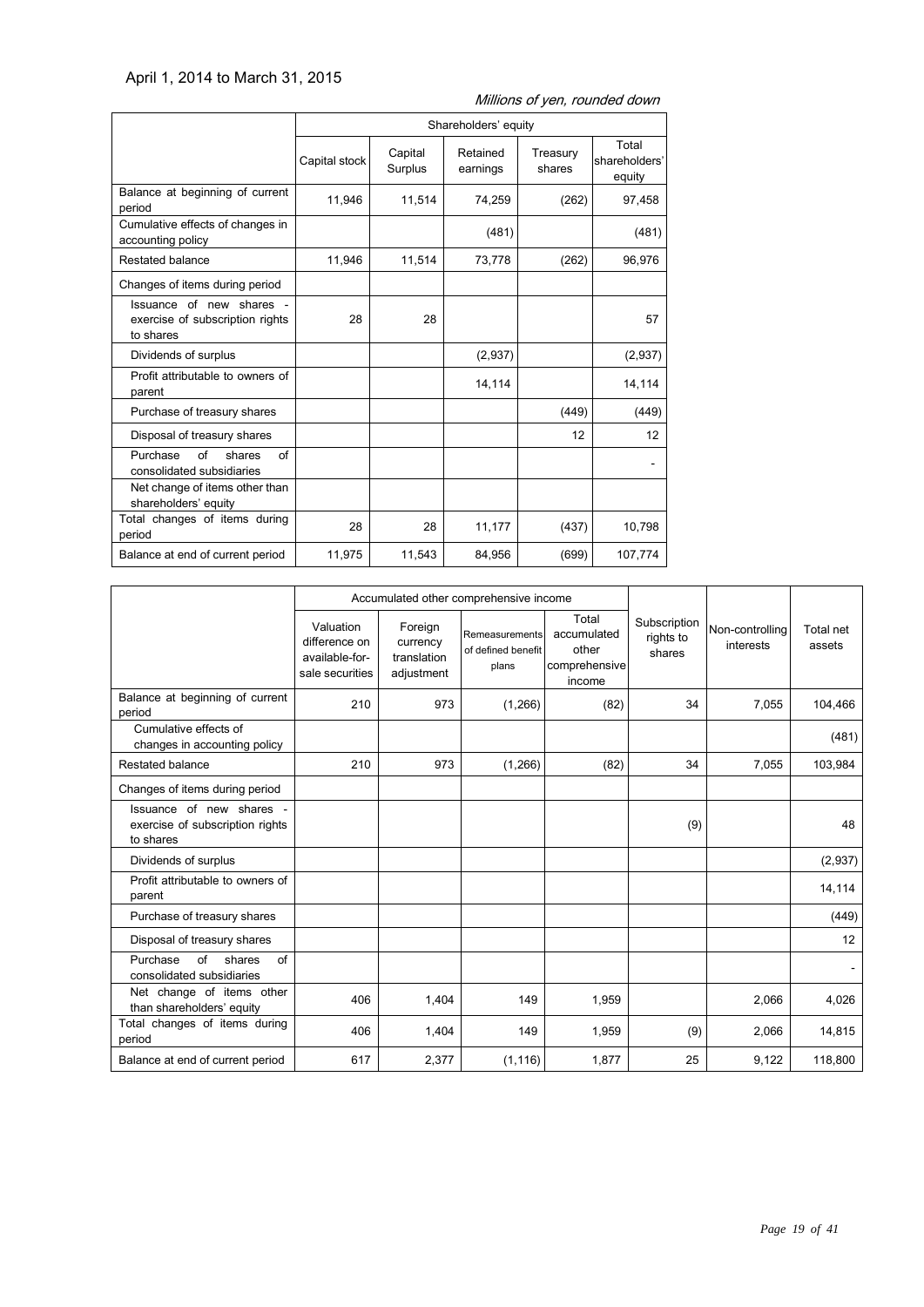## **(4) Consolidated statements of cash flows**

| (4) Consolidated Statements of Cash Hows                                   |                                    | Millions of yen, rounded down      |
|----------------------------------------------------------------------------|------------------------------------|------------------------------------|
|                                                                            | April 1, 2015 to<br>March 31, 2016 | April 1, 2014 to<br>March 31, 2015 |
| Cash flows from operating activities                                       |                                    |                                    |
| Profit before income taxes                                                 | 26,123                             | 24,217                             |
| Depreciation                                                               | 7,570                              | 6,232                              |
| Impairment loss                                                            | 594                                | 836                                |
| Amortization of goodwill                                                   | 693                                | 647                                |
| Increase (decrease) in allowance for doubtful accounts                     | (10)                               | (11)                               |
| Increase (decrease) in provision for bonuses                               | 423                                | 193                                |
| Increase (decrease) in provision for directors' bonuses                    | (70)                               | (18)                               |
| Increase (decrease) in provision for stocks payment                        | 61                                 | 69                                 |
| Increase (decrease) in provision for management board incentive plan trust |                                    | 132                                |
| Increase (decrease) in net defined benefit liability                       | 380                                | 331                                |
| Decrease (increase) in net defined benefit asset                           | (96)                               | (18)                               |
| Increase (decrease) in provision for directors' retirement benefits        | (46)                               | (18)                               |
| Interest and dividend income                                               | (202)                              | (301)                              |
| Interest expenses                                                          | 9                                  | $5\phantom{.0}$                    |
| Foreign exchange losses (gains)                                            | 982                                | (842)                              |
| Subsidy income                                                             | (149)                              |                                    |
| Loss (gain) on sales of investment securities                              | (395)                              | (10)                               |
| Loss (gain) on sales of non-current assets                                 | (2)                                | 222                                |
| Loss on retirement of non-current assets                                   | 227                                | 300                                |
| Decrease (increase) in notes and accounts receivable - trade               | (2, 193)                           | (3,260)                            |
| Decrease (increase) in inventories                                         | (1, 432)                           | (1,300)                            |
| Increase (decrease) in notes and accounts payable - trade                  | 1,058                              | 1,304                              |
| Decrease (increase) in accounts receivable - other                         | (167)                              | 140                                |
| Increase (decrease) in accounts payable - other                            | 365                                | 490                                |
| Increase (decrease) in accrued consumption taxes                           | (1,617)                            | 1,584                              |
| Other, net                                                                 | (805)                              | 350                                |
| Subtotal                                                                   | 31,297                             | 31,274                             |
| Interest and dividend income received                                      | 186                                | 294                                |
| Interest expenses paid                                                     | (6)                                | (1)                                |
| Income taxes paid                                                          | (8,936)                            | (9,301)                            |
| Net cash provided by (used in) operating activities                        | 22,541                             | 22,266                             |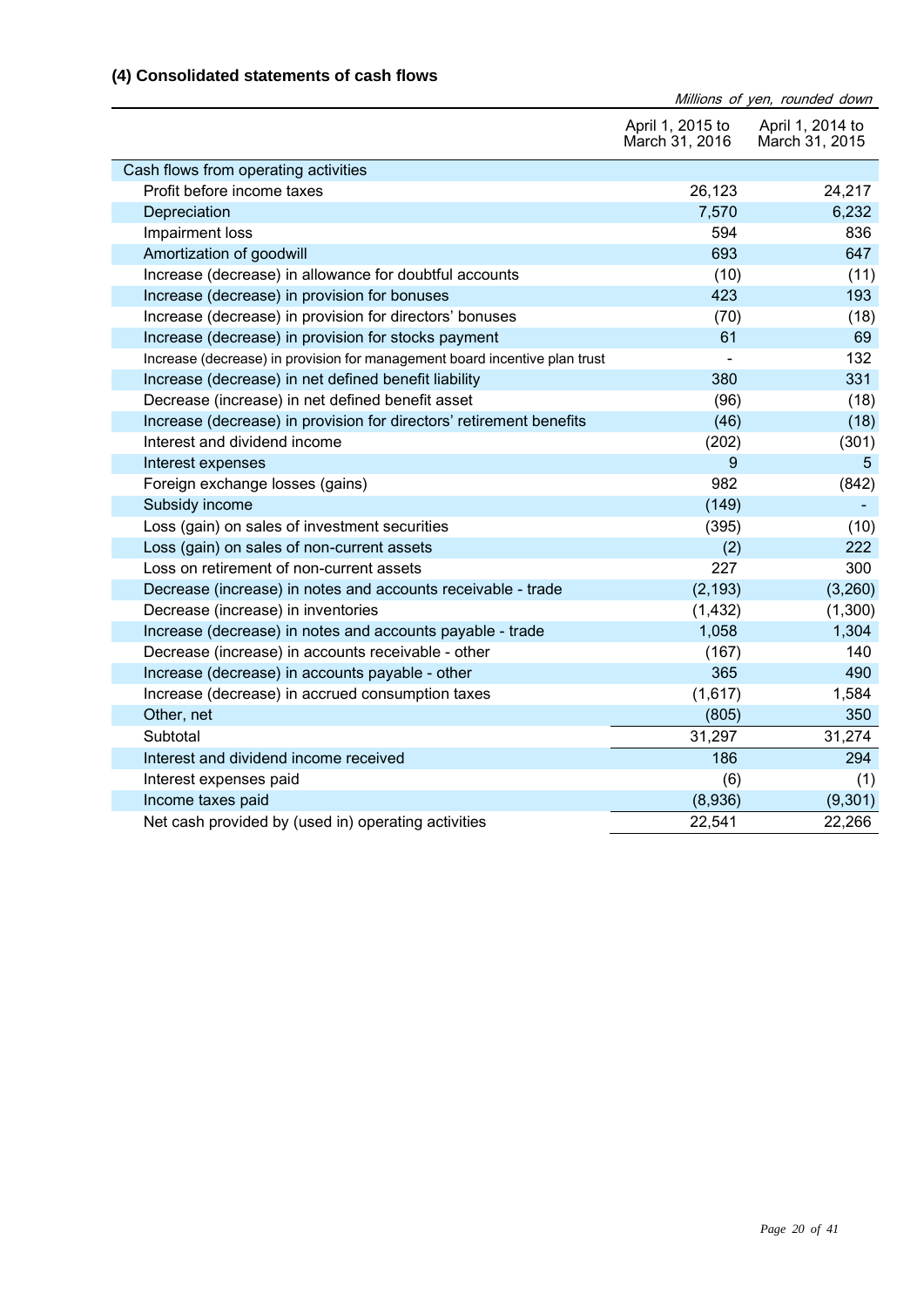|                                                                                               |                                    | Millions of yen, rounded down      |
|-----------------------------------------------------------------------------------------------|------------------------------------|------------------------------------|
|                                                                                               | April 1, 2015 to<br>March 31, 2016 | April 1, 2014 to<br>March 31, 2015 |
| Cash flows from investing activities                                                          |                                    |                                    |
| Purchase of property, plant and equipment                                                     | (19,066)                           | (14, 318)                          |
| Proceeds from sales of property, plant and equipment                                          | 29                                 | 19                                 |
| Purchase of intangible assets                                                                 | (2, 162)                           | (971)                              |
| Purchase of securities                                                                        | (7, 997)                           | (24,990)                           |
| Proceeds from redemption of securities                                                        | 15,000                             | 26,000                             |
| Purchase of investment securities                                                             | (15)                               | (14)                               |
| Proceeds from sales of investment securities                                                  | 24                                 | 18                                 |
| Payments of loans receivable                                                                  | (150)                              | (60)                               |
| Collection of loans receivable                                                                | 195                                | 98                                 |
| Payment into time deposits                                                                    | (904)                              | (517)                              |
| Proceeds from withdrawal of time deposits                                                     | 716                                | 5,500                              |
| Payments for guarantee deposits                                                               | (121)                              | (275)                              |
| Proceeds from collection of guarantee deposits                                                | 223                                | 92                                 |
| Purchase of shares of subsidiaries resulting in change in scope of<br>consolidation           | (92)                               |                                    |
| Payments for sales of shares of subsidiaries resulting in change in scope<br>of consolidation | (108)                              |                                    |
| Proceeds from subsidy income                                                                  | 149                                |                                    |
| Other, net                                                                                    | 11                                 | (2)                                |
| Net cash provided by (used in) investing activities                                           | (14, 270)                          | (9, 422)                           |
| Cash flows from financing activities                                                          |                                    |                                    |
| Net increase (decrease) in short-term loans payable                                           |                                    | 368                                |
| Proceeds from long-term loans payable                                                         | 390                                |                                    |
| Purchase of treasury shares                                                                   |                                    | (449)                              |
| Proceeds from exercise of share options                                                       | 56                                 | 48                                 |
| Repayments of lease obligations                                                               | (60)                               | (66)                               |
| Cash dividends paid                                                                           | (3,738)                            | (2,937)                            |
| Proceeds from share issuance to non-controlling shareholders                                  | 1,308                              | 757                                |
| Dividends paid to non-controlling interests                                                   | (815)                              | (599)                              |
| Net cash provided by (used in) financing activities                                           | (2,859)                            | (2,878)                            |
| Effect of exchange rate change on cash and cash equivalents                                   | (660)                              | 1,013                              |
| Net increase (decrease) in cash and cash equivalents                                          | 4,751                              | 10,979                             |
| Cash and cash equivalents at beginning of period                                              | 42,572                             | 31,592                             |
| Cash and cash equivalents at end of period (Note 1)                                           | 47,323                             | 42,572                             |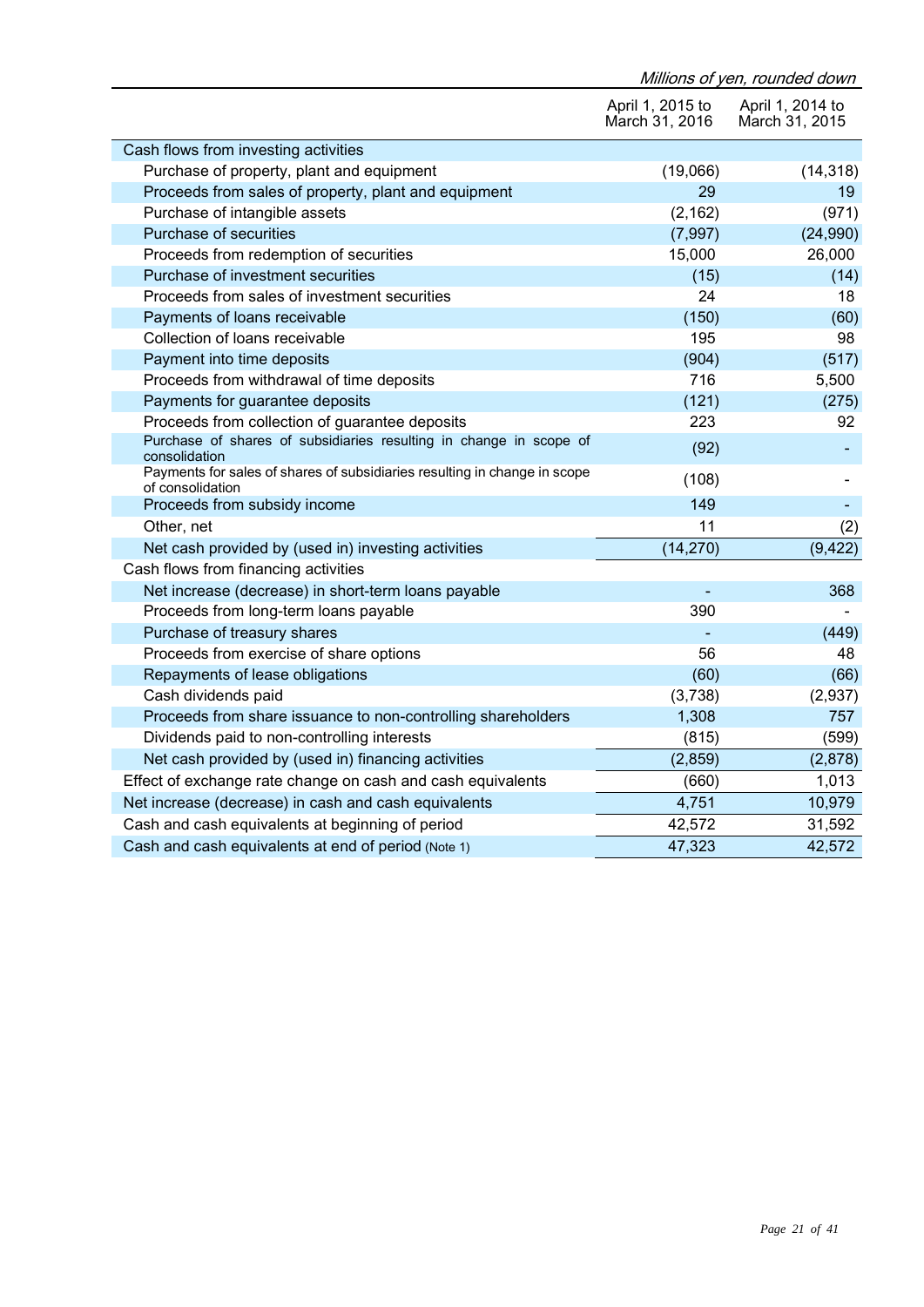#### **(5) Notes to consolidated financial statements**

**Notes related to going concern assumption**

No applicable items

#### **Significant items for the preparation of consolidated financial statements**

- 1. Scope of consolidation
- (1) Number of consolidated subsidiaries: 24

(Name of consolidated subsidiaries) Calbee Potato, Inc. Snack Food Service Co., Ltd. Garden Bakery, Inc. Tower Bakery, Inc. Star Bakery, Inc. Calnac Co., Ltd. Calbee Eatalk Co., Ltd. Japan Frito-Lay Ltd. ICS Investment Co., Ltd. Calbee America, Inc. Calbee North America, LLC Qingdao Calbee Foods Co., Ltd. Yantai Calbee Co., Ltd. CFSS Co. Ltd. Calbee Four Seas Co., Ltd. Calbee E-commerce Limited Calbee (Taipei) Foods Co., Ltd. Haitai-Calbee Co., Ltd. Calbee Tanawat Co., Ltd. Calbee Moh Seng Pte. Ltd. PT. Calbee-Wings Food Calbee-URC, Inc. Calbee (UK) Ltd Calbee Iberia, S.L.

(Changes to the scope of consolidation)

Calbee established Calbee Iberia, S.L. in April 2015, and Calbee E-commerce Limited in October 2015. These companies were included in the scope of consolidation from the consolidated fiscal year under review.

In addition, in April 2015 Calbee acquired a 51% stake in Moh Seng Marketing Pte. Ltd., which has thus been included in the scope of consolidation during the consolidated fiscal year under review. In addition, the company's name was changed to Calbee Moh Seng Pte. Ltd.

Calbee divested its entire stake in subsidiary Calbee (Hangzhou) Foods Co., Ltd., and it was therefore removed from the scope of consolidation from the consolidated fiscal year under review

(2) Name of non-consolidated subsidiaries: No applicable items

2. Application of the equity method

- (1) Names of non-consolidated companies and affiliate companies accounted for by the equity method: No applicable items
- (2) Names of non-consolidated companies and affiliate companies excluded from accounting under the equity method:

Potato Foods Co., Ltd. Hiroshima Agricultural Produce Distributors Cooperative

Socio Kobo Co., Ltd.

Reasons for exclusion from equity method accounting:

Companies excluded from equity method accounting do not have a material effect on items such as net income and retained earnings, and lack overall significance. Therefore they are excluded from the scope of equity method accounting.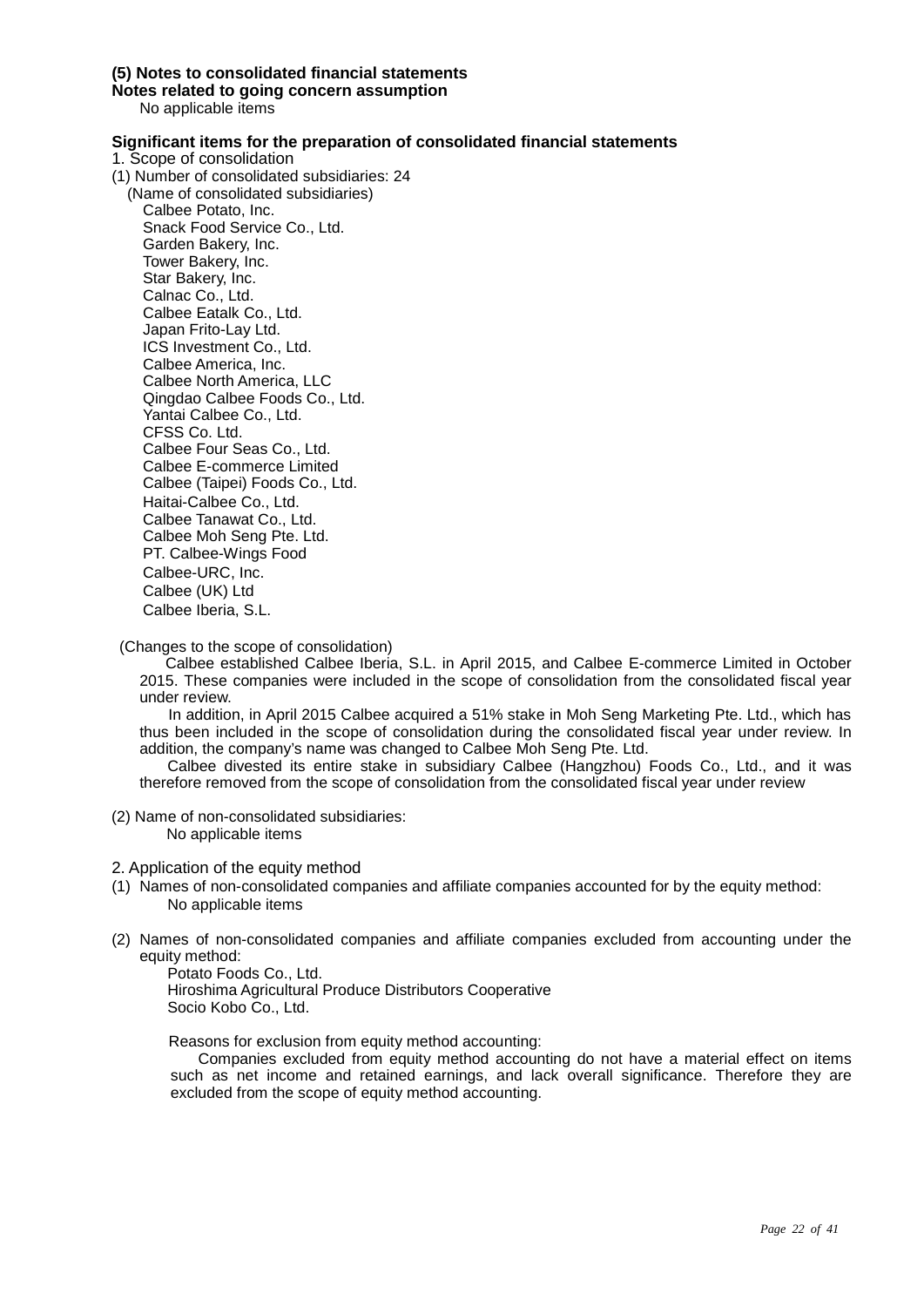#### 3. Fiscal year-end of consolidated subsidiaries

Among consolidated subsidiaries, the following have a fiscal year closing date of 31 December: ICS Investment Co., Ltd., Calbee America, Inc., Calbee North America, LLC, Qingdao Calbee Foods Co., Ltd., Yantai Calbee Co., Ltd., CFSS Co. Ltd., Calbee E-commerce Limited, Calbee (Taipei) Foods Co., Ltd., Haitai-Calbee Co., Ltd., Calbee Tanawat Co., Ltd., Calbee Moh Seng Pte. Ltd., PT. Calbee-Wings Food, Calbee-URC, Calbee (UK) Ltd, and Calbee Iberia, S.L.

For the above-mentioned companies, provisional financial results as of 31 March are used in the preparation of these consolidated financial statements. The fiscal year closing date of other consolidated subsidiaries is March 31.

#### 4. Accounting standards

(1) Basis and method for valuation of major assets

#### 1. Marketable securities:

a) Bonds held to maturity

- Amortized cost method (straight-line method)
- b) Other marketable securities
	- Securities with market price value

Fair value method based on market prices on the closing date of the consolidated fiscal year (unrealized gains and losses are reported as a separate component of shareholders' equity and cost of securities sold is calculated by the moving average method.)

Securities without market price

Accounted at cost by the moving average method

2. Inventories

Inventories held for regular sales:

Values calculated by acquisition cost method (Reduction in book value method used in cases of decline in profitability)

- a) Finished goods and work in progress
	- Calculated by the average method
- b) Products, materials and stored goods:
	- Calculated by the moving average method
- (2) Depreciation of noncurrent assets

1. Tangible noncurrent assets (not including leased assets):

Calculated primarily by the declining balance method. However, buildings and structures acquired after April 1, 1998 (excluding equipment accompanying those buildings) are calculated by the straight-line method.

The estimated useful lives for such assets are as follows:

Buildings and structures: 15 – 31 years

Machinery and equipment: 10 years

Assets acquired prior to March 31, 2007 will be fully depreciated over 5 years by the straight-line method starting from the year following the year in which they had been depreciated to their allowable limit.

2. Intangible noncurrent assets (not including leased assets):

Calculated using the straight-line method. However, software intended for internal use is amortized by the straight-line method over its estimated useful life (five years).

3. Lease assets:

Finance lease assets that do not transfer ownership of the property to the lessee are depreciated using the straight-line method over the lease term with no residual value, except for those leased prior to March 31, 2008, which are accounted for in a similar manner to operating lease transaction.

#### (3) Accounting standards for important provisions reserves

1. Allowance for doubtful accounts

The reserve for possible loan losses in respect of general claims is provided in the amount deemed necessary based on the historical loan-loss ratios, and in respect of doubtful claims in the amount deemed uncollectible based on assessment of each claim.

2. Provision for bonuses

To prepare for future bonus payments to employees, the Company makes provisions in the amount accrued based on the total estimated payment attributable to the consolidated fiscal period.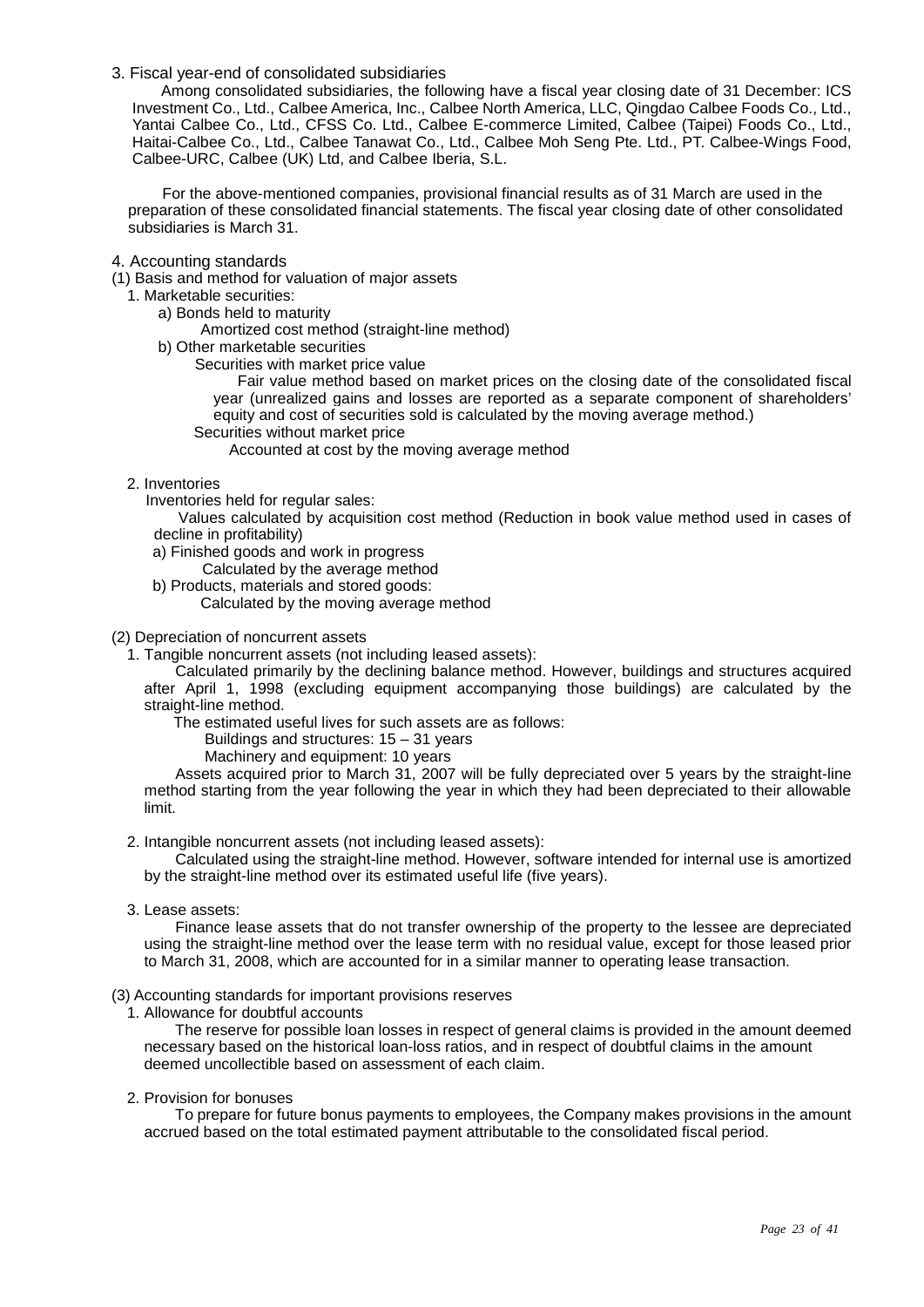3. Provision for directors' bonuses

The reserve for executive bonuses is provided for payment of bonuses to executives, in the amount of estimated bonuses based on the total estimated payment attributable to the consolidated fiscal period.

4. Provision for stock payments

To prepare for future awards of Calbee shares to Group employees based on predetermined regulations for awarding stock, the necessary provisions are made based on the amount of estimated stock award debt at the end of the consolidated fiscal year.

5. Provision for directors' retirement benefits

To prepare for future retirement benefits payments to directors, the total amount of the necessary provisions at the end of the consolidated fiscal year are made based on internal regulations.

6. Provisions for management board incentive plan trust

To prepare for future awards of Calbee shares to directors, etc. based on predetermined regulations for awarding stock, the necessary provisions are made based on the amount of estimated stock award debt at the end of the consolidated fiscal year.

(4) Accounting method for retirement benefits

1. Period allocation methodology for the estimated retirement benefit amount

The retirement benefit obligation is calculated by allocating the estimated retirement benefit amount until the end of the current fiscal year on a benefit formula basis.

2. Amortization of actuarial gains/losses and prior service cost

Actuarial gains/losses are amortized pro rata in the years following the year in which the difference occurs by the straight-line method over the specified number of years (12 years) within the average remaining years of service of the employees.

Prior service cost is amortized on a straight-line basis based on the specified number of years (five years) within the average remaining service period of employees during the year incurred.

3. Application of the simplified method for small businesses

Among regular employees, the necessary provisions at the end of the consolidated fiscal year for junior employees are recorded based on internal regulations.

For certain consolidated subsidiaries, a simplified method is applied for the calculation of retirement benefit obligations and retirement benefit expenses in which the necessary retirement benefit provisions for voluntary resignations at the end of the consolidated fiscal year are recorded as retirement benefit obligations.

- (5) Significant deferred assets
	- Business commencement expenses

Business commencement expenses are paid in full at time of expenditure.

(6) Translation of foreign currency-denominated assets and liabilities

Assets and liabilities denominated in foreign currencies are translated to yen at the exchange rates prevailing at the balance sheet date and differences are accounted for as income or losses.

Assets and liabilities of foreign subsidiaries and others are translated to yen at the exchange rates prevailing at the balance sheet date, income and losses are translated into yen at the average market rates during the period and the translated amounts are included in foreign currency translation adjustment and non-controlling interests under net assets.

(7) Amortization of goodwill

Goodwill is amortized using the straight-line method over 5, 10 and 20 years.

(8) Scope of "cash and cash equivalents" on consolidated statement of cash flows

The category 'cash' covers cash on hand, demand deposits, and easily convertible short-term investments with low risk of price fluctuation that are highly liquid and mature within three months of acquisition.

(9) Other important items affecting the preparation of these financial statements Accounting for consumption taxes

Consumption tax and regional consumption tax are handled using the net of tax method.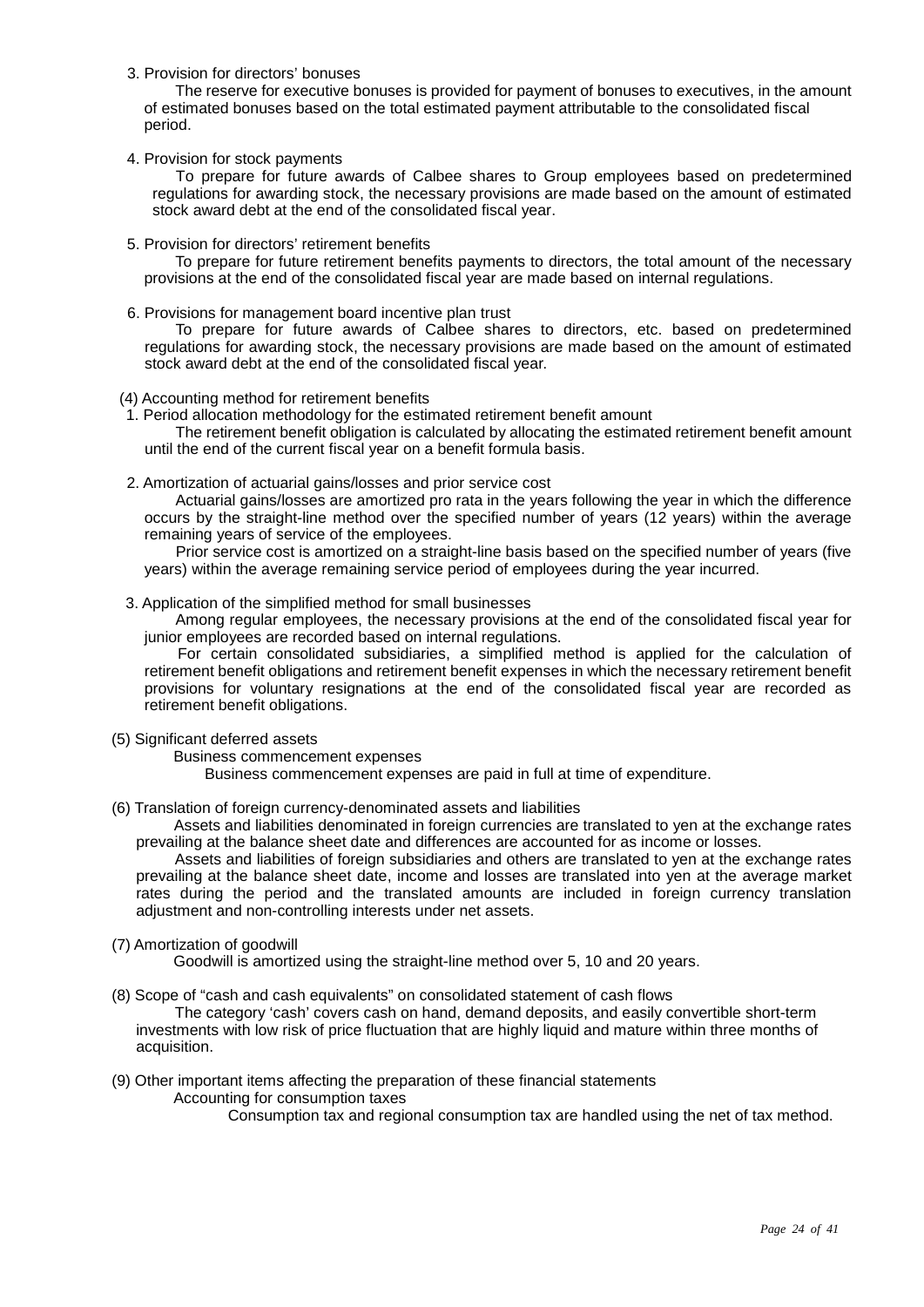#### **Changes in accounting policy**

The Accounting Standard for Business Combinations (Accounting Standards Board of Japan (ASBJ) Statement No.21) of September 13, 2013, the Accounting Standard for Consolidated Financial Statements (ASBJ Statement No.22) of September 13, 2013, and the Accounting Standard for Business Divestitures (ASBJ Statement No.7) of September 13, 2013, have been applied from the fiscal year under review. Differences arising from changes in holdings of subsidiaries in cases where the parent company continues to have control are now recorded in capital surplus, and acquisition expenses for business combinations are now treated as expenses in the consolidated financial statements for the year in which they arise. For business combinations which occur after the beginning of the fiscal year, any changes to the allocation of the acquisition price arising from settlement of the provisional accounting treatment shall be reflected in the consolidated financial statements for the fiscal year in which the business combination occurred. Additionally, a change in presentation has been made to Net income, and the previous accounting standard category of Minority interests has changed to Non-controlling interests. To reflect these changes in presentation, the consolidated financial statements for the previous consolidated fiscal year have been restated.

Calbee has adopted these accounting standards from the beginning of the fiscal year under review, in accordance with transitional treatment based on Article 58-2 (4) of the Accounting Standard for Business Combinations, Article 44-5 (4) of the Accounting Standard for Consolidated Financial Statements, and Article 57-4 (4) of the Accounting Standard for Business Divestitures.

In the consolidated statements of cash flows for the fiscal year under review, cash flows arising from acquisition-related expenses incurred from expenses related to the acquisition of shares of subsidiaries who undergo changes in the scope of consolidation, or the acquisition or sale of shares of subsidiaries who do not undergo changes in the scope of consolidation, are recorded under Cash flows from operating activities.

The impact on operating income, ordinary income and income before income taxes and non-controlling interests in the fiscal year under review is minimal.

#### **Changes in the presentation method**

#### Consolidated statements of income

"Depreciation," presented as a separate line item under non-operating expenses within our consolidated statement for the previous fiscal year (FY2015), is, for reasons of immateriality, not presented as a separate line item within that for the current fiscal year (FY2016) but rather included within the "other" category. To maintain year-on-year consistency, we have changed our method of presentation, with the ¥16 million presented under "depreciation" and ¥82 million under "other" within our FY2015 statement simply presented as a ¥98 million under "other" within our FY2016 statement.

"Gain on sales of investment securities," presented as a separate line item under extraordinary income within our consolidated statement for the previous fiscal year (FY2015), is, for reasons of immateriality, not presented as a separate line item within that for the current fiscal year (FY2016) but rather included within the "other" category. To maintain year-on-year consistency, we have changed our method of presentation, with the ¥10 million presented under "gain on sales of investment securities" within our FY2015 statement simply presented as ¥10 million under "other" within our FY2016 statement.

"Product recall related costs," presented as a separate line item under extraordinary losses within our consolidated statement for the previous fiscal year (FY2015), is, for reasons of immateriality, not presented as a separate line item within that for the current fiscal year (FY2016) but rather included within the "other" category. To maintain year-on-year consistency, we have changed our method of presentation, with the ¥46 million presented under "product recall related costs" and ¥3 million under "other" within our FY2015 statement simply presented as a ¥49 million under "other" within our FY2016 statement.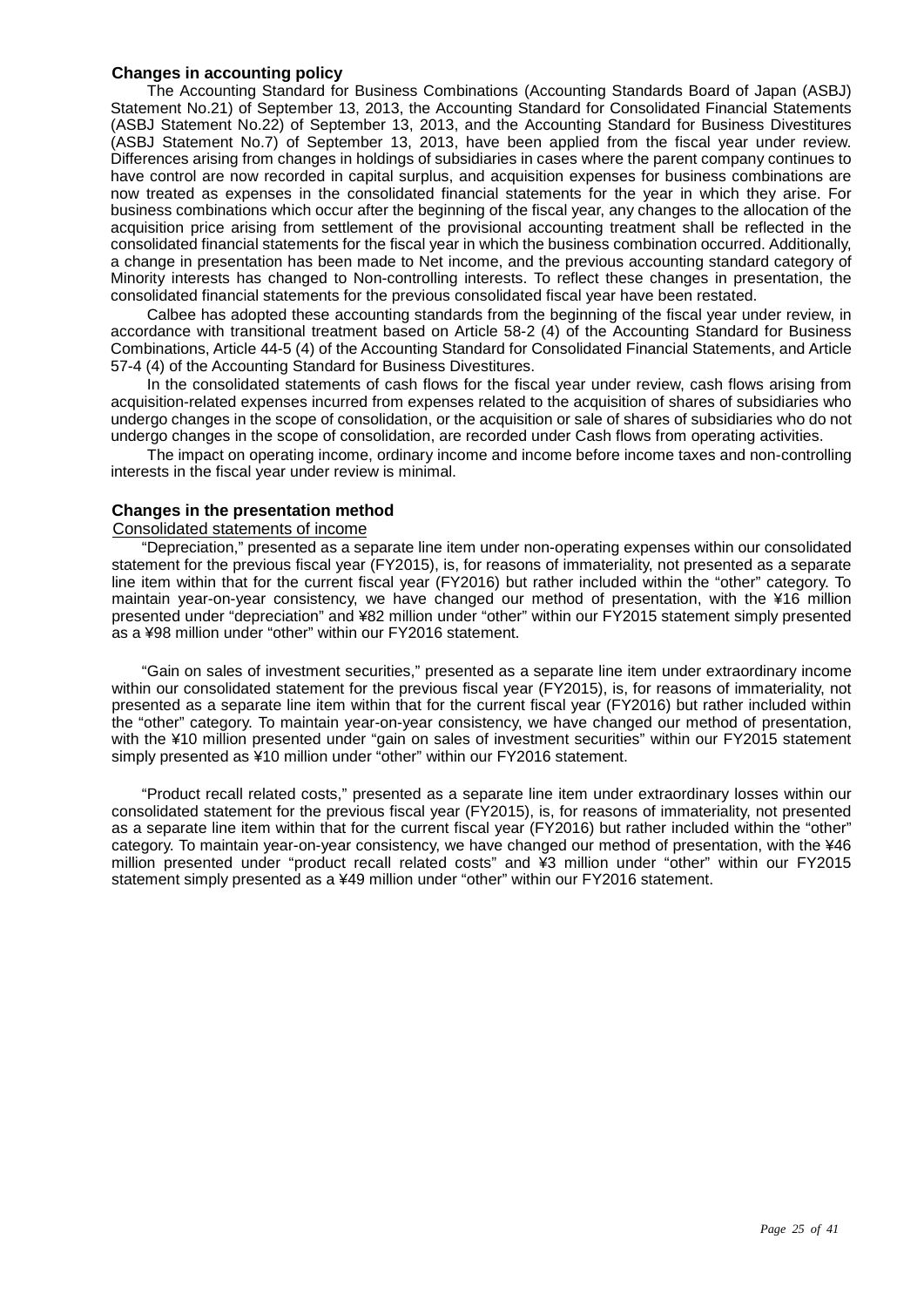#### **Additional information**

#### Employee stock ownership plan (ESOP) trust

Calbee conducts transactions to provide Company stock to Calbee employees (hereafter "employees") through a trust.

#### 1. Transaction summary

On March 7, 2014, we implemented an employee stock ownership plan trust ("ESOP trust") as an incentive plan for employees. By raising their awareness of Calbee's financial results and share price, we aim to encourage our employees to carry out their duties in a manner that acts to improve financial performance and increase medium- to long-term corporate value.

The Company established the trust by contributing funds for the acquisition of Calbee stock for employees who satisfy certain requirements. Based on rules for stock transfers, the trust is to purchase a predetermined number of Calbee shares on the open market over a set period of time for distribution to those employees. Funds required for the trust to purchase the aforementioned shares are provided by Calbee, with no burden placed on employees.

The trust lets employees profit from a rise in our share price, which promotes an awareness of this price among employees as they execute their duties. The trust enhances employee motivation and, as voting rights for Company stock held by the trust are to be exercised within a structure that reflects the will of the candidate beneficiary employee, also acts to raise corporate value by encouraging employees to take an active role in the Company.

#### 2. The Company's own stock in the trust

The Company's own stock in the possession of the trust is recorded as treasury shares under net assets at book value to the trust (excluding ancillary expenses). Book value and number of treasury shares were ¥168 million yen and 67,120 shares at the end of the current fiscal year (FY2016) and ¥247 million yen and 98,500 shares at the end of the previous consolidated fiscal year (FY2015).

#### Performance-linked stock compensation scheme

Calbee conducts transactions so as to provide Company stock to directors (other than outside directors and non-executive directors) and to executive officers and senior executive officers (hereafter collectively referred to as "directors et al.") through a trust.

#### 1. Transaction summary

On August 6, 2014, we implemented an performance-linked stock compensation scheme ("the scheme") for directors et al. as a transparent and objective officer compensation system that, by closely tracking Company earnings performance, is intended to enhance management incentives to improve medium- to long-term financial performance and increase corporate value.

The scheme makes use of an officer compensation BIP (Board Incentive Plan) trust, by which Company stock is purchased with funds paid by Calbee to the fund as director et al. compensation and awarded to directors et al. in accordance with their degree of financial attainment. As a general principle, however, the Company stock thus acquired is only to be granted to directors et al. when they leave office.

Furthermore, in the interests of managerial impartiality, voting rights for Company stock held by the trust are not to be exercised for as long as they are held by the trust.

#### 2. The Company's own stock in the trust

The Company's own stock in the possession of the trust is recorded as treasury shares under net assets at book value to the trust (excluding ancillary expenses). Book value and number of treasury shares were ¥438 million yen and 125,500 shares as of the end of the current fiscal year (FY2016) and ¥449 million yen and 128,800 shares as of the end of the previous consolidated fiscal year (FY2015).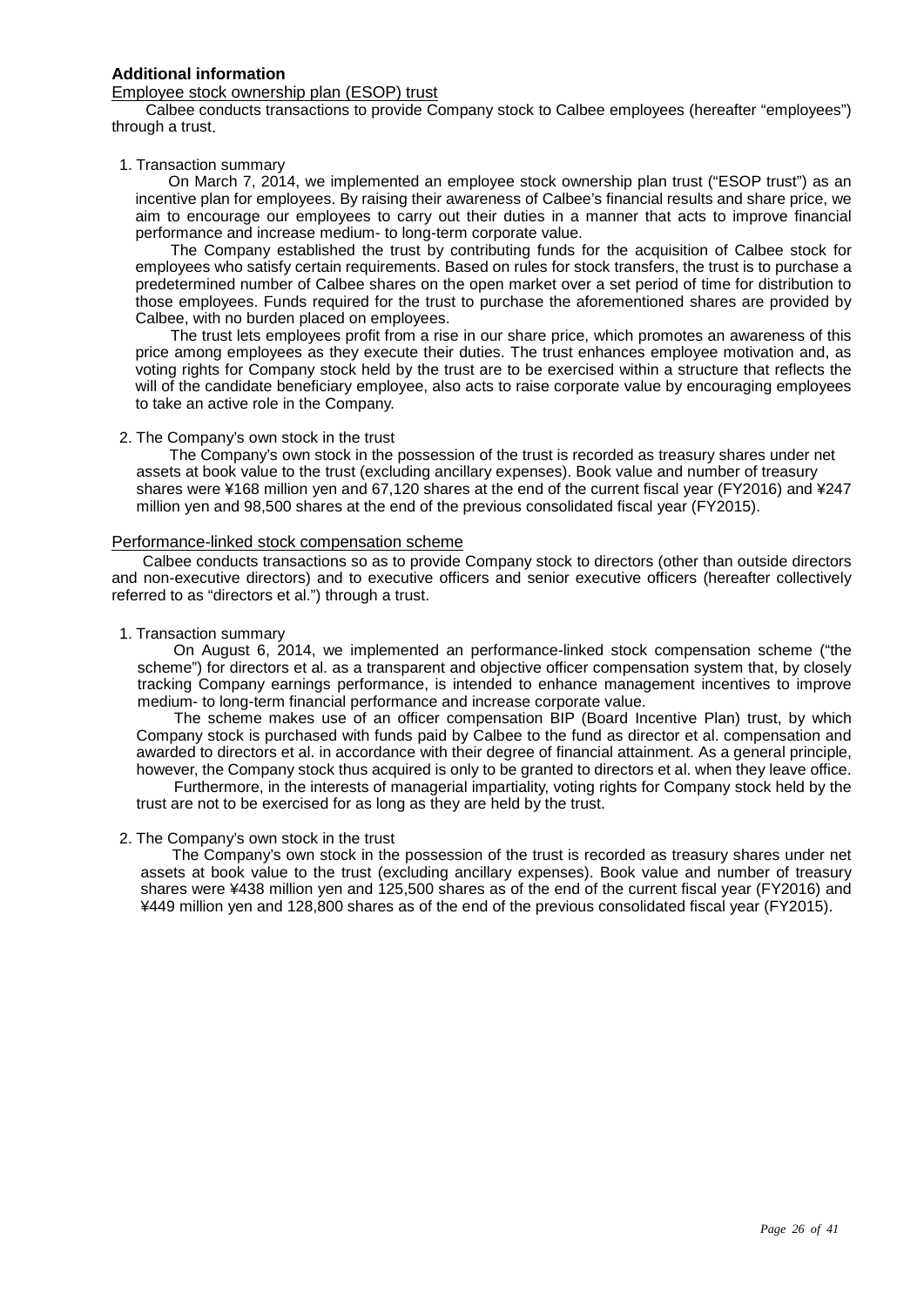## **Consolidated balance sheet**

1. Inventories

|    |                                                       |                      | (Millions of yen)    |
|----|-------------------------------------------------------|----------------------|----------------------|
|    |                                                       | As of March 31, 2016 | As of March 31, 2015 |
|    | Finished goods and commercial goods                   | 3,473                | 2,601                |
|    | Work in progress                                      | 1,340                | 1,429                |
|    | Materials and stored goods                            | 4,454                | 4,005                |
| 2. | Non-consolidated subsidiaries and affiliate companies |                      |                      |
|    |                                                       |                      | (Millions of yen)    |
|    |                                                       | As of March 31, 2016 | As of March 31, 2015 |
|    | Investment securities (stocks)                        | 11                   | 11                   |
|    | Other investments                                     | 2                    | 2                    |
| 3. | Discount on notes receivable - trade                  |                      |                      |
|    |                                                       |                      | (Millions of yen)    |
|    |                                                       | As of March 31, 2016 | As of March 31, 2015 |
|    | Discount on notes receivable -trade                   |                      | 434                  |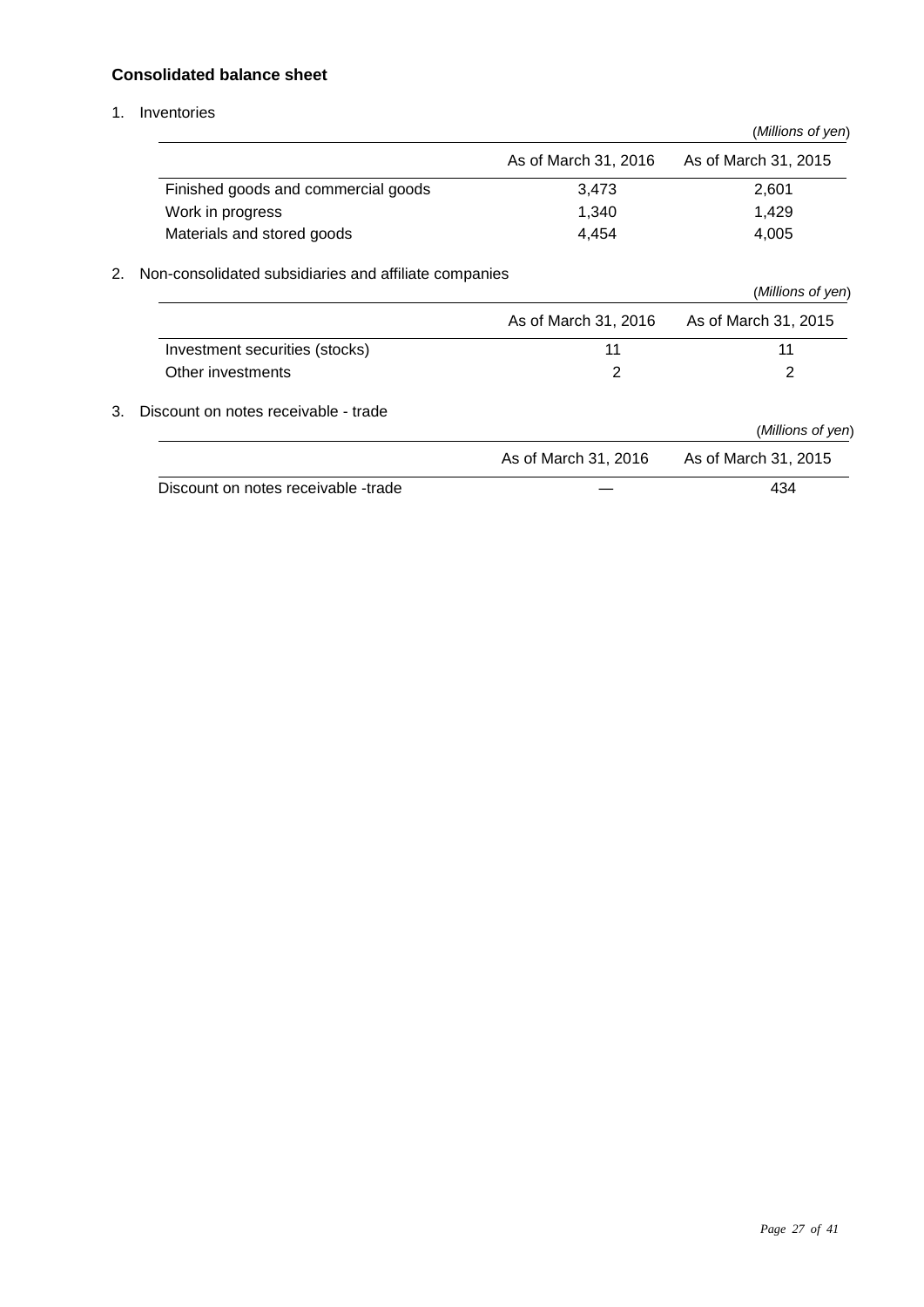#### **Consolidated statements of income**

1. Mark-down (or write-back where shown with a negative sign) in book value due to reduced profitability on inventories held for normal sale purposes:

|               |                  | (Millions of yen) |
|---------------|------------------|-------------------|
|               | April 1, 2015 to | April 1, 2014 to  |
|               | March 31, 2016   | March 31, 2015    |
| Cost of sales | 98               | 242               |

2. Breakdown of main components of selling, general and administration expenses

|                                                     |                                    | (Millions of yen)                  |
|-----------------------------------------------------|------------------------------------|------------------------------------|
|                                                     | April 1, 2015 to<br>March 31, 2016 | April 1, 2014 to<br>March 31, 2015 |
| Sales promotion expenses                            | 31,623                             | 28,405                             |
| Advertising expenses                                | 2,437                              | 3.113                              |
| Freight                                             | 13,592                             | 11,451                             |
| Remuneration and miscellaneous wages and salaries   | 11,757                             | 11,755                             |
| Provision for directors' retirement benefits        | 76                                 | 109                                |
| Provision for bonuses                               | 2,201                              | 2,099                              |
| Provision for directors' bonuses                    | 128                                | 198                                |
| Provision for stocks payment                        | 65                                 | 81                                 |
| Provision for management board incentive plan trust |                                    | 132                                |
| Retirement benefit expenses                         | 738                                | 867                                |

3. R&D expenses included in the current financial year's general and administrative expenses and in manufacturing expenses are as follows:

|                                     |                  | (Millions of yen) |
|-------------------------------------|------------------|-------------------|
|                                     | April 1, 2015 to | April 1, 2014 to  |
|                                     | March 31, 2016   | March 31, 2015    |
| Administrative and general expenses | 2.092            | 2.047             |
| Manufacturing expenses              | 102              | b                 |
| Total                               | 2.195            | 2,052             |

#### 4. Breakdown of gain on sale of noncurrent assets

|                                   |                  | (Millions of yen) |
|-----------------------------------|------------------|-------------------|
|                                   | April 1, 2015 to | April 1, 2014 to  |
|                                   | March 31, 2016   | March 31, 2015    |
| Machinery, equipment and vehicles |                  |                   |
| Other                             |                  |                   |
| Total                             |                  |                   |

#### 5. Breakdown of loss on sale of noncurrent assets

|                                       |                  | (Millions of yen) |
|---------------------------------------|------------------|-------------------|
|                                       | April 1, 2015 to | April 1, 2014 to  |
|                                       | March 31, 2016   | March 31, 2015    |
| Buildings and structures              |                  | 178               |
| Machinery, equipment and vehicles     | 3                | 5                 |
| Land                                  |                  | 46                |
| Other (property, plant and equipment) |                  |                   |
| Total                                 |                  | 229               |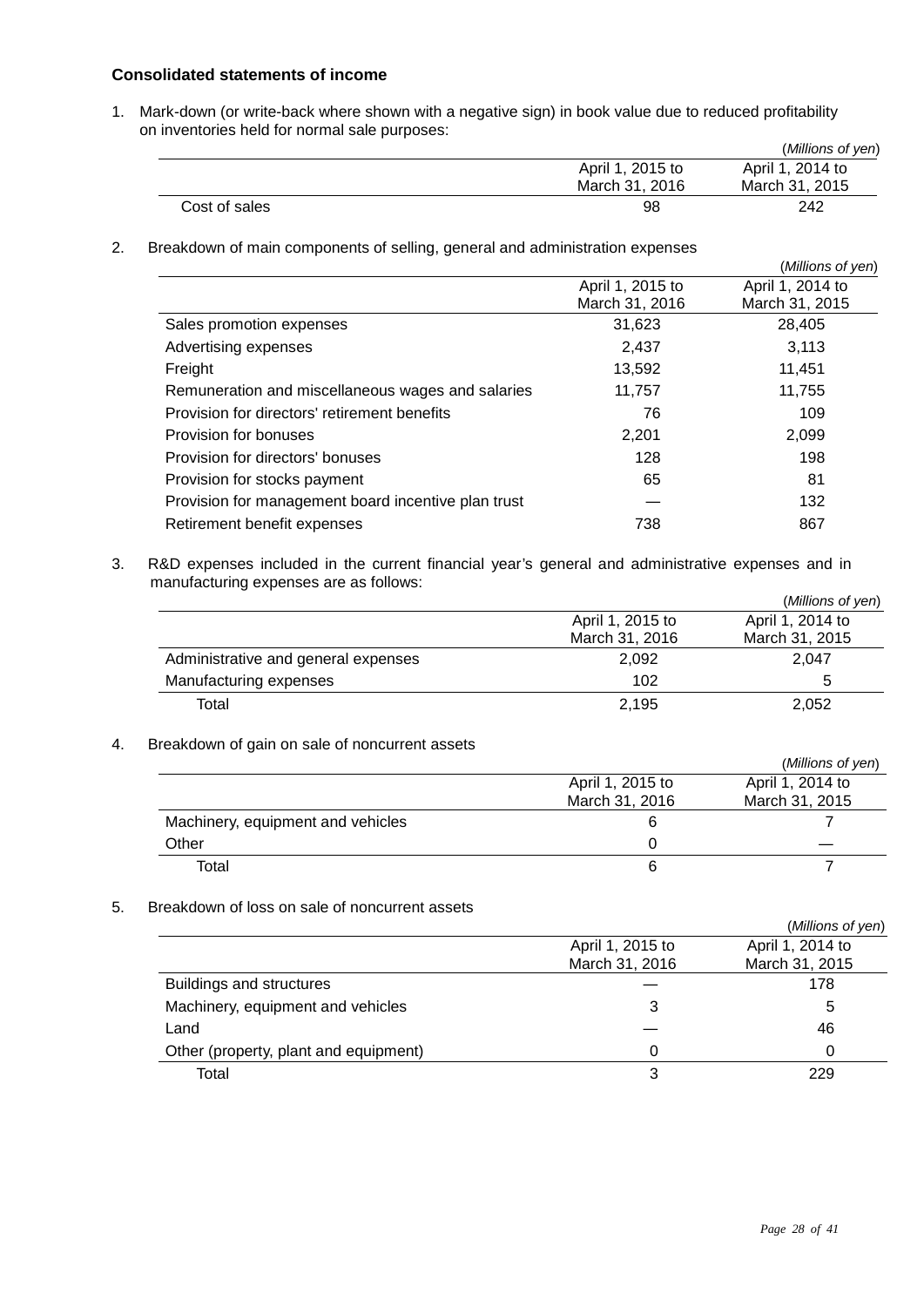#### 6. Breakdown of loss on disposal of noncurrent assets

|                                       |                  | (Millions of yen) |
|---------------------------------------|------------------|-------------------|
|                                       | April 1, 2015 to | April 1, 2014 to  |
|                                       | March 31, 2016   | March 31, 2015    |
| Buildings and structures              | 41               | 62                |
| Machinery, equipment and vehicles     | 171              | 117               |
| Construction in progress              | 5                | 115               |
| Other (property, plant and equipment) | 8                | 4                 |
| Total                                 | 227              | 300               |

#### 7. Impairment loss

Consolidated fiscal year ended March 31, 2016 (April 1, 2015 to March 31, 2016) Impairment loss on Group assets recorded as follows:

(*Millions of yen*)

| Location                                        | Use                           | Type                                                                                                           | Amount |
|-------------------------------------------------|-------------------------------|----------------------------------------------------------------------------------------------------------------|--------|
| Utsunomiya City, Tochigi<br>Prefecture, Japan   | Idling production<br>facility | Buildings under construction                                                                                   | 215    |
| Taipei City, Taiwan                             | Idling production<br>facility | Machinery, equipment and vehicles,<br>other property, plant and equipment                                      | 194    |
| Sumida Ward, Tokyo, Japan<br>Other: 2 buildings | Retail stores                 | Buildings and structures,<br>other property, plant and equipment,<br>other investments and other assets, other | 160    |
| Shimotsuma City, Ibaraki<br>Prefecture, Japan   | Idling production<br>facility | Machinery, equipment and vehicles                                                                              | 23     |

#### Reason for loss

With regard to the above idling production facilities, there are no future plans for use and the asset value has declined to less than the book value, and as a result we have reduced the book value to the net realizable value.

With regard to the above retail stores, it has been decided to close the stores, and as a result we have reduced the book value to the net realizable value.

#### Asset grouping method

Based on regional segmentation, idling assets with no plans for future usage are grouped by each asset.

#### Net realizable value estimation method

The net realizable value is calculated based on net sales value. Net sales value of assets for which sales or other usage are unlikely are recorded as having no value.

Consolidated fiscal year ended March 31, 2015 (April 1, 2014 to March 31, 2015) Impairment loss on Group assets recorded as follows:

(*Millions of yen*)

| Location                                       | Use                           | Type                                                                                         | Amount |
|------------------------------------------------|-------------------------------|----------------------------------------------------------------------------------------------|--------|
| Zhejiang Province, China                       | Factory                       | <b>Buildings</b><br>Machinery and transport equipment<br>Other property, plant and equipment | 700    |
| Utsunomiya City, Tochigi<br>Prefecture, Japan  | Idling production<br>facility | Buildings under construction                                                                 | 55     |
| Sumida Ward, Tokyo, Japan<br>Other: 1 building | <b>Retail stores</b>          | <b>Buildings</b><br>Other property, plant and equipment                                      | 36     |
| California, USA                                | Idling production<br>facility | Machinery                                                                                    | 26     |
| Konan City, Shiga Prefecture,<br>Japan         | Warehouse                     | <b>Buildings and structures</b><br>Machinery                                                 |        |

Reason for loss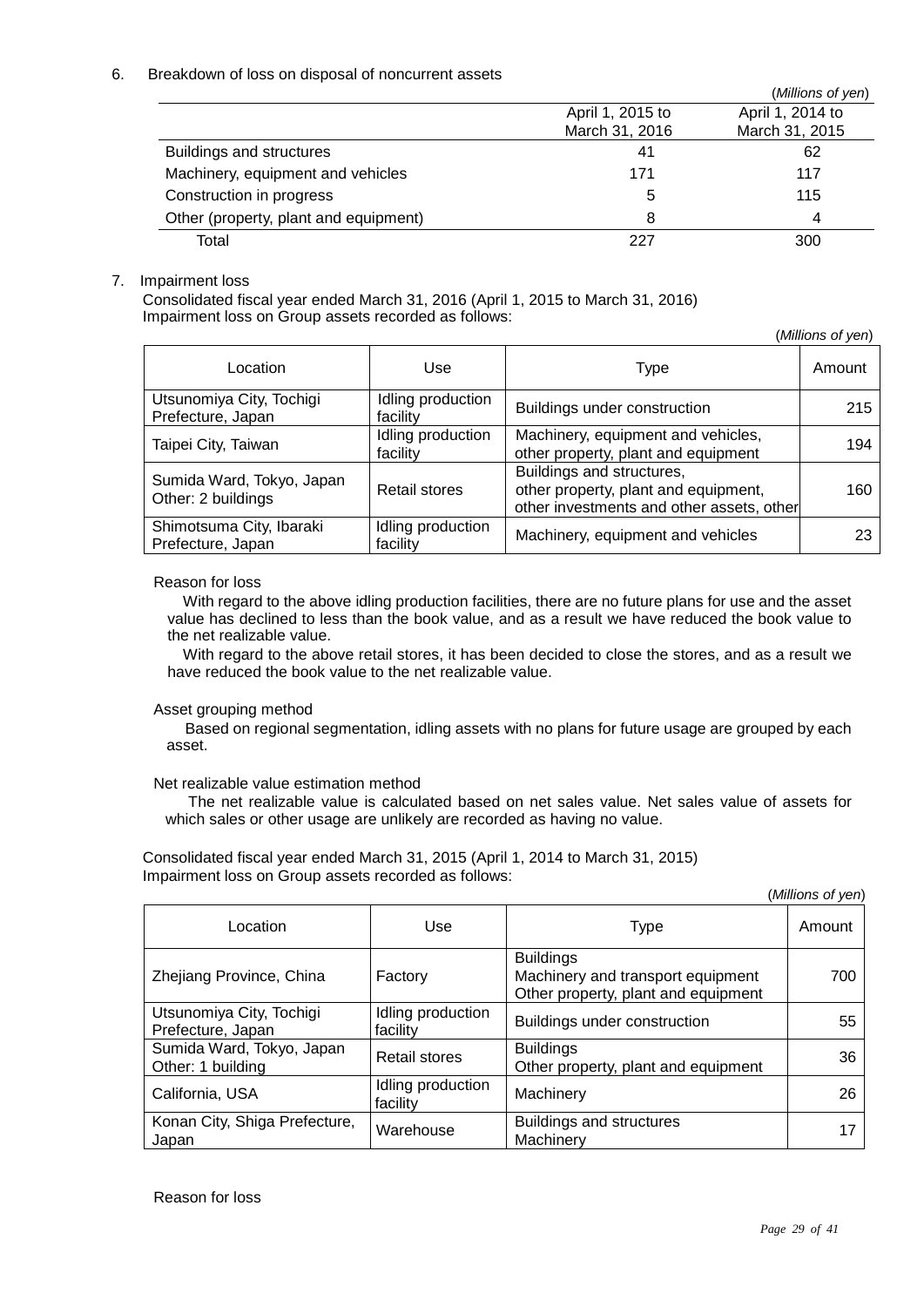With regard to the above factory, it has continuously recorded an operating loss and its estimated future cash flow is lower than each asset's book value basis, and as a result we have reduced the book value to the net realizable value.

With regard to the above production facilities, it has been decided to cease production and there are no future plans for use, and as a result we have reduced the book value to the net realizable value.

With regard to the above retail stores, it has been decided to transfer the stores, and as a result we have reduced the book value to the net realizable value.

With regard to the above warehouse, it has been decided to demolish the building, and as a result we have reduced the book value to the net realizable value.

#### Asset grouping method

Based on regional segmentation, idling assets with no plans for future usage are grouped by each asset.

#### The net realizable value estimation method

The net realizable value is calculated based on net sale value or utilization value. Net sale values for assets for which sale or other usage are unlikely are recorded as having no value. Utilization value for assets for which future cash flow is negative are recorded as having no value.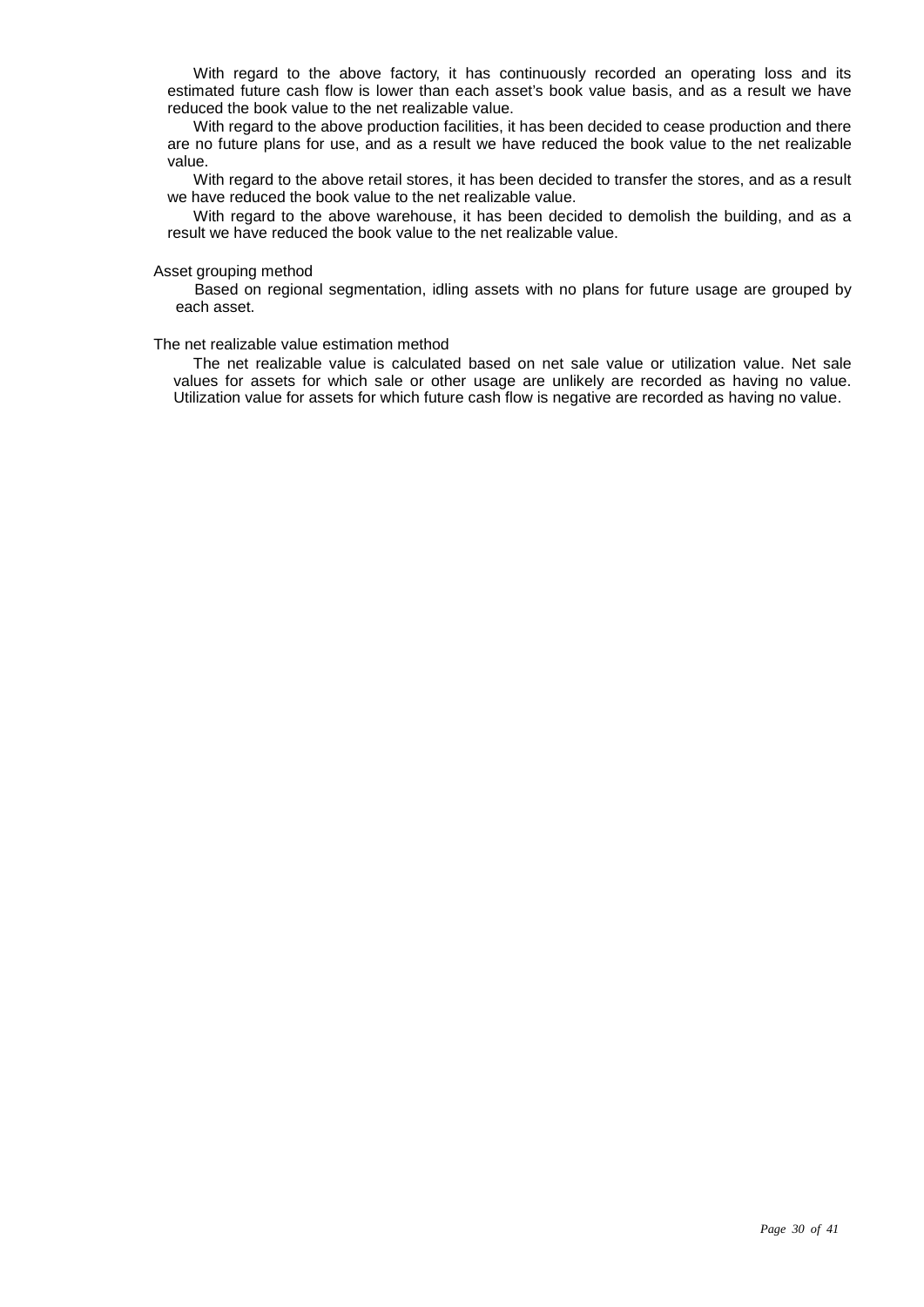#### **Consolidated statements of comprehensive income**

1. Adjustments and taxes in other comprehensive income

|                                                       |                                     | (Millions of yen)                   |
|-------------------------------------------------------|-------------------------------------|-------------------------------------|
|                                                       | Fiscal year ended<br>March 31, 2016 | Fiscal year ended<br>March 31, 2015 |
| Valuation difference on available-for-sale securities |                                     |                                     |
| Amount during the term                                | 363                                 | 579                                 |
| Adjustment                                            | (395)                               | (10)                                |
| Prior to adjustment for taxes                         | (31)                                | 568                                 |
| Taxes                                                 | 22                                  | (161)                               |
| Valuation difference on available-for-sale securities | (8)                                 | 406                                 |
| Foreign currency translation adjustment               |                                     |                                     |
| Amount during the term                                | (2, 565)                            | 2,521                               |
| Adjustment                                            | 311                                 |                                     |
| Prior to adjustment for taxes                         | (2, 253)                            | 2,521                               |
| Taxes                                                 |                                     |                                     |
| Foreign currency translation adjustment               | (2, 253)                            | 2,521                               |
| Retirement benefit adjustment amount                  |                                     |                                     |
| Amount during the term                                | (863)                               | 37                                  |
| Adjustment                                            | 210                                 | 273                                 |
| Prior to adjustment for taxes                         | (652)                               | 310                                 |
| Taxes                                                 | 184                                 | (161)                               |
| Retirement benefit adjustment amount                  | (468)                               | 149                                 |
| Other comprehensive income total                      | (2,730)                             | 3,076                               |
|                                                       |                                     |                                     |

#### **Consolidated statements of changes in shareholders' equity**

Consolidated fiscal year ended March 31, 2016 (April 1, 2015 to March 31, 2016)

#### 1. Type of common shares issued

| Share type    | Number of shares as of<br>April 1, 2015 | Increase | Decrease | Number of shares as of<br>March 31, 2016 |
|---------------|-----------------------------------------|----------|----------|------------------------------------------|
| Common shares | 133,629,800                             | 140,000  |          | 133,769,800                              |

#### Overview of change

Breakdown of increase in number of shares: Increase through exercise of subscription rights: 140,000 shares

#### 2. Treasury stock

| Share type    | Number of shares as of<br>April 1, 2015 | Increase                 | Decrease | Number of shares as of<br>March 31, 2016 |
|---------------|-----------------------------------------|--------------------------|----------|------------------------------------------|
| Common shares | 228.132                                 | $\overline{\phantom{a}}$ | 34,680   | 193.452                                  |

Note: Number of treasury shares held in trust as of April 1, 2015 and March 31, 2016 were 227,300 shares and 192,620 shares respectively.

## Overview of change

Breakdown for increase in number of shares:

Decrease through presentation of treasury shares for stock awards: 34,680 shares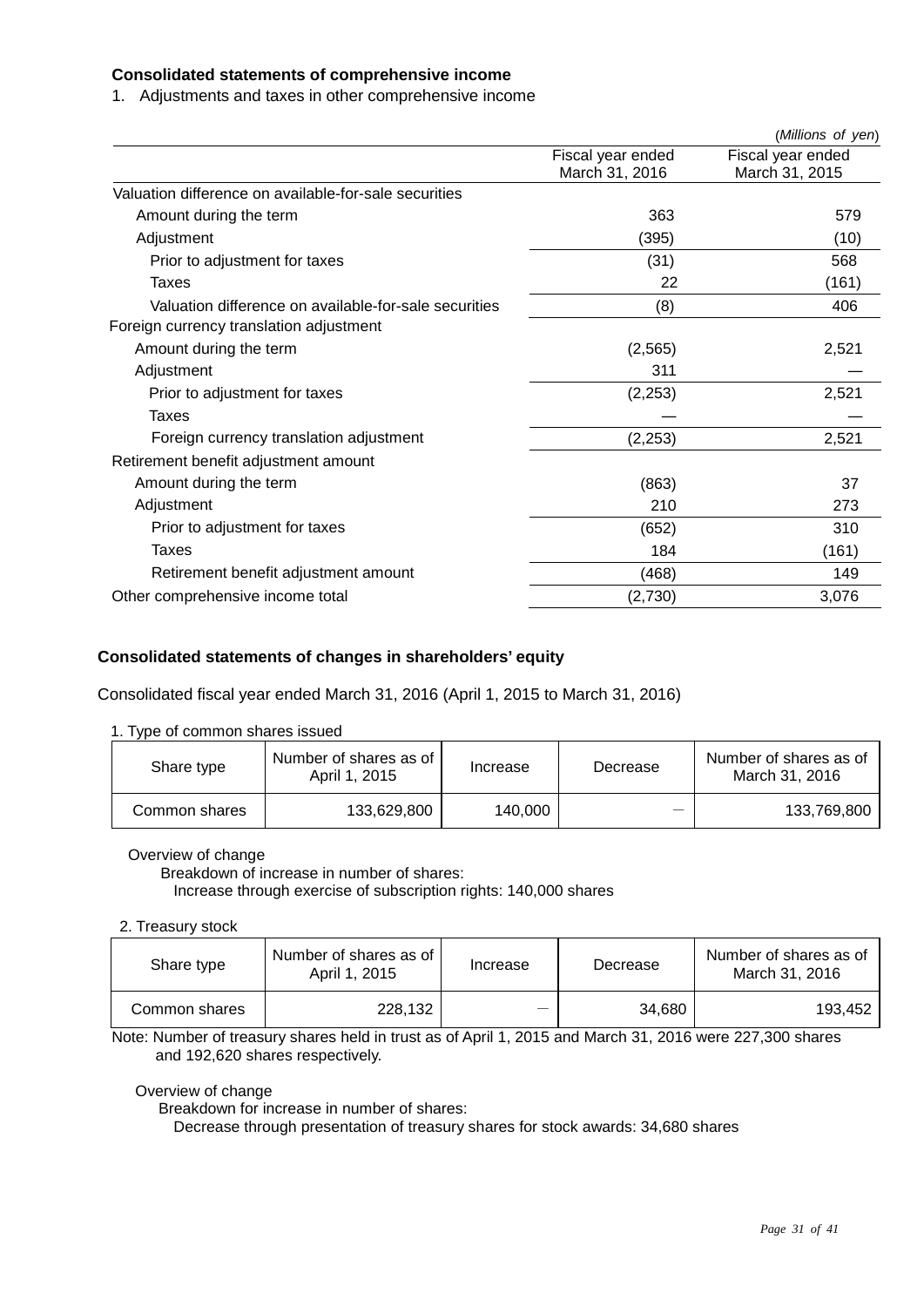#### 3. Information on subscription rights

#### Subscription rights as stock options

| Company                      | Details of subscription rights                    | Type of<br>shares | Number of<br>shares | Balance as of<br>March 31, 2016<br>(Millions of yen) |
|------------------------------|---------------------------------------------------|-------------------|---------------------|------------------------------------------------------|
| Company making<br>submission | Subscription rights as stock<br>options (round 2) |                   |                     | 15                                                   |

4. Dividends

(1) Amounts paid

| Date confirmed                                       | Type of stock | Total<br>dividends paid<br>(Millions of yen) | <b>Dividends</b><br>per share<br>(ven) | Dividend record<br>date | Effective date |
|------------------------------------------------------|---------------|----------------------------------------------|----------------------------------------|-------------------------|----------------|
| June 25, 2015<br>Regular<br>shareholders'<br>meeting | Common shares | 3.741                                        | 28                                     | March 31, 2015          | June 26, 2015  |

Note: Amount of total dividends paid to shares held by Calbee in trust: ¥6 million.

#### (2) Dividends for which the effective date is in the following fiscal year

| Date to be confirmed                                 | Type of<br>stock | Source of<br>dividends | Total<br>dividends paid<br>(Millions of yen) | <b>Dividends</b><br>per share<br>(ven) | <b>Dividend</b><br>record date | Effective date   |
|------------------------------------------------------|------------------|------------------------|----------------------------------------------|----------------------------------------|--------------------------------|------------------|
| June 22, 2016<br>Regular<br>shareholders'<br>meeting | Common<br>shares | Retained<br>earnings   | 4.681                                        | 35                                     | March 31,<br>2016              | June 23,<br>2016 |

Note: Amount of total dividends paid to shares held by Calbee in trust: ¥6 million

#### Consolidated fiscal year ended March 31, 2015 (April 1, 2014 to March 31, 2015)

#### 1. Type of common shares issued

| Share type    | Number of shares as of<br>April 1, 2014 | Increase | Decrease | Number of shares as of<br>March 31, 2015 |
|---------------|-----------------------------------------|----------|----------|------------------------------------------|
| Common shares | 133,507,800                             | 122.000  |          | 133,629,800                              |

#### Overview of change

Breakdown of increase in number of shares:

Increase through exercise of subscription rights: 122,000 shares

#### 2. Treasury stock

| Share type    | Number of shares as of<br>April 1, 2014 | Increase | Decrease | Number of shares as of<br>March 31, 2015 |
|---------------|-----------------------------------------|----------|----------|------------------------------------------|
| Common shares | 104,232                                 | 128.800  | 4.900    | 228.132                                  |

Note: Number of treasury shares held in trust as of April 1, 2014 and March 31, 2015 were 103,400 shares and 227,300 shares respectively.

#### Overview of change

Breakdown for increase in number of shares:

Increase through acquisition of treasury shares for trust: 128,800 shares

Breakdown for decrease in number of shares:

Decrease through presentation of treasury shares for stock awards: 4,900 shares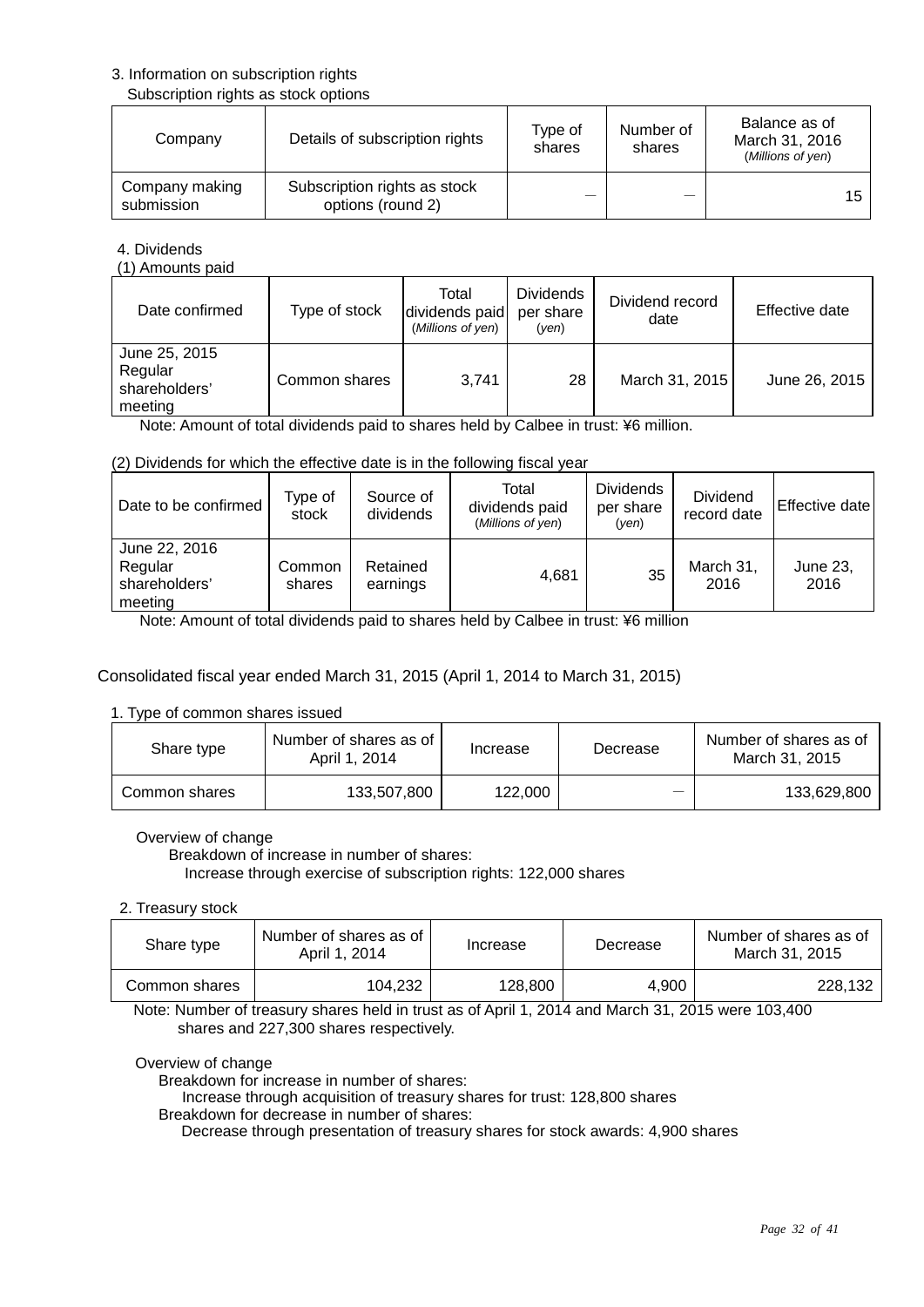#### 3. Information on subscription rights

#### Subscription rights as stock options

| Company                      | Details of subscription rights                    | Type of<br>shares | Number of<br>shares | Balance as of<br>March 31, 2015<br>(Millions of yen) |
|------------------------------|---------------------------------------------------|-------------------|---------------------|------------------------------------------------------|
| Company making<br>submission | Subscription rights as stock<br>options (round 2) |                   |                     | 25                                                   |

4. Dividends

(1) Amounts paid

| Date confirmed                                       | Type of stock    | Total<br>dividends paid<br>(Millions of yen) | <b>Dividends</b><br>per share<br>(ven) | Dividend record<br>date | Effective date |
|------------------------------------------------------|------------------|----------------------------------------------|----------------------------------------|-------------------------|----------------|
| June 25, 2014<br>Regular<br>shareholders'<br>meeting | Common<br>shares | 2,937                                        | 22                                     | March 31, 2014          | June 26, 2014  |

Note: Amount of total dividends paid to shares held by Calbee in trust: ¥2 million.

#### (2) Dividends for which the effective date is in the following fiscal year

| Date to be<br>confirmed                              | Type of<br>stock | Source of<br>dividends | Total<br>dividends paid<br>(Millions of yen) | <b>Dividends</b><br>per share<br>(ven) | <b>Dividend</b><br>record date | Effective date   |
|------------------------------------------------------|------------------|------------------------|----------------------------------------------|----------------------------------------|--------------------------------|------------------|
| June 25, 2015<br>Regular<br>shareholders'<br>meeting | Common<br>shares | Retained<br>earnings   | 3,741                                        | 28                                     | March 31,<br>2015              | June 26,<br>2015 |

Note: Amount of total dividends paid to shares held by Calbee in trust: ¥6 million

## **Consolidated statements of cash flows**

1. Amounts of cash and cash equivalents presented as year-end balance and the consolidated balance sheet

|                                                                                                             |                   | (Millions of yen) |
|-------------------------------------------------------------------------------------------------------------|-------------------|-------------------|
|                                                                                                             | Fiscal year ended | Fiscal year ended |
|                                                                                                             | March 31, 2016    | March 31, 2015    |
| Cash and deposits                                                                                           | 22,784            | 18,891            |
| Fixed deposit exceeding 3-month deposit period                                                              | (460)             | (319)             |
| Commercial paper included in the securities account                                                         | 1.999             | 1.999             |
| Lease assets trust beneficiary rights included in the<br>securities account                                 |                   | 2,000             |
| Beneficial rights for pecuniary trusts specified for joint<br>operations included in the securities account | 23,000            | 20,000            |
| Cash and cash equivalents                                                                                   | 47,323            | 42,572            |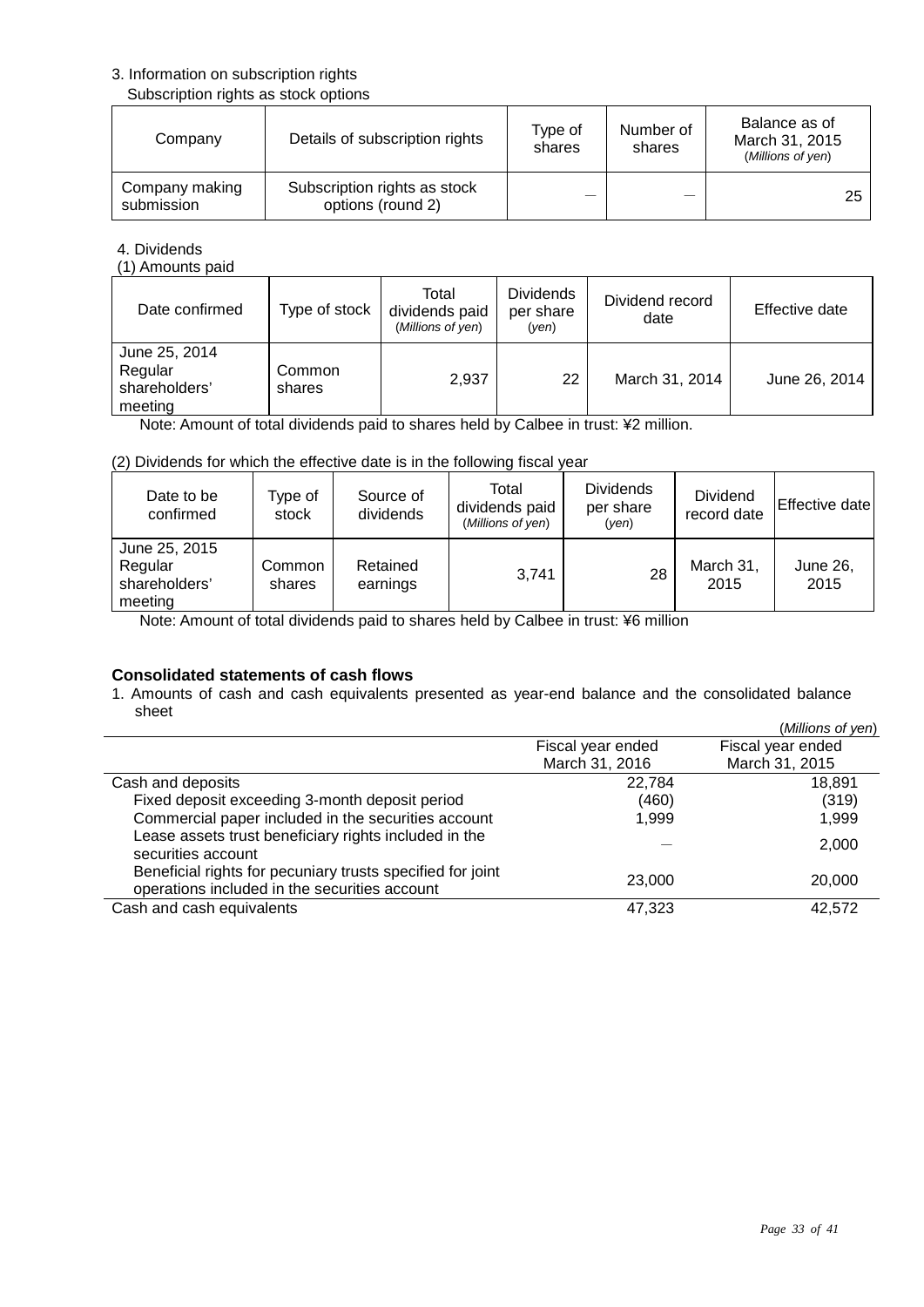#### **Employee retirement benefits**

#### 1. Overview of retirement benefit plans

 The Company and its 2 domestic consolidated subsidiaries have corporate pension plans and lump-sum payment plans that are multi-employer plans as defined benefit pension plans. Other domestic consolidated subsidiaries and certain foreign consolidated subsidiaries have only lump-sum payment plans. The Company adopts defined contribution pension plans and prepaid retirement allowance plans.

 Charges for net defined benefit liability and retirement benefit expenses for a portion of the Calbee retirement benefit plans, the defined benefit pension plans for consolidated subsidiaries and the lump-sum payment plans are calculated using the simplified accounting method.

2. Defined benefit plans

 Notes relating to retirement benefits based on defined benefit plans include the portion related to muiti-employer plans.

(1) Changes to balance of retirement benefit obligation at beginning and end of term (excluding the plans to which the simplified accounting method is applied)

|                | Fiscal year ended |
|----------------|-------------------|
| March 31, 2016 | March 31, 2015    |
| 14,969         | 13,661            |
|                | 745               |
| 14,969         | 14,406            |
| 770            | 715               |
| 109            | 144               |
| 800            | 444               |
| (714)          | (740)             |
|                | (0)               |
| 15,935         | 14,969            |
|                | Fiscal year ended |

(2) Changes to balance of pension assets at beginning and end of term

(excluding the plans to which the simplified accounting method is applied)

|                   | (Millions of yen) |
|-------------------|-------------------|
| Fiscal year ended | Fiscal year ended |
| March 31, 2016    | March 31, 2015    |
| 10.842            | 10.145            |
| 108               | 101               |
| (62)              | 482               |
| 414               | 407               |
| (347)             | (294)             |
| 10,955            | 10,842            |
|                   |                   |

(3) Changes to balance of net defined benefit liability of the plans, to which the simplified accounting method is applied, at beginning and end of term

|                                                         |                   | (Millions of yen) |
|---------------------------------------------------------|-------------------|-------------------|
|                                                         | Fiscal year ended | Fiscal year ended |
|                                                         | March 31, 2016    | March 31, 2015    |
| Net defined benefit liability at beginning of term      | 882               | 727               |
| Retirement benefit expense                              | 209               | 231               |
| Retirement benefits paid                                | (116)             | (84)              |
| Contributions to the plans                              | (11)              | (11)              |
| Increase (decrease) due to foreign currency translation | (17)              | 19                |
| Net defined benefit liability at end of term            | 946               | 882               |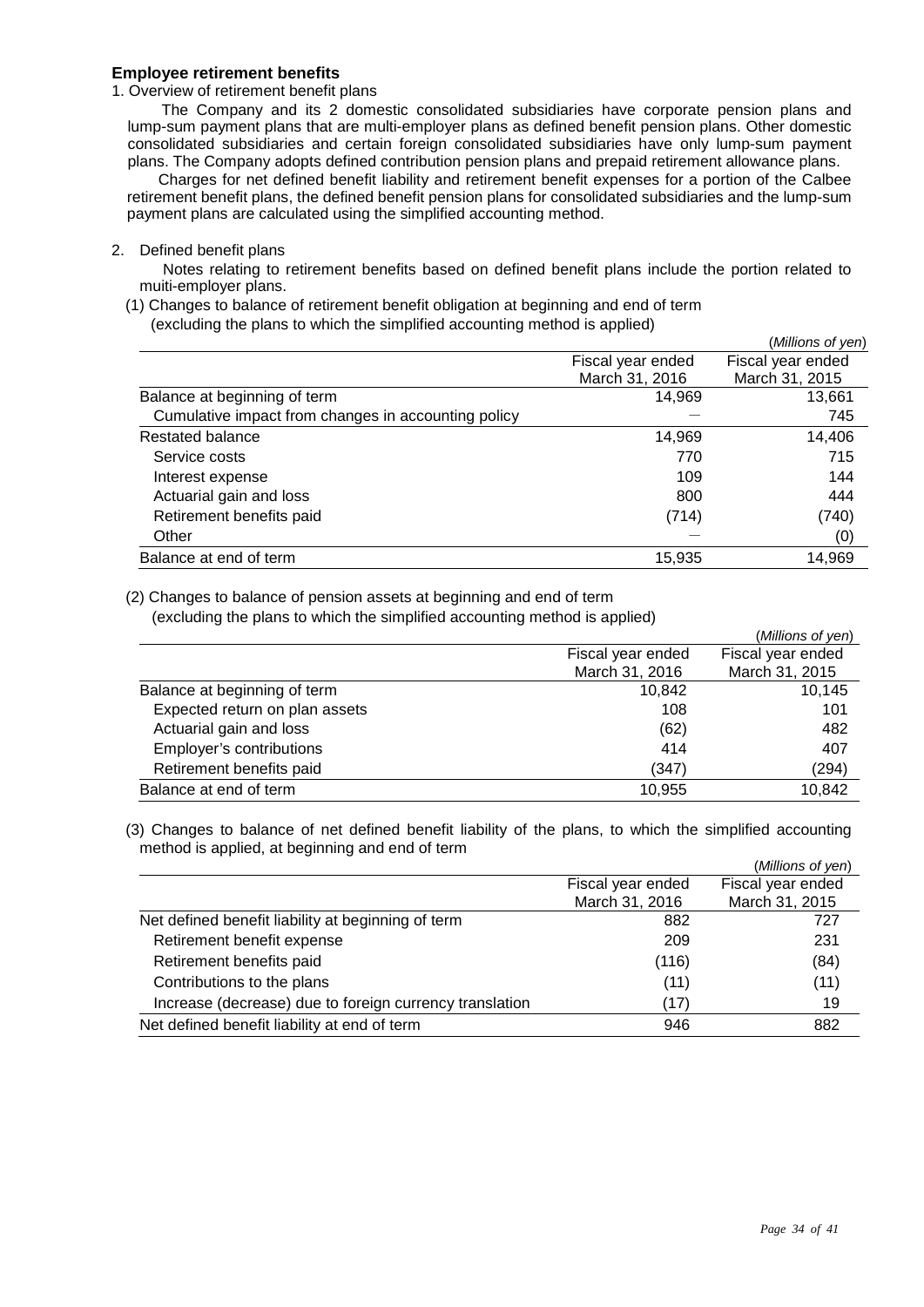(4) Reconciliation of the ending balances of retirement benefit obligations and plan assets with net defined benefit liability and net defined benefit asset recorded on the consolidated balance sheet

|                                                                  |                   | (Millions of yen) |
|------------------------------------------------------------------|-------------------|-------------------|
|                                                                  | Fiscal year ended | Fiscal year ended |
|                                                                  | March 31, 2016    | March 31, 2015    |
| Funded retirement benefit obligation                             | 9,551             | 8.938             |
| Plan assets at fair value                                        | (11, 113)         | (11,004)          |
|                                                                  | (1, 561)          | (2,066)           |
| Unfunded retirement benefit obligation                           | 7,489             | 7,076             |
| Net liability (asset) recorded on the consolidated balance sheet | 5,927             | 5,009             |
| Net defined benefit liability                                    | 7,489             | 7,076             |
| Net defined benefit asset                                        | (1, 561)          | (2,066)           |
| Net liability (asset) recorded on the consolidated balance sheet | 5,927             | 5,009             |
| Note lealider configation of the cimplified coopunting mothed    |                   |                   |

Note: Includes application of the simplified accounting method

#### (5) Retirement benefit expenses and breakdown of amounts

|                                                                       |                   | (Millions of yen) |
|-----------------------------------------------------------------------|-------------------|-------------------|
|                                                                       | Fiscal year ended | Fiscal year ended |
|                                                                       | March 31, 2016    | March 31, 2015    |
| Service costs                                                         | 770               | 715               |
| Interest cost                                                         | 109               | 144               |
| Expected return on plan assets                                        | (108)             | (101)             |
| Amortization of actuarial gain and loss                               | 83                | 133               |
| Amortization of prior service costs                                   | 126               | 139               |
| Retirement benefit expenses using the simplified accounting<br>method | 209               | 231               |
| Additional severance payment, etc                                     |                   | 40                |
| Retirement benefit expense related to the defined benefit plans       | 1,192             | 1,303             |

#### (6) Remeasurements of difined benefit plans

The breakdowns of items recorded under remeasurements of defined benefit plans (before deduction of tax) are as follows:

|                         |                   | (Millions of yen) |
|-------------------------|-------------------|-------------------|
|                         | Fiscal year ended | Fiscal year ended |
|                         | March 31, 2016    | March 31, 2015    |
| Prior service costs     | 126               | 139               |
| Actuarial gain and loss | (779)             | 171               |
| Total                   | (652)             | 310               |

#### (7) Accumulated remeasurements of defined benefit plans

The breakdowns of items recorded under accumulated remeasurements of defined benefit plans (before deduction of tax) are as follows:

|                                      |                   | (Millions of yen) |
|--------------------------------------|-------------------|-------------------|
|                                      | Fiscal year ended | Fiscal year ended |
|                                      | March 31, 2016    | March 31, 2015    |
| Unrecognized prior service costs     | 253               | 423               |
| Unrecognized actuarial gain and loss | 2.053             | 1,230             |
| Total                                | 2,307             | 1.654             |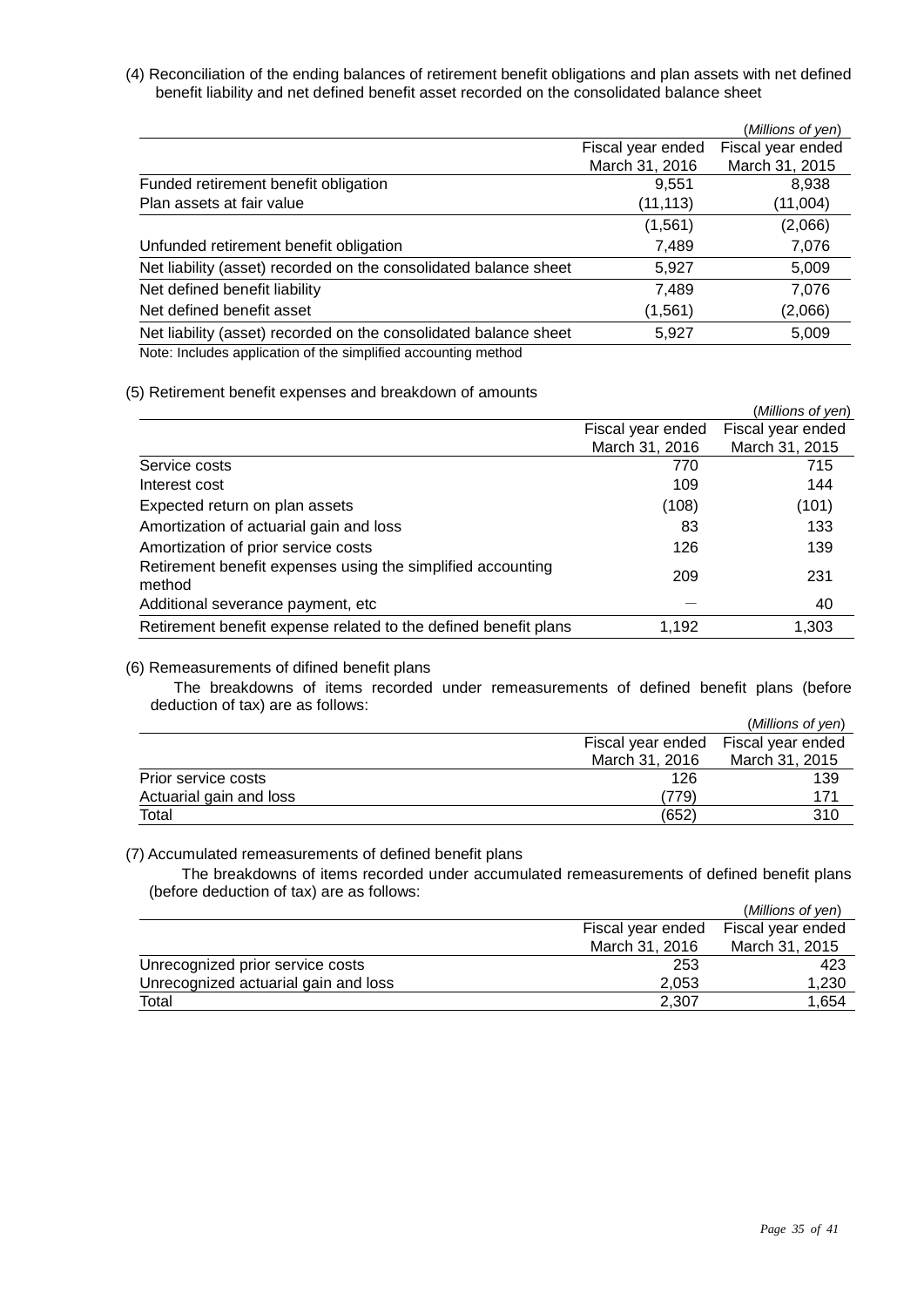#### (8) Items related to plan assets

#### (i) Breakdown of plan assets

Allocation of main plan assets items comprising the total is as follows:

|                                 | Fiscal year ended | Fiscal year ended |
|---------------------------------|-------------------|-------------------|
|                                 | March 31, 2016    | March 31, 2015    |
| Domestic bonds                  | 32.9%             | 24.1%             |
| Domestic equity                 | 8.3%              | 8.8%              |
| Foreign bonds                   | $-$ %             | 10.4%             |
| Foreign equity                  | 10.2%             | 8.2%              |
| Alternative investments (note)  | 31.8%             | 31.8%             |
| General life insurance accounts | 14.0%             | 13.8%             |
| Other                           | 2.8%              | 2.9%              |
| Total                           | 100.0%            | 100.0%            |

Note: Alternative investments are managed by the investment advisory company which is the Calbee's investment agent, and principally consist of foreign contractual type investment trusts.

#### (ii) Method for determining the long-term expected rate of return

In determining the long-term expected rate of return, conservative estimates are made of the assumed interest rate for the corporate pension, the current and expected allocation of plan assets, and the current and future long-term expected rate of return from the various assets that compose the plan assets.

#### (9) Assumptions related to actuarial calculations

Main components used in actuarial calculations are follows: (weighted average)

|                                   | Fiscal year ended | Fiscal year ended |
|-----------------------------------|-------------------|-------------------|
|                                   | March 31, 2016    | March 31, 2015    |
| Discount rate                     | 0.4%              | 0.7%              |
| Long-term expected rate of return | 1.0%              | $1.0\%$           |
| Expected salary increase rate     | 4.9%              | 5.1%              |

#### 3. Defined contribution plans

The amount of required contributions to the defined contribution plans of the Company and consolidated subsidiaries for the fiscal year ended March 31, 2016 and 2015 were ¥200 million and ¥116 million, respectively.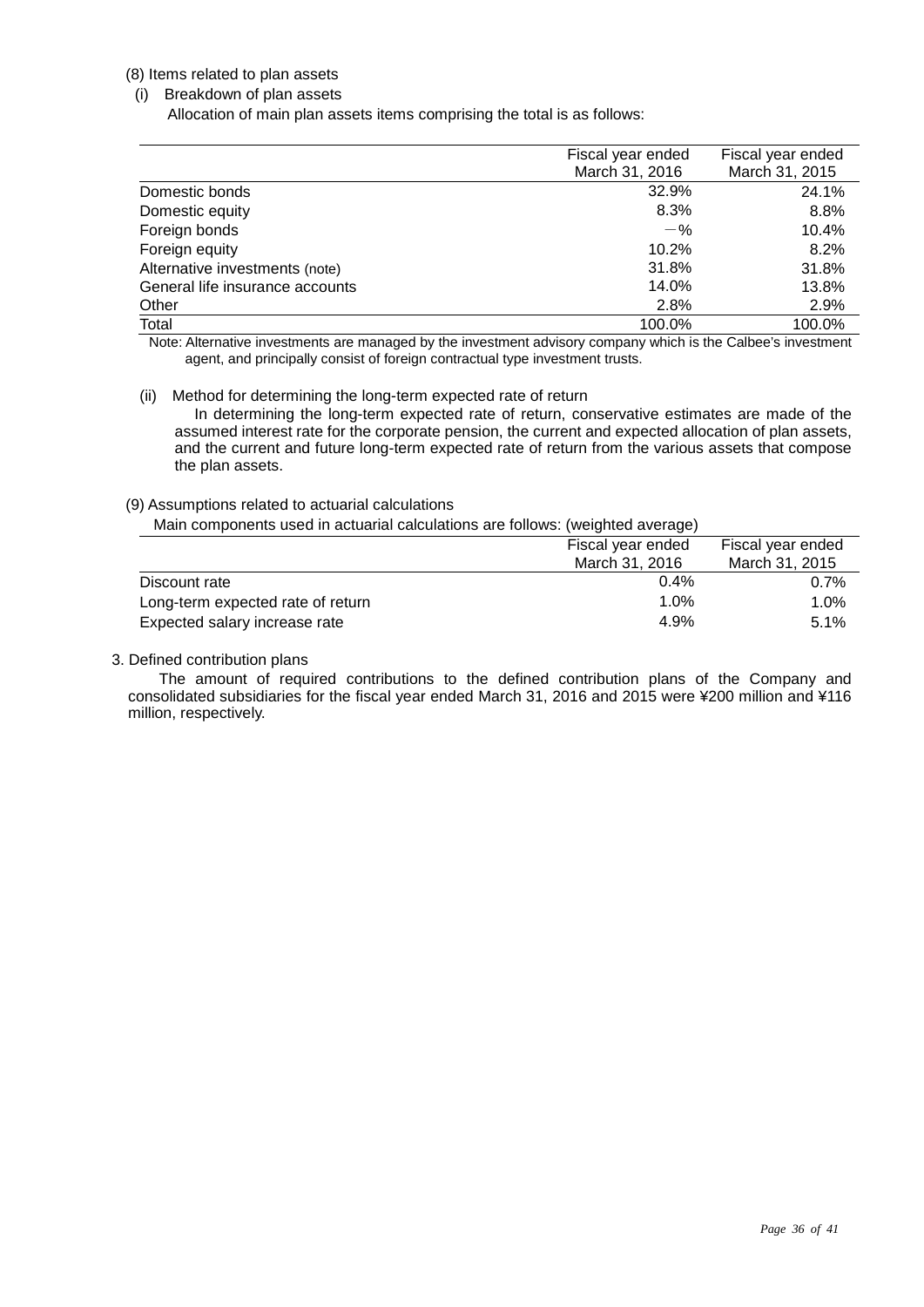## **Deferred tax accounting**

1. Significant components of deferred tax assets and liabilities

|                                                       |                   | (Millions of yen) |
|-------------------------------------------------------|-------------------|-------------------|
|                                                       | Fiscal year ended | Fiscal year ended |
|                                                       | March 31, 2016    | March 31, 2015    |
| Deferred tax assets:                                  |                   |                   |
| Provision for doubtful accounts                       | 25                | 27                |
| Provision for bonuses                                 | 1,265             | 1,190             |
| Accrued expenses                                      | 1,012             | 1,002             |
| Enterprise taxes payable                              | 307               | 381               |
| Provision for stock awards                            | 20                | 27                |
| Provision for directors' stock awards                 | 36                | 42                |
| Net defined benefit liability                         | 1,795             | 1,584             |
| Provision for director's retirement benefits          | 194               | 190               |
| Share-based payment expense                           | $\overline{4}$    | 8                 |
| Depreciation                                          | 109               | 112               |
| Impairment losses                                     | 250               | 119               |
| Asset retirement obligations                          | 206               | 210               |
| Losses carried forward                                | 244               | 512               |
| Other                                                 | 678               | 315               |
| Subtotal                                              | 6,152             | 5,726             |
| <b>Valuation allowances</b>                           | (496)             | (956)             |
| Total deferred tax assets                             | 5,655             | 4,769             |
| Deferred tax liabilities                              |                   |                   |
| Valuation difference on available-for-sale securities | (251)             | (274)             |
| Reserve for accelerated depreciation                  | (519)             | (521)             |
| Asset retirement obligations                          | (30)              | (37)              |
| Other                                                 | (780)             | (321)             |
| Total deferred tax liabilities                        | (1, 582)          | (1, 154)          |
| Net deferred tax assets                               | 4,073             | 3,615             |
|                                                       |                   |                   |

Note: The following net amounts of deferred tax assets from the previous and current consolidated fiscal years are included on the consolidated balance sheet.

|                                                    |                   | (Millions of yen) |
|----------------------------------------------------|-------------------|-------------------|
|                                                    | Fiscal year ended | Fiscal year ended |
|                                                    | March 31, 2016    | March 31, 2015    |
| Current assets $-\theta$ deferred tax assets       | 2,625             | 2,640             |
| Non-current $asserts$ -deferred tax assets         | 2.004             | 1.347             |
| Current liabilities – deferred tax liabilities     | (1)               |                   |
| Non-current liabilities – deferred tax liabilities | (553)             | (373)             |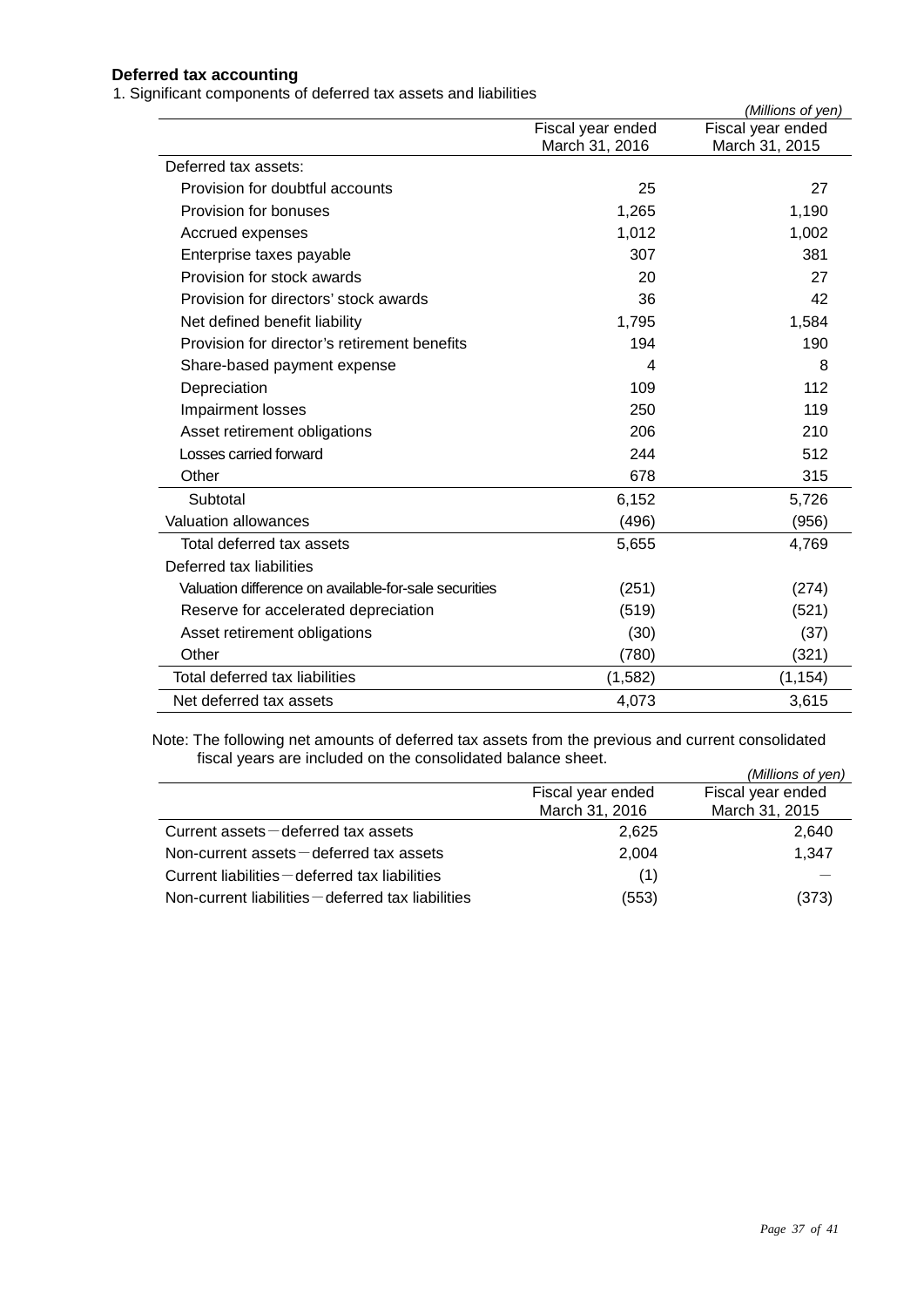2. Major items to reconcile the statutory tax rate after the application of tax effective accounting to the effective tax rate are shown below.

|                                                                                        | Fiscal year ended<br>March 31, 2016 | Fiscal year ended<br>March 31, 2015 |
|----------------------------------------------------------------------------------------|-------------------------------------|-------------------------------------|
| Statutory tax rate                                                                     | 32.8%                               | 35.4%                               |
| (Adjustments)                                                                          |                                     |                                     |
| Entertainment and other permanently<br>non-deductible expenses                         | 0.3                                 | 0.8                                 |
| Dividend and other permanently non-taxable<br>income                                   | (0.0)                               | (0.0)                               |
| Special deductions for corporate taxes paid                                            | (1.7)                               | (1.6)                               |
| Proportional allocation of inhabitants tax                                             | 0.3                                 | 0.4                                 |
| Downward revision to year-end deferred tax<br>assets from change to effective tax rate | 0.7                                 | 1.2                                 |
| Changes in valuation allowances                                                        | (1.9)                               | 2.8                                 |
| Tax rate differences for consolidated<br>subsidiaries                                  | (1.0)                               | (1.0)                               |
| Effect of consolidated adjustments                                                     | 1.3                                 | 0.8                                 |
| Other                                                                                  | 0.1                                 | (0.4)                               |
| Effective tax rate                                                                     | 31.0%                               | 38.4%                               |

3. Adjustment in amount of deferred tax assets and deferred tax liabilities due to a change in the corporate tax rate

With the Diet's enactment of The Law for Partial Revision of the Income Tax Act, etc., and The Revision of the Local Tax Law on March 29, 2016, the statutory tax rate used for the calculation of deferred tax assets and deferred tax liabilities (limited to settlements made after April 1, 2016) will change from 32.8% to 30.7% between April 1, 2016 and March 31, 2018, and to 30.5% after April 1, 2018 for expected revenue and expenses.

As a result, deferred tax assets (the amount excluding deferred tax liabilities) have decreased by ¥211 million, the income tax adjustment recorded at the end of the current consolidated fiscal year increased ¥194 million, the valuation difference on available-for-sale securities increased by ¥11 million and the adjustment of defined benefit plans decreased by ¥28 million.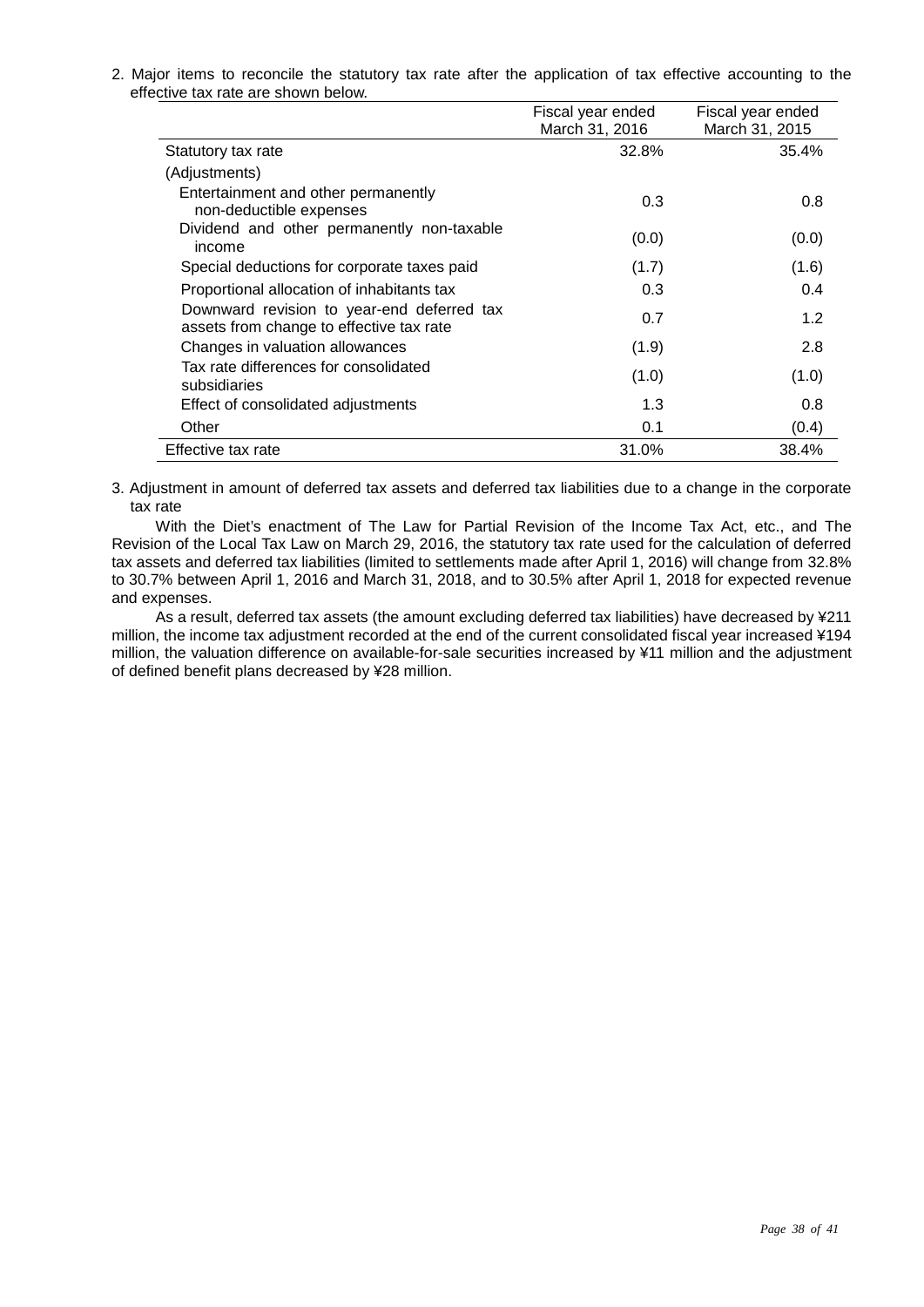#### **Business combinations and other related matters**

Consolidated fiscal year ended March 31, 2016 (April 1, 2015 to March 31, 2016) None

#### **Segment information and other**

The Company has only one segment, "Production and sale of snacks and other foods", and consequently does not disclose information for operating segments.

#### **Related party information**

1. Related party transactions

(1) Transactions with related parties and companies that issue consolidated securities reports Officers and major individual shareholders

| Consolidated fiscal year ended March 31, 2016 (April 1, 2015 to March 31, 2016) |  |  |  |  |
|---------------------------------------------------------------------------------|--|--|--|--|
|                                                                                 |  |  |  |  |

| Related<br>party                            | Name                | Location | Capital | <b>Business or</b><br>occupation                                                   | Ownership<br>ratio of<br>voting<br>rights | Οt | Description   Description<br>Οt<br>relationship transaction | I Transaction<br>amount<br>$(*)$ million) | Item | Year-end<br>balance<br>$(*$ million) |
|---------------------------------------------|---------------------|----------|---------|------------------------------------------------------------------------------------|-------------------------------------------|----|-------------------------------------------------------------|-------------------------------------------|------|--------------------------------------|
| Officer<br>and<br>close<br>family<br>member | Akira<br>Matsumotol | --       | --      | Chairman of<br>the board &<br>CEO.<br>Representative<br>Director of the<br>Company | Direct:<br>0.03%                          |    | Exercise of<br>subscription<br>rights <sup>2</sup>          | 24                                        | --   |                                      |

Notes: 1) Transaction amounts are exclusive of consumption taxes

2) Terms and conditions, and settlement policy

The exercise of stock options granted by resolution at the ordinary shareholders' meeting held on June 24, 2009, pursuant to Article 236, 238 and 239 of the Companies Act.

Transaction amounts listed above are amounts paid upon exercise of stock option rights in the current fiscal year multiplied by the number of shares granted.

| Related<br>party                            | Name         | Location Capital |    | <b>Business or</b><br>occupation                                    | Ownership<br>ratio of<br>voting<br>rights | relationship | Description Description<br>οt<br>transaction       | Transaction<br>amount<br>$(*)$ million) | Item | Year-end<br>balance<br>$(*$ million) |
|---------------------------------------------|--------------|------------------|----|---------------------------------------------------------------------|-------------------------------------------|--------------|----------------------------------------------------|-----------------------------------------|------|--------------------------------------|
| Officer<br>and<br>close<br>family<br>member | Shuji<br>Ito | $- -$            | -- | President &<br>COO.<br>Representative<br>Director of the<br>Company | Direct:<br>0.05%                          | --           | Exercise of<br>subscription<br>rights <sup>4</sup> | 20                                      |      | --                                   |

#### Consolidated fiscal year ended March 31, 2015 (April 1, 2014 to March 31, 2015)

Notes: 1) Transaction amounts are exclusive of consumption taxes

2) Terms and conditions, and settlement policy

The exercise of stock options granted by resolution at the ordinary shareholders' meeting held on June 24, 2009, pursuant to Article 236, 238 and 239 of the Companies Act.

Transaction amounts listed above are amounts paid upon exercise of stock option rights in the current fiscal year multiplied by the number of shares granted.

- (2) Transactions with consolidated subsidiaries and affiliates No applicable items
- 2. Notice regarding parent company or significant affiliate company No applicable items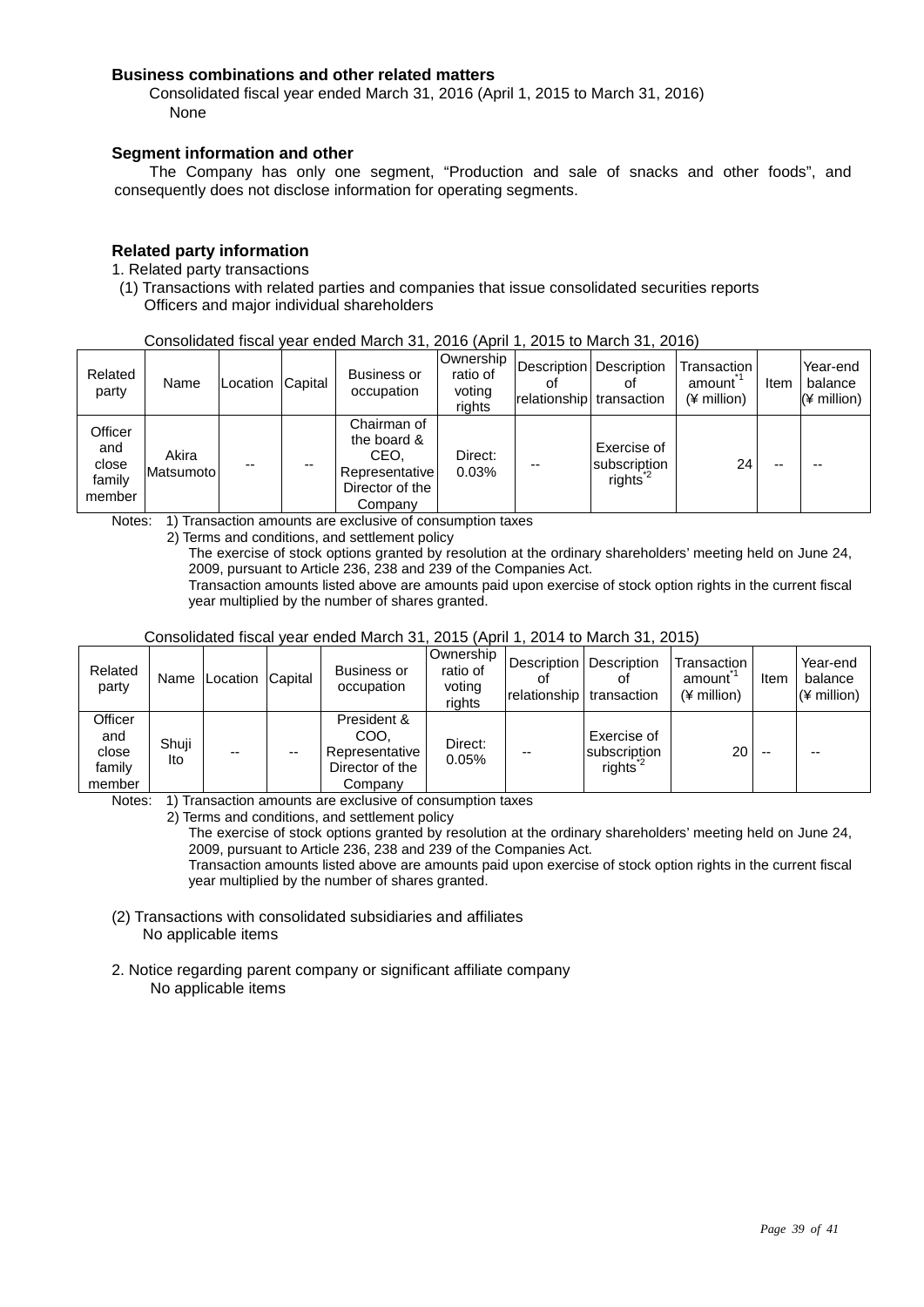#### **Per share information**

|                                      | FY ended       | FY Ended       |
|--------------------------------------|----------------|----------------|
|                                      | March 31, 2016 | March 31, 2015 |
| Net assets per share $(*)$           | 905.20         | 821.97         |
| Net income per share $(*)$           | 125.88         | 105.82         |
| Net income per share (diluted) $(*)$ | 125.64         | 105.54         |

Notes: 1) Net assets per share were calculated based on the following:

|                                                                               | FY ended       | <b>FY Ended</b> |
|-------------------------------------------------------------------------------|----------------|-----------------|
|                                                                               | March 31, 2016 | March 31, 2015  |
| consolidated<br>Total net<br>assets on<br>balance<br>sheet<br>(¥ million)     | 131,469        | 118,800         |
| Amount attributable to common stock (¥ million)                               | 120,912        | 109,652         |
| Main differences (¥ million)                                                  |                |                 |
| Subscription rights to shares                                                 | 15             | 25              |
| Non-controlling interests                                                     | 10.541         | 9,122           |
| Number of shares of common stock outstanding<br>(shares)                      | 133,769,800    | 133,629,800     |
| Number of shares of common stock as treasury stock<br>(shares)                | 193,452        | 228,132         |
| Number of common shares used for calculating net<br>assets per share (shares) | 133,576,348    | 133,401,668     |

2) Net income per share and net income per share (diluted) were calculated based on the following:

|                                                                                                                                                                                       | FY ended       | <b>FY Ended</b> |
|---------------------------------------------------------------------------------------------------------------------------------------------------------------------------------------|----------------|-----------------|
|                                                                                                                                                                                       | March 31, 2016 | March 31, 2015  |
| Net income per share                                                                                                                                                                  |                |                 |
| Profit attributable to owners of parent (consolidated)<br>(¥ million)                                                                                                                 | 16,799         | 14,114          |
| Profit attributable to owners of parent attributable to<br>common stock (¥ million)                                                                                                   | 16,799         | 14,114          |
| Amount not belonging to common shareholders<br>(¥ million)                                                                                                                            |                |                 |
| Average number of shares during the period (shares)                                                                                                                                   | 133,452,595    | 133,392,045     |
|                                                                                                                                                                                       |                |                 |
| Net income per share (diluted)                                                                                                                                                        |                |                 |
| Adjustment to profit attributable to owners of parent<br>(¥ million)                                                                                                                  |                |                 |
| Breakdown of additional common shares used for<br>calculating net income per share (diluted) (shares)<br>Subscription rights to shares                                                |                |                 |
|                                                                                                                                                                                       | 251,478        | 348,982         |
| Number of additional common shares                                                                                                                                                    | 251,478        | 348,982         |
| Residual securities not included in the calculation of<br>the net income after adjustment for residual<br>securities due to the fact that these securities had no<br>dilutive effect. |                |                 |

3) The Company's own stock in the trust recorded as treasury shares under shareholders' equity includes treasury shares excluded from the average number of shares during the period used for calculating net income per share and treasury shares excluded from the number of shares outstanding at the end of the fiscal year used for calculating net assets per share.

During the previous consolidated fiscal year, 183,756 treasury shares, and during the current consolidated fiscal year 204,036 treasury shares, were excluded from the average number of shares during the period used for calculating net income per share and 227,300 treasury shares at the end of the previous fiscal year and 192,620 treasury shares at the end of the current fiscal year were excluded from the number of shares outstanding used for calculating net assets per share.

4) As stated in "Changes in accounting principles," the Accounting Standard for Business Combinations have been applied. As a result, net assets per share, net income per share and net income per share (diluted) for the current fiscal year decreased by ¥0.05, ¥0.02 and ¥0.02, respectively.

#### **Subsequent events**

No applicable items.